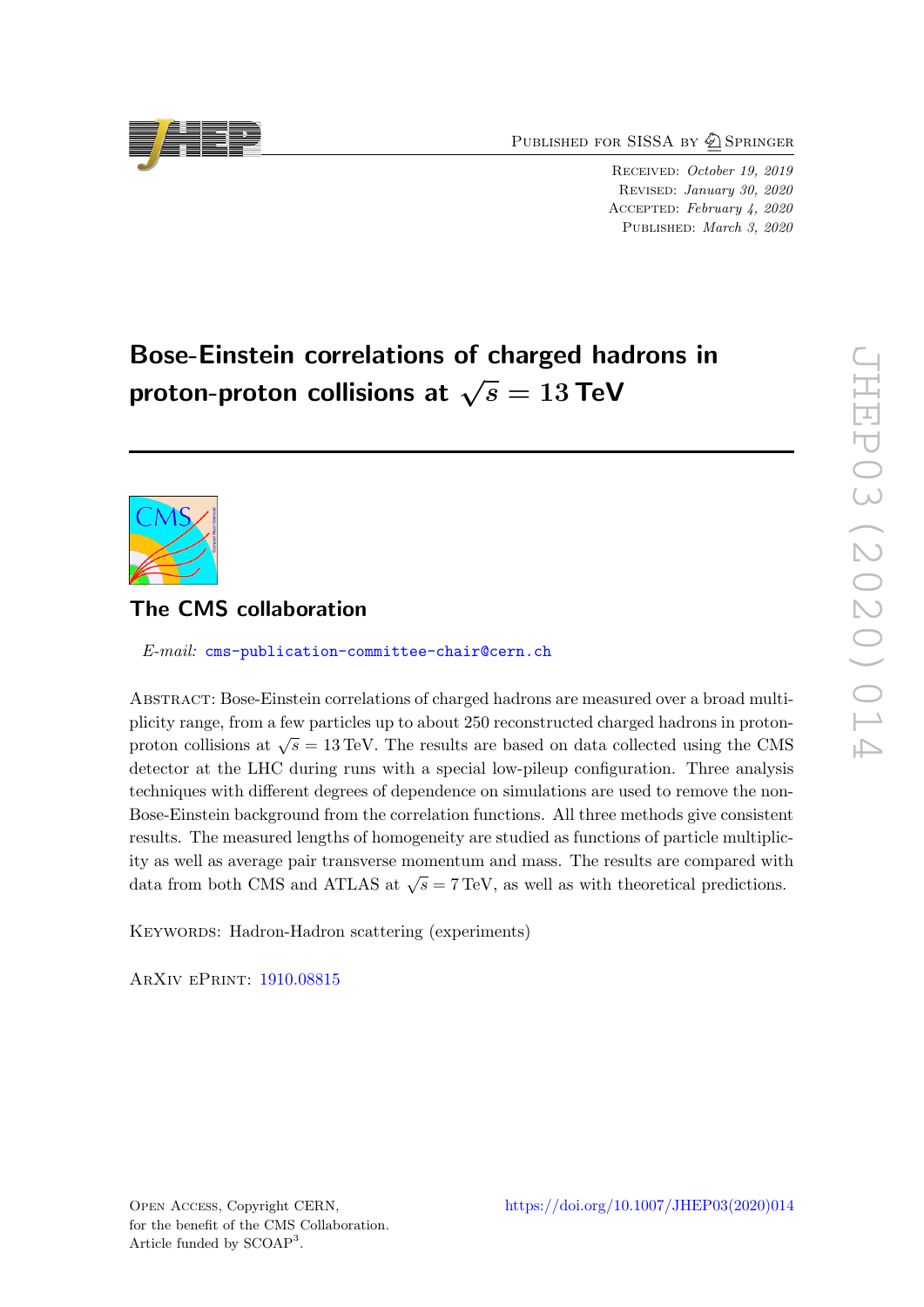# Contents

|                | 1 Introduction                                                                                                                                                                                     | $\mathbf{1}$                       |  |  |  |  |  |
|----------------|----------------------------------------------------------------------------------------------------------------------------------------------------------------------------------------------------|------------------------------------|--|--|--|--|--|
|                | 2 The CMS detector                                                                                                                                                                                 | 3                                  |  |  |  |  |  |
| $\bf{3}^-$     | Data and simulated samples                                                                                                                                                                         | 3                                  |  |  |  |  |  |
|                | 4 Event and track selections                                                                                                                                                                       | $\boldsymbol{4}$                   |  |  |  |  |  |
| 5              | Bose-Einstein correlation analysis<br>Definitions of signal and background<br>5.1<br>Coulomb interactions and correction<br>5.2<br>5.3 Fitting the correlation function<br>5.4 Analysis techniques | $\overline{5}$<br>5<br>6<br>7<br>7 |  |  |  |  |  |
|                | 6 Systematic uncertainties                                                                                                                                                                         | 11                                 |  |  |  |  |  |
| $\overline{7}$ | Results                                                                                                                                                                                            | 13                                 |  |  |  |  |  |
| 8              | <b>Summary</b>                                                                                                                                                                                     | 19                                 |  |  |  |  |  |
|                | A Double ratios and cluster subtraction techniques                                                                                                                                                 | 21                                 |  |  |  |  |  |
|                | B Investigation of an observed anticorrelation                                                                                                                                                     |                                    |  |  |  |  |  |
|                | The CMS collaboration                                                                                                                                                                              | 32                                 |  |  |  |  |  |
|                |                                                                                                                                                                                                    |                                    |  |  |  |  |  |

# <span id="page-1-0"></span>1 Introduction

Bose-Einstein correlations (BECs) are quantum statistical in nature and were used for several decades to probe the size and shape of the particle emitting region in high energy collisions [\[1,](#page-27-0) [2\]](#page-27-1). These techniques are employed to characterize the size of the emission region at the freeze-out stage of the evolving system. Such studies have been performed by the CMS Collaboration at the CERN LHC in proton-proton (pp) collisions at  $\sqrt{s} = 0.9 \text{ TeV}$  [\[3,](#page-27-2) [4\]](#page-27-3), 2.36 TeV  $[3]$ , 2.76 TeV  $[5]$  and 7 TeV  $[4, 5]$  $[4, 5]$  $[4, 5]$ . In these analyses, the one-dimensional (1D) correlations were measured in terms of the invariant relative momentum  $q_{\text{inv}}^2 = -q^{\mu}q_{\mu} = -(k_1 (k_2)^2 = m_{\text{inv}}^2 - 4m_{\pi}^2$  where  $k_i$  refers to the four-momentum of each particle of the pair. The pion mass  $(m_{\pi})$  is assumed for all of the charged particles, since pions constitute the majority of the produced hadrons. Multi-dimensional analyses of the correlation functions in pp, proton-lead (pPb), and lead-lead (PbPb) collisions were performed by CMS [\[5\]](#page-27-4) to explore the size of the source in different directions. Similar studies were also performed by other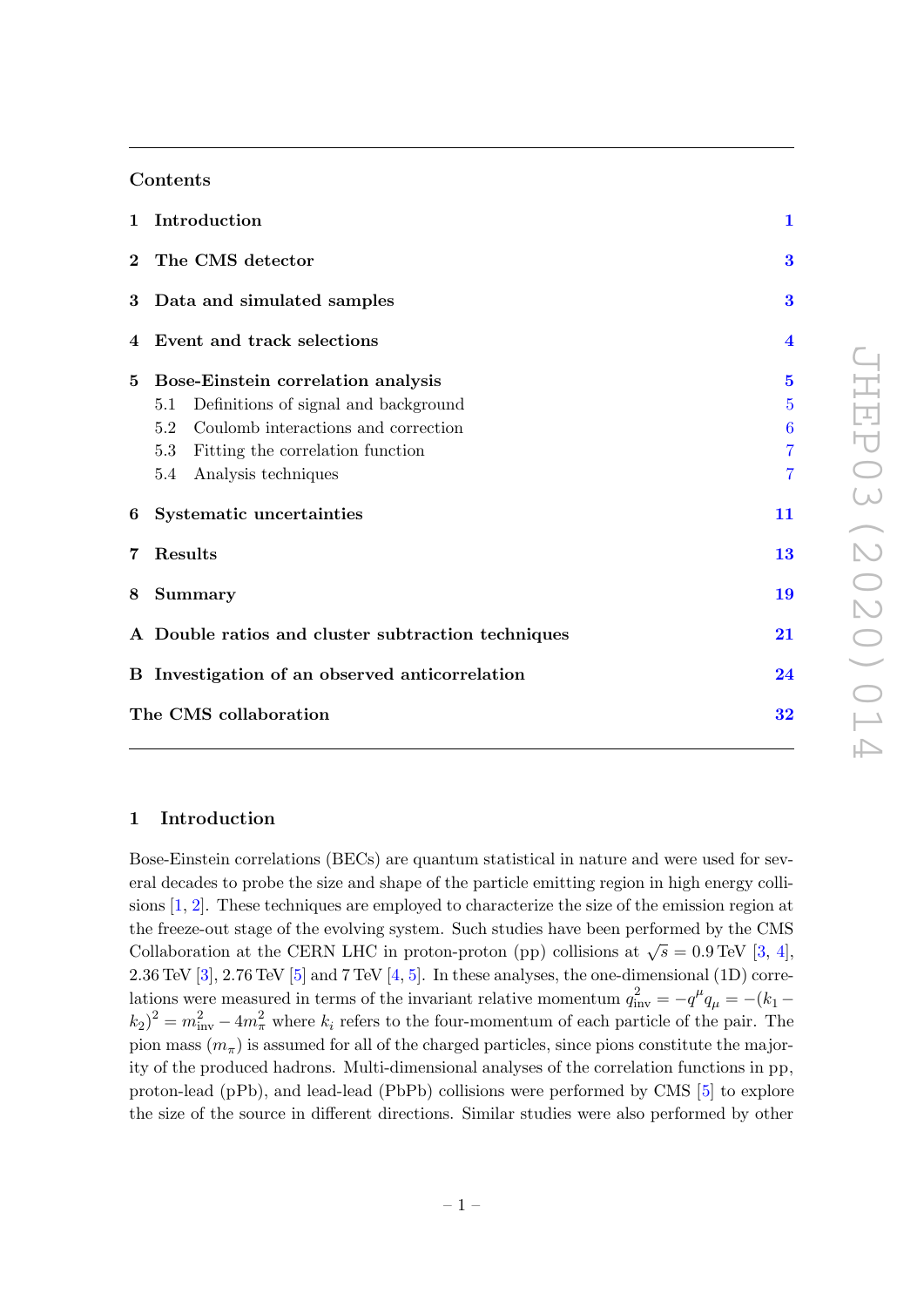experiments [\[6](#page-27-5)[–16\]](#page-28-0). This paper uses CMS data at  $\sqrt{s} = 13 \text{ TeV}$  to extend the investigation of one dimensional BECs with charged hadrons produced in pp collisions to include both a higher center-of-mass energy and higher charged particle multiplicities (up to 250 particles).

Studies using pp (and later pPb) events with very high charged particle multiplicities led to the observation of "ridge-like" correlations (i.e., near-side  $(\Delta \phi \sim 0)$ ) long-range  $(|\Delta \eta| > 2)$  anisotropic azimuthal correlations) [\[17](#page-28-1)[–22\]](#page-28-2) associated with collective flow. In nucleus-nucleus collisions, such structures can be parameterized by a Fourier expansion, providing information about the initial collision geometry and its fluctuations. In hydrodynamic models, initial state anisotropies are propagated to the final state via ultrarelativistic inviscid fluid evolution up to the freeze-out stage of the system. Additional measurements employing high multiplicity (HM) events in pp and in pPb collisions at the LHC resulted in evidence of collective behavior [\[23,](#page-28-3) [24\]](#page-28-4) even in such small colliding systems. Altogether, these results indicate that events with high multiplicity produced in pp collisions exhibit some properties similar to those in relativistic heavy ion collisions. The origin of such phenomena in small systems is still under debate [\[25\]](#page-28-5), and BEC studies supply complementary information to shed light onto the origin of the observed similarities.

In pp collisions, dynamical correlations in the kinematic region of interest for BEC studies can also arise from processes such as resonance decays and jets. In particular, for events with a small number of particles, the relative non-BEC contribution is enhanced. On the other hand, events in the high multiplicity range in pp collisions are more likely than events with similar multiplicities in heavy ion collisions to be affected by multi-jets. Therefore, the importance of accurate removal of these background effects is enhanced for the correlations studied in the current investigation. To address this requirement, the analysis is performed with three techniques that differ from each other in their dependence on simulations.

Correlation functions are used to find the 1D radius fit parameter  $(R_{\text{inv}},$  also called the length of homogeneity  $[26]$ , and the intercept parameter  $(\lambda)$ , corresponding to the intensity of the correlation function at  $q_{\text{inv}} = 0$ . Fitted values of  $R_{\text{inv}}$  and  $\lambda$  are presented as functions of event multiplicity as well as average pair transverse momentum  $(k_T = \frac{1}{2})$  $\frac{1}{2}|\vec{p}_{\text{T},1}+\vec{p}_{\text{T},2}|)$  and mass  $(m_T = \sqrt{m_{\pi}^2 + k_T^2})$ . The results are also compared to both previous experimental data and to theoretical predictions.

This paper is structured as follows: sections [2](#page-3-0)[–4](#page-4-0) describe the experimental setup, the datasets and Monte Carlo (MC) simulations employed in the analysis, and the event and track selections, respectively. The generation, correction, and fitting procedures for the correlation functions, and the systematic uncertainties in those procedures, are detailed in sections [5](#page-5-0) and [6,](#page-11-0) respectively. Results are presented in section [7,](#page-13-0) including comparisons with results from pp collisions at  $\sqrt{s} = 7$  TeV and theoretical predictions, and the summary is given in section [8.](#page-19-0) Finally, appendix [A](#page-21-0) gives additional details on the analysis techniques and appendix [B](#page-24-0) describes the study of an anticorrelation that was previously seen at lower energies [\[4,](#page-27-3) [5\]](#page-27-4). This anticorrelation is also investigated in pp collisions at 13 TeV over the broad multiplicity range covered by this analysis. In particular, the depth of the dip is nonzero for events with high multiplicity. A more detailed discussion is given in an appendix because this topic is outside the main physics thrust of this paper.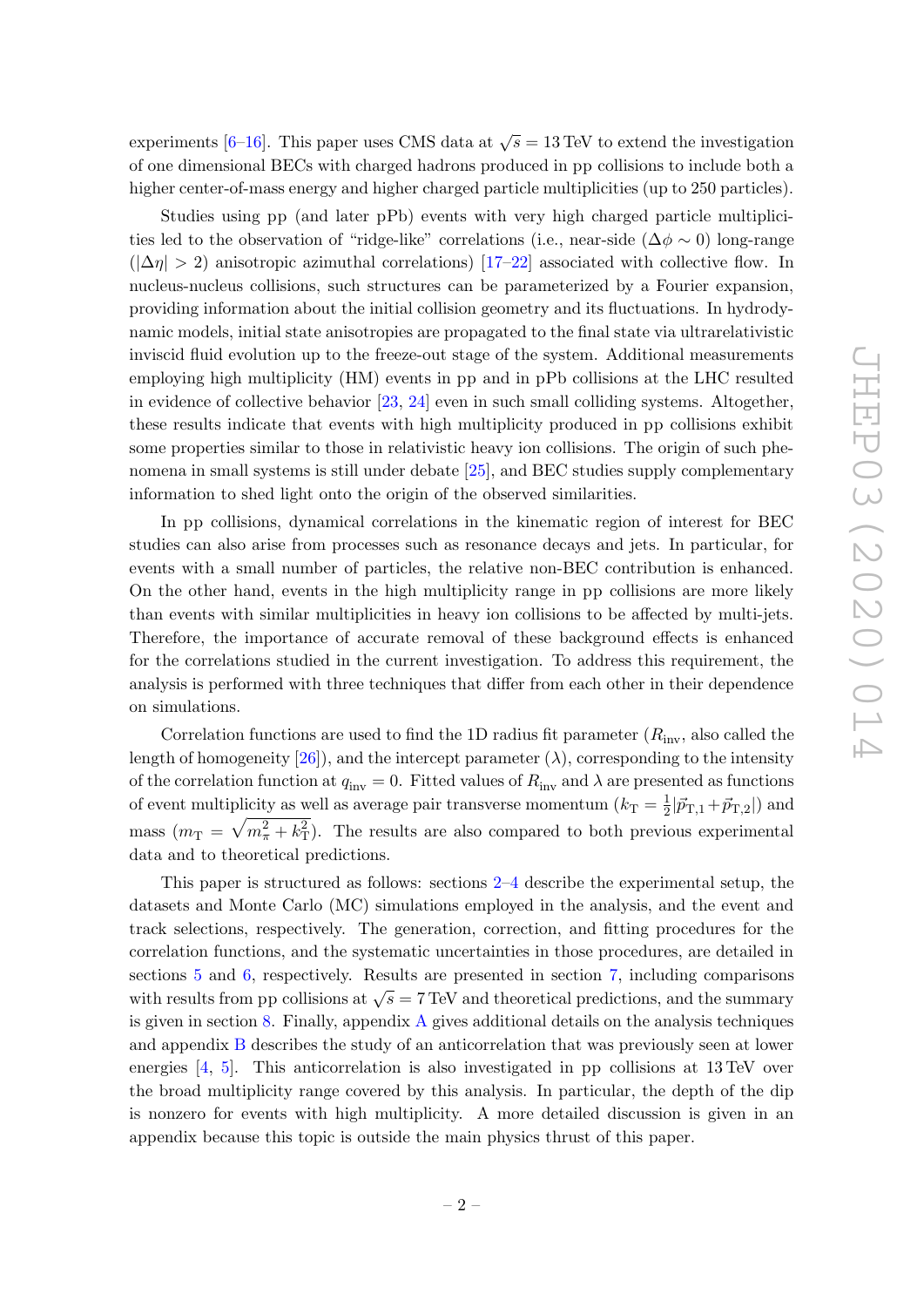#### <span id="page-3-0"></span>2 The CMS detector

The central feature of the CMS detector is a superconducting solenoid of 6 m internal diameter. Within the solenoid volume are a silicon pixel and strip tracker, a lead tungstate crystal electromagnetic calorimeter (ECAL,  $|\eta| < 3$ ), and a brass and scintillator hadron calorimeter (HCAL,  $|\eta| < 3$ ), each composed of a barrel and two endcap sections, where  $\eta$  is the pseudorapidity. In addition to the barrel and endcap detectors, quartz-fiber Cherenkov hadron forward (HF) calorimeters  $(3 < |\eta| < 5)$  complement the coverage provided by the barrel and endcap detectors on both sides of the interaction point. These HF calorimeters are azimuthally subdivided into 20◦ modular wedges and further segmented to form  $0.175\times0.175$  ( $\Delta\eta\times\Delta\phi$ ) "towers". A muon system located outside the solenoid and embedded in the steel flux-return yoke is used for the reconstruction and identification of muons up to  $|\eta| = 2.4$ . The silicon tracker measures charged particles within the pseudorapidity range  $|\eta| < 2.5$ . It consists of 1440 silicon pixel and 15 148 silicon strip detector modules. For nonisolated particles of  $1 < p_T < 10$  GeV and  $|\eta| < 1.4$ , the track resolutions are typically 1.5% in  $p_T$  and 25–90 (45–150)  $\mu$ m in the transverse (longitudinal) impact parameter [\[27\]](#page-28-7). The BPTX (Beam Pickup for Timing for the eXperiments) devices are used to trigger the detector readout. They are located around the beam pipe at a distance of 175 m from the IP on either side, and are designed to provide precise information on the LHC bunch structure and timing of the incoming beams. Events of interest are selected using a two-tiered trigger system  $[28]$ . The first level  $(L1)$ , composed of custom hardware processors, uses information from the calorimeters and muon detectors to select events at a rate of around 100 kHz within a time interval of less than  $4 \mu s$ . The second level, known as the high-level trigger (HLT), consists of a farm of processors running a version of the full event reconstruction software optimized for fast processing, and reduces the event rate to around 1 kHz before data storage. A detailed description of the CMS detector, together with a definition of the coordinate system and kinematic variables, can be found in ref. [\[29\]](#page-28-9).

## <span id="page-3-1"></span>3 Data and simulated samples

This analysis uses pp data at  $\sqrt{s} = 13 \text{ TeV}$  collected at the LHC in 2015. The data were taken using a special LHC configuration providing an average of 0.1 interactions per bunch crossing, resulting in a very low probability of simultaneous pp collisions (pileup). The events were selected using minimum-bias (MB) and HM triggers, with samples corresponding to total integrated luminosities  $(\mathcal{L})$  of 0.35 and 459 nb<sup>-1</sup>, respectively. The different luminosities of the MB and HM samples are due to different prescale factors applied to the number of events that pass the selection criteria of the respective triggers.

The MB events are selected using a trigger that requires at least one tower on either side of the HF to have a deposited energy above 1 GeV. This trigger mainly reduces effects from detector noise, beam backgrounds, and cosmic rays, while maintaining a high efficiency (greater than 99% for reconstructed track multiplicities above 10, as estimated with simulated samples) for events coming from inelastic proton-proton collisions.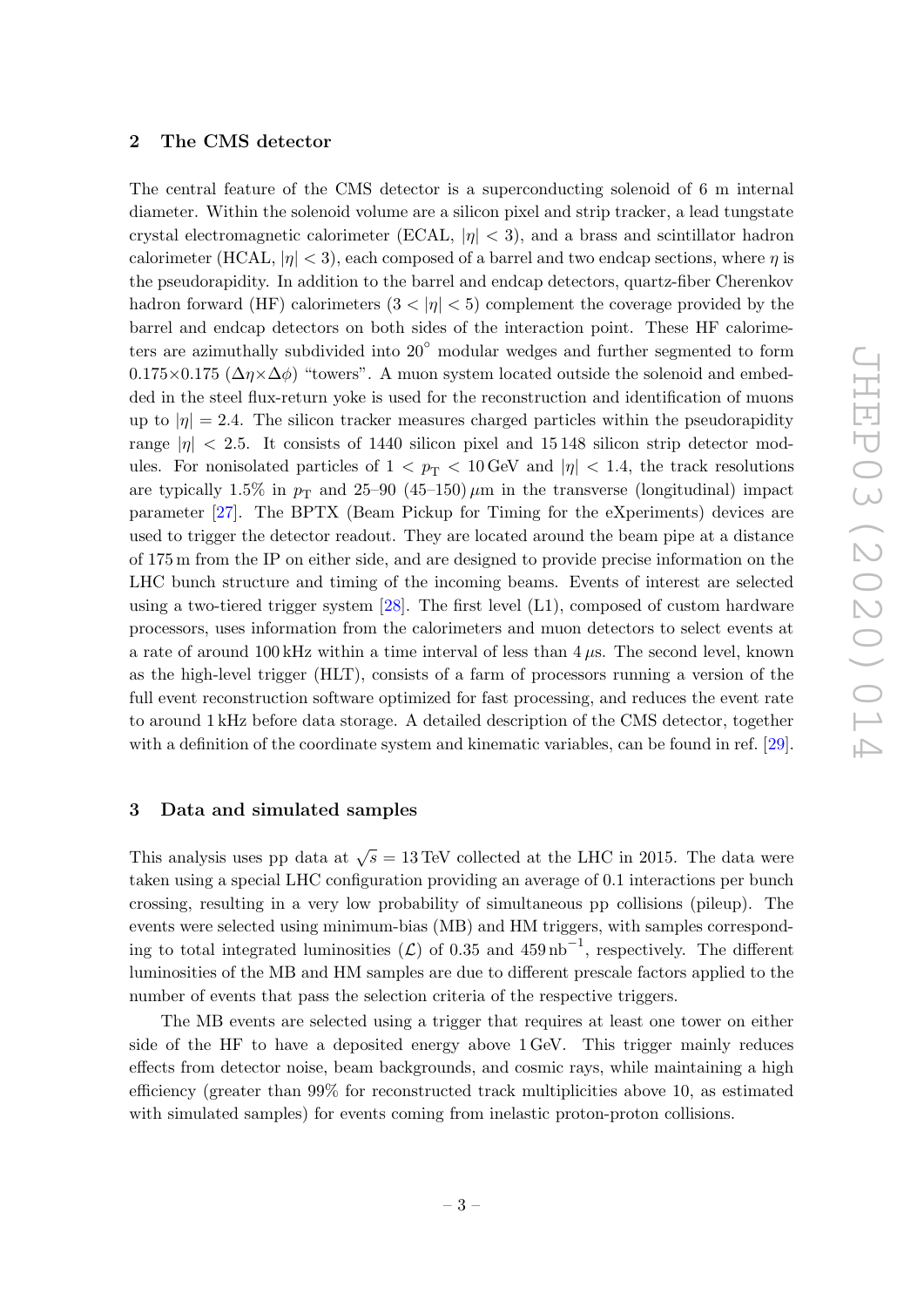To increase the number of HM events, three triggers with different multiplicity thresholds are used. At L1, these triggers require the scalar sum of the transverse energy in the ECAL, HCAL, and HF towers to be larger than 40, 45, or 55 GeV. At the HLT stage, events are selected by requiring track multiplicities larger than 60, 85, or 110, pre-selected by L1 at 40, 45, or 55 GeV, respectively. In the HLT, tracks are reconstructed using pixel detector information. The low pileup configuration is critical in ensuring a high purity of single pp collisions in the HM dataset.

Monte Carlo simulated event samples are generated using PYTHIA 6.426 [\[30\]](#page-29-0) and PYTHIA 8.208 [\[31\]](#page-29-1) with tunes  $Z2^*$  [\[32,](#page-29-2) [33\]](#page-29-3) and CUETP8M1 [\[33\]](#page-29-3), respectively. For events with generated charged particle multiplicity above 95, PYTHIA 8 simulations used the 4C [\[34\]](#page-29-4) tune. The event generator epos 1.99 with the LHC tune (epos lhc) [\[35\]](#page-29-5) is also used, primarily for systematic uncertainty studies. Interactions of longer-lived unsta-ble particles and the detector response is simulated using GEANT4 [\[36\]](#page-29-6). The number of simulated events is 10–20 million for MB and 3–6 million for HM.

### <span id="page-4-0"></span>4 Event and track selections

Events are selected offline by requiring all of the following conditions:

- At least one reconstructed vertex with a distance with respect to the center of the nominal interaction region of less than 15 cm in the longitudinal (along the beam) direction and of less than 0.15 cm transverse to the beam.
- Beam-related background suppression by rejecting events for which less than 25% of all reconstructed tracks pass the high-purity selection as defined in ref. [\[27\]](#page-28-7).
- Coincidence of at least one tower with total energy above 3 GeV in both of the HF calorimeters, a criterion that selects primarily nondiffractive events.

Reconstructed tracks are required to have  $|\eta| < 2.4$  and  $p_T > 0.2$  GeV as well as the following selections:

- $|\sigma(p_T)/p_T|$  < 0.1, where  $\sigma(p_T)$  is the uncertainty in the  $p_T$  measurement.
- $|d_{xy}/\sigma(d_{xy})|$  < 3.0 and  $|d_z/\sigma(d_z)|$  < 3.0, where the transverse  $(d_{xy})$  and longitudinal  $(d_z)$  distances are measured with respect to the primary vertex (defined as the one with the highest track multiplicity in the event), while  $\sigma(d_{xy})$  and  $\sigma(d_z)$  are the uncertainties in the  $d_{xy}$  and  $d_z$  measurements, respectively.

In addition, each track is required to have at least one valid hit in one of the pixel detector layers in order to reduce the contamination from processes such as electron pairs from photon conversion and tracks from decays of long-lived resonances.

When determining the reconstructed charged particle multiplicity of an event, slightly different track requirements than those listed above are imposed to be consistent with the criteria used by the HLT to determine this event multiplicity. The quantity  $N_{\text{trk}}^{\text{offline}}$  includes tracks within  $|\eta| < 2.4$  with  $p_T > 0.4$  GeV, selected without the requirement on the number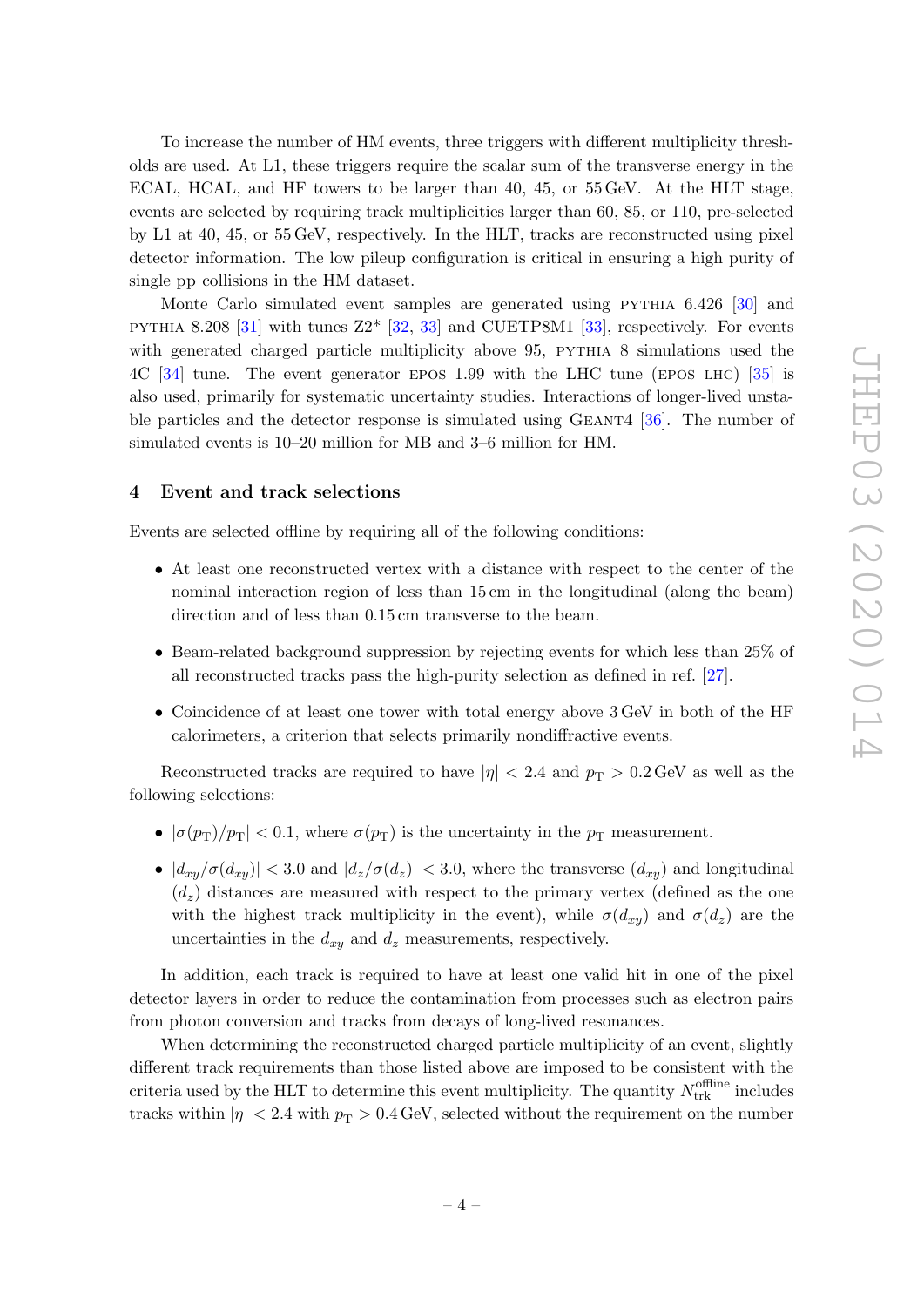of valid pixel detector hits. Variable bin widths are used, from 3 to 10 units of multiplicity, depending on the value of  $N_{\text{trk}}^{\text{offline}}$ . The corresponding particle level multiplicity,  $N_{\text{tracks}}$ , is corrected for the acceptance and efficiency, as described below, and is used for comparisons with other experiments.

For characterizing the performance of the track reconstruction, the following quantities have been checked using MC simulations: (i) absolute efficiency (track selection and detector acceptance); (ii) fraction of misreconstructed tracks; (iii) probability of reconstructing multiple tracks from a single primary particle; (iv) fraction of nonprimary reconstructed tracks. The total efficiency is almost constant at 80% for the range  $1 < p_T < 10$  GeV and is above 50% for all  $\eta$  and  $p<sub>T</sub>$  ranges investigated. The misreconstructed track rate (i.e., the rate of reconstructed tracks that do not share at least 75% of their hits with any track at the generator level) tends to slightly increase in the lower ( $\lesssim$ 1 GeV)  $p_T$  region, but it is always below 1%. A similar  $p_T$  dependence is observed for the fraction of nonprimary reconstructed tracks, but the rate is always below 2%. The probability of reconstructing multiple tracks from a single primary particle is of the order of  $10^{-3}$  and is negligible compared to the other quantities. Using these estimates, correction factors for each track in a given  $(\eta, p_{\rm T})$  bin are determined [\[37\]](#page-29-7).

#### <span id="page-5-0"></span>5 Bose-Einstein correlation analysis

#### <span id="page-5-1"></span>5.1 Definitions of signal and background

For each event, the sample containing the BEC signal is formed by pairing all same-sign tracks (i.e. ++ or -- and denoted "SS") with  $|\eta| < 2.4$  and  $p_T > 0.2$  GeV. Opposite sign pairs (i.e. +– and denoted "OS"), within the same  $|\eta|$  and  $p_T$  ranges, are used by two of the analysis methods for removing non-BEC contributions to the correlation functions. The distributions in terms of the relative momentum of the pair  $q_{\text{inv}}$  are divided into bins of the reconstructed charged particle multiplicity,  $N_{\text{trk}}^{\text{offline}}$ , and of  $k_{\text{T}}$ .

Although no particle identification is used, the contamination by particles other than charged pions is expected to be small, since pions are the dominant hadron species in the sample. For instance, the ratio of kaons to pions is about 12%, and protons to pions is roughly 6% for 7 TeV pp collisions  $[38]$ ; for pp collisions at 13 TeV  $[39]$ , the ratios are 11– 12% and 5–6%, respectively, depending on the track multiplicity range. The unidentified kaons and protons contaminate the correlation function mainly in the low- $q$  region, where the BEC effect is stronger (the contribution of nonidentical particle pairs depletes the signal). This contamination may lead to a reduction of the intercept parameter  $\lambda$  as shown in figure 6 of ref. [\[5\]](#page-27-4) for pp collisions at 7 TeV, which compares analyses of the same data using correlation functions generated with pairs of identical charged pions or pairs of unidentified charged hadrons. In contrast, as also seen in figure 6 in ref. [\[5\]](#page-27-4), the BEC radius parameter shows consistent results for the two analyses, and is therefore not significantly affected by the use of unidentified charged particles instead of identified pion pairs.

Ideally, the background distribution (reference sample) should contain all the physics effects that are present in the signal distribution, except for the BECs. This reference sample can be constructed in several ways, most commonly by mixing tracks from different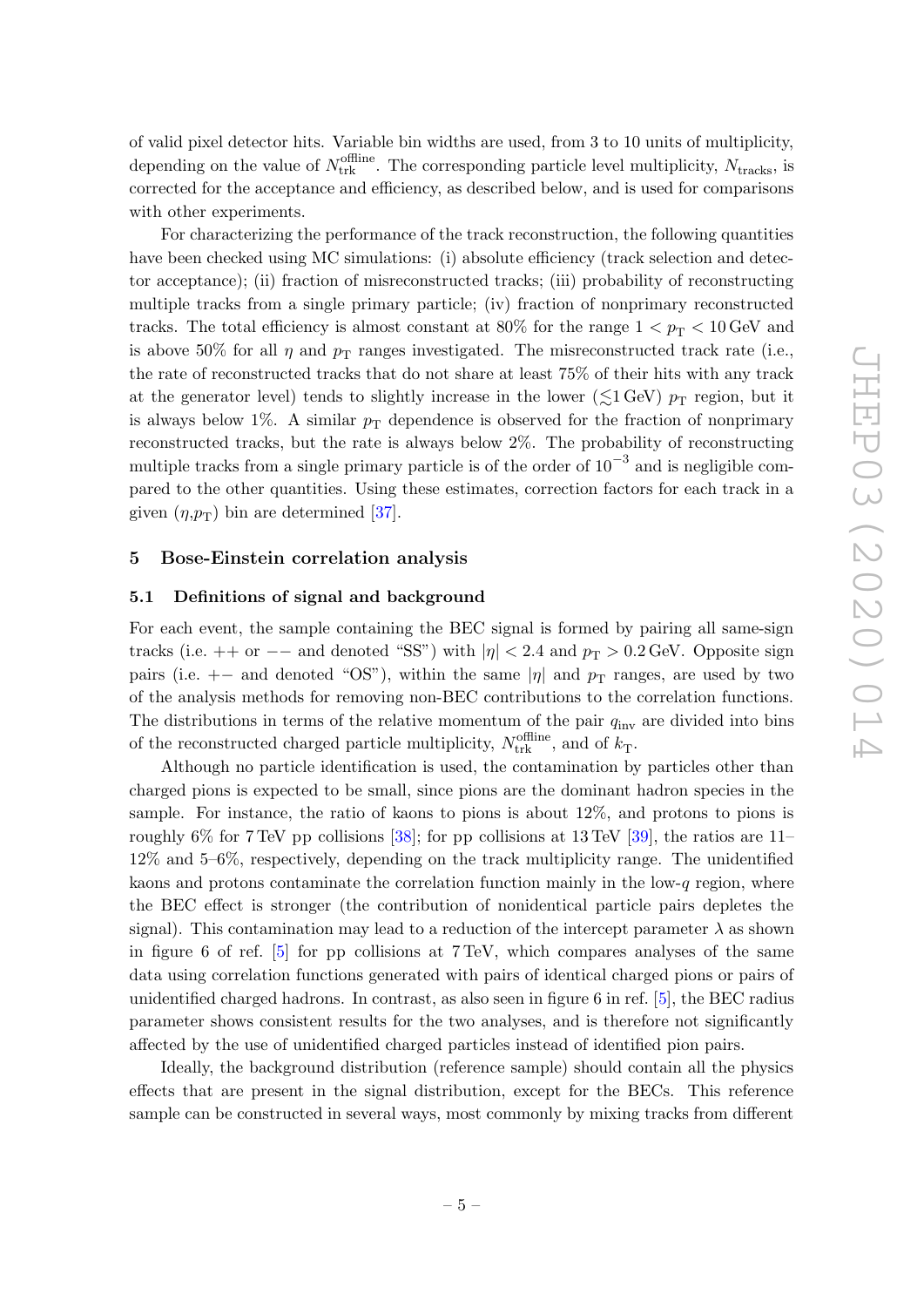events, as in this analysis. The default reference sample (called  $\eta$ -mixing) is constructed by pairing SS tracks from different events using the same procedure as refs. [\[3,](#page-27-2) [4\]](#page-27-3). Two events are mixed only if they have similar reconstructed charged particle multiplicity in each of three pseudorapidity ranges:  $-2.4 < \eta < -0.8, -0.8 < \eta < 0.8,$  and  $0.8 < \eta < 2.4$ . For determining this matching criterion, a weight is assigned to each track of the event, depending on the  $\eta$  range in which it occurs, and these weights are summed for each event. Then, the events are ordered according to this sum and the mixing is done by selecting two adjacent events in the ordered list and pairing each track in one event with all of the tracks in the other one. After being combined in this way, both events are discarded and not included in other pairings.

After choosing the reference sample, a correlation function is defined as a single ratio  $(SR)$  having the signal distribution, i.e., the  $q_{\text{inv}}$  distribution of pairs from the same event as the numerator, and the reference distribution as the denominator:

<span id="page-6-1"></span>
$$
SR(q_{\text{inv}}) \equiv C_2(q_{\text{inv}}) = \left(\frac{\mathcal{N}_{\text{ref}}}{\mathcal{N}_{\text{sig}}}\right) \left(\frac{\mathrm{d}N(q_{\text{inv}})_{\text{sig}}/\mathrm{d}q_{\text{inv}}}{\mathrm{d}N(q_{\text{inv}})_{\text{ref}}/\mathrm{d}q_{\text{inv}}}\right),\tag{5.1}
$$

where  $C_2(q_{\text{inv}})$  refers to the two-particle correlation defined in eq. [\(5.1\)](#page-6-1) by a SR,  $\mathcal{N}_{\text{sig}}$  and  $\mathcal{N}_{\text{ref}}$  correspond to the number of pairs estimated by the value of the integral of the signal and reference distributions, respectively. Refinements of this definition are presented in section [5.4](#page-7-1) and in appendix [A.](#page-21-0)

#### <span id="page-6-0"></span>5.2 Coulomb interactions and correction

The correlation functions include the effect of the quantum statistics obeyed by the pair of identical particles, but are also sensitive to final-state interactions between the charged hadrons. The Coulomb final-state interaction [\[40\]](#page-29-10) affects the two-particle relative momentum distribution in different ways for SS or OS pairs, creating a depletion (enhancement) in the low  $q_{\text{inv}}$  range of the correlation function caused by repulsion (attraction) for SS (OS) pairs. The effect of the mutual Coulomb interaction is incorporated in the factor  $K$ , the squared average of the relative wave function  $\Psi$ , as  $K(q_{\text{inv}}) = \int d^3 \vec{r} f(\vec{r}) |\Psi(\vec{k}, \vec{r})|^2$ , where  $f(\vec{r})$  is the source intensity of emitted particles, with  $\vec{r}$  and  $\vec{k}$  representing the pair relative separation and relative momentum, respectively [\[5\]](#page-27-4). For point-like sources,  $f(\vec{r}) = \delta(\vec{r})$ and the integral gives the Gamow factor, which in the case of SS and OS pairs is given by:

$$
G_w^{\rm SS}(\zeta) = |\Psi^{\rm SS}(0)|^2 = \frac{2\pi\zeta}{e^{2\pi\zeta} - 1}, \quad G_w^{\rm OS}(\zeta) = |\Psi^{\rm OS}(0)|^2 = \frac{2\pi\zeta}{1 - e^{-2\pi\zeta}},\tag{5.2}
$$

where  $\zeta = \alpha m / q_{\text{inv}}$  is the Landau parameter,  $\alpha$  is the fine-structure constant, and m is the particle mass [\[41\]](#page-29-11).

In a previous CMS analysis [\[5\]](#page-27-4), no significant differences in the final results were observed in the case of pions when correcting with the Gamow factor or with the full estimate derived for extended (as opposed to point-like) sources [\[40,](#page-29-10) [42–](#page-29-12)[44\]](#page-29-13). Therefore, in this analysis the corrections for the final state Coulomb interaction are performed using the Gamow factor.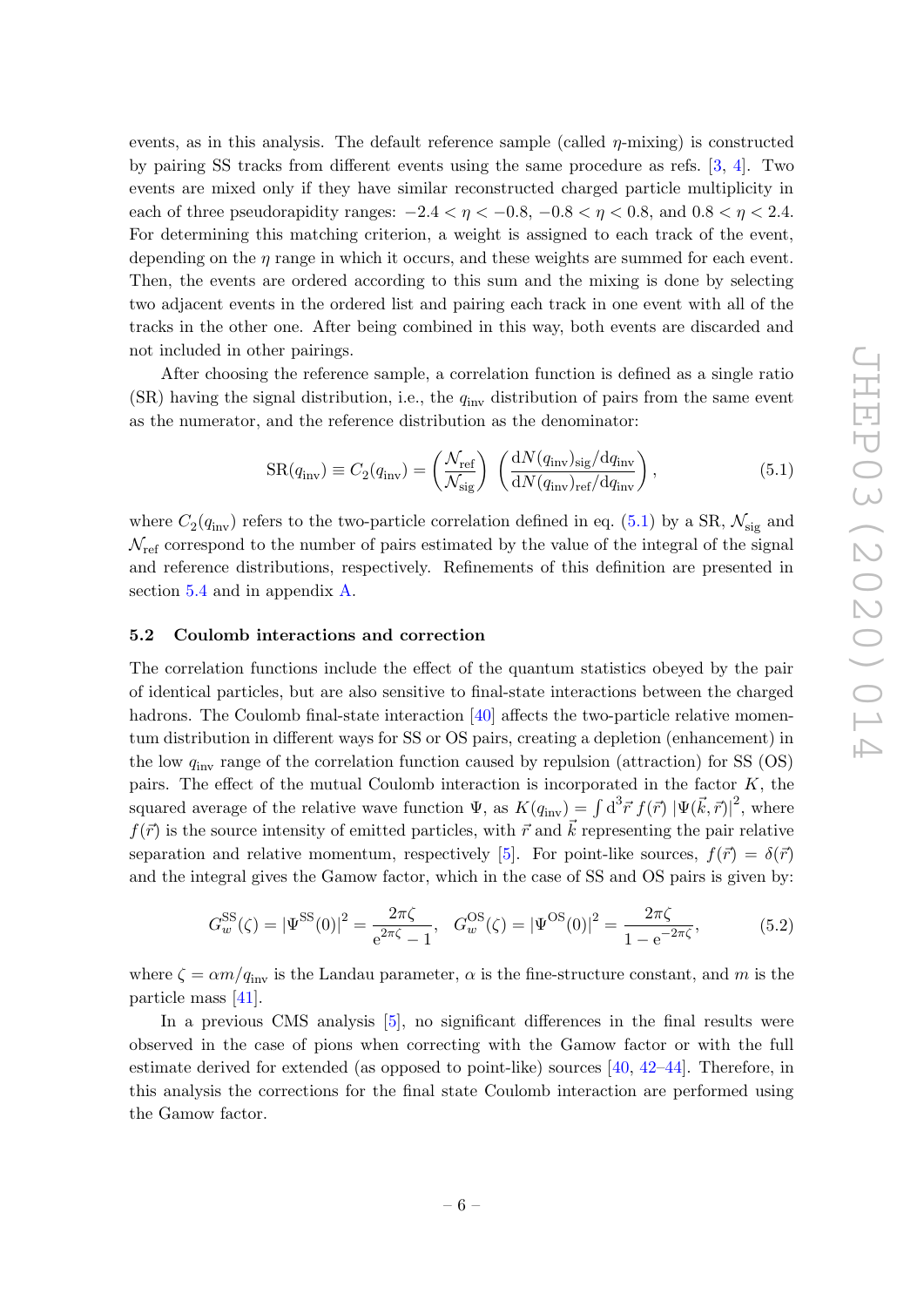#### <span id="page-7-0"></span>5.3 Fitting the correlation function

Ideally, as in the case of static systems, the two-particle correlation function can be related to the Fourier transform of the emitting source distribution at decoupling. Because of their simplicity, parameterizations of the Gaussian type have been used to relate the source distribution and the measured correlation function. In refs. [\[3–](#page-27-2)[5\]](#page-27-4), the Gaussian distribution was studied and yielded fit results much worse than for an exponential function or the Lévy class of parameterizations.

In this analysis, the fits performed to the data correlation functions employ symmetric Lévy stable distributions,

<span id="page-7-2"></span>
$$
C_{2,\text{BE}}(q_{\text{inv}}) = C[1 + \lambda e^{-(q_{\text{inv}}R_{\text{inv}})^{a}}] (1 + \epsilon q_{\text{inv}}),
$$
\n(5.3)

where  $C_{2,BE}(q_{\text{inv}})$  refers to the two-particle BEC, C is a constant,  $R_{\text{inv}}$  and  $\lambda$  are the  $(BEC)$  radius and intercept parameters, respectively. The exponent  $\alpha$  is the Lévy index of stability satisfying the inequality  $0 < a \leq 2$ . If treated as a free parameter when fitting the correlation functions, this exponent usually returns a number between the value characterizing an exponential function  $(a = 1)$  and that for a Gaussian distribution  $(a = 2)$ . More details can be found in ref.  $[45]$ . The additional term, linear in  $q_{\text{inv}}$  (proportional to the constant  $\epsilon$ ), is introduced to account for long-range correlations that may be absent in the reference sample. The fit values for  $\epsilon$  depend on the multiplicity range: negligible for high multiplicity bins (above 100 tracks), and reaching  $\sim 0.2 \,\text{GeV}^{-1}$  for low multiplicity bins (below 20 tracks).

The Lévy distribution with  $a$  as a free parameter returns the best quality fits, but it is not adopted for extracting the results because it does not allow a direct interpretation of the shape of the source distribution by means of a Fourier transform. Fitting with a pure Gaussian distribution  $(a = 2)$  returns very poor quality fits for all of the multiplicity and  $k_T$  bins. Therefore, an exponential form (with a fixed at 1.0) is used for the default fit function. For this parameterization, the functional form for the correlation function,  $e^{-q_{inv}R_{inv}}$ , is the Fourier transform of a source function  $\rho(t, \vec{x})$  corresponding to a Cauchy-Lorentz distribution. A Laguerre-extended exponential fit function [\[46\]](#page-29-15) returns a  $\chi^2/d$ of of the order of unity (where dof is the number of degrees of freedom) and yields the same  $R_{\text{inv}}$  values as the simple exponential case, with the caveat that the resulting BEC fits depend on additional parameters from the Laguerre polynomial expansion.

A  $\chi^2$  test is used in the fitting procedure. A negative log-likelihood ratio, assuming that the bin content of the signal and that of the reference sample histograms are Poissonian distributions (as implemented in refs. [\[47,](#page-29-16) [48\]](#page-30-0)) returned results consistent with the  $\chi^2$ approach.

#### <span id="page-7-1"></span>5.4 Analysis techniques

As discussed in the Introduction, both low and high multiplicity correlation functions in pp collisions are particularly sensitive to the influence of non-BEC effects such as resonance decays and jets. To ensure an accurate accounting of these background contributions, and especially to investigate any variability of the final results, the background removal is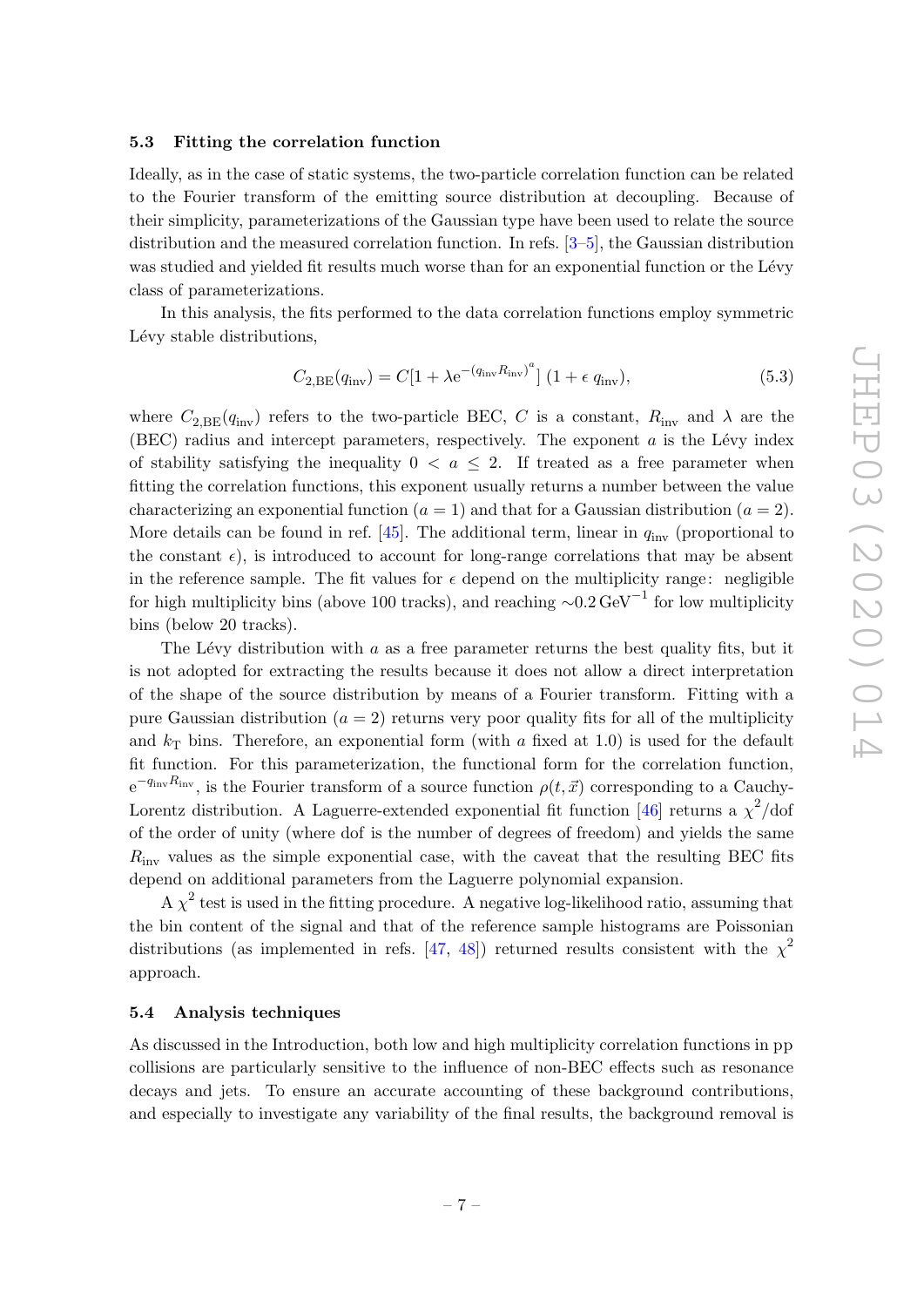performed with three techniques that have different degrees of dependence on simulations. Since two of these methods were used in previous CMS BEC studies [\[3–](#page-27-2)[5\]](#page-27-4), and are described in detail in ref. [\[5\]](#page-27-4), they are only briefly summarized here. Additional details can be found in appendix [A.](#page-21-0)

For the double-ratio  $(DR)$  technique  $[3-5]$  $[3-5]$ , the numerator is an SR as in eq.  $(5.1)$ applied to the data, and the denominator is an SR computed similarly with MC events simulated without BEC effects. In each case, the reference samples for data and simulation are constructed in the same way by considering all charged particles instead of only charged pions in the MC. The DR correlation function is fitted using eq.  $(5.3)$  to obtain  $R_{\text{inv}}$  and  $\lambda$ . This procedure reduces any bias due to the construction of the reference sample, with the advantage of directly removing non-BEC effects remaining in the data SR. However, it requires the use of well-tuned MC simulations to describe the overall behavior of the data.

The cluster subtraction (CS) [\[5\]](#page-27-4) technique uses only SRs from data. Correlation functions for OS pairs are used for parameterizing the contamination from resonances and jet fragmentation (called "cluster contribution"), which are still present in the correlation function [\[17,](#page-28-1) [19,](#page-28-10) [49\]](#page-30-1). The amount of these contributions that is present in the SS pairs is evaluated by using the same shape found for OS pairs and varying the overall scale to fit the data (details are given in ref. [\[5\]](#page-27-4)). To find  $R_{\text{inv}}$  and  $\lambda$ , the correlation function is fitted with a function combining the cluster and Bose-Einstein contributions, with the latter parameterized using eq. [\(5.3\)](#page-7-2).

The hybrid CS (HCS) method, is similar to a method used for pPb data by the ATLAS experiment [\[48\]](#page-30-0), has less dependence on MC simulations than the DR method and a smaller number of fit parameters to be adjusted to data than the CS method. In contrast to the CS procedure, which is fully based on the control samples in data, the HCS technique uses MC simulations for converting the fit parameters from OS single ratios into those for SS.

The first step is to fit the SR constructed using MC simulations separately for SS and OS track pairs using:

<span id="page-8-0"></span>
$$
\Omega(q_{\rm inv}) = \mathcal{N} \left[ 1 + B \exp\left( -\left| \frac{q_{\rm inv}}{\sigma_B} \right|^{\alpha_B} \right) \right],\tag{5.4}
$$

where B and  $\sigma_B$  are fit parameters used to describe the amplitude and the width of the peak near  $q_{\text{inv}} = 0$  and  $\alpha_B$  defines the overall shape of the function. For OS pairs, the following regions in  $q_{\text{inv}}$  are excluded from the fitting process due to the contamination of resonance decays: 0.2–0.3 GeV, 0.4–0.9 GeV, and 0.95–1.2 GeV. In addition, the range  $q_{\text{inv}}$  < 0.1 GeV is excluded because this region has a large contribution from three-body decays. A Gaussian shape  $(\alpha_B = 2)$  provides a reasonable overall description of the distributions in  $N_{\text{trk}}^{\text{offline}}$  and  $k_{\text{T}}$  bins. The  $\chi^2/\text{dof}$  values are, in general, not compatible with unity. This is expected because of the distorted shape of the distributions, which are dependent on the MC simulation. Examples of SRs using PYTHIA  $6$  ( $Z2*$  tune) are shown in figure [1.](#page-9-0) Two conversion functions relate the amplitudes and the widths of the fits to SS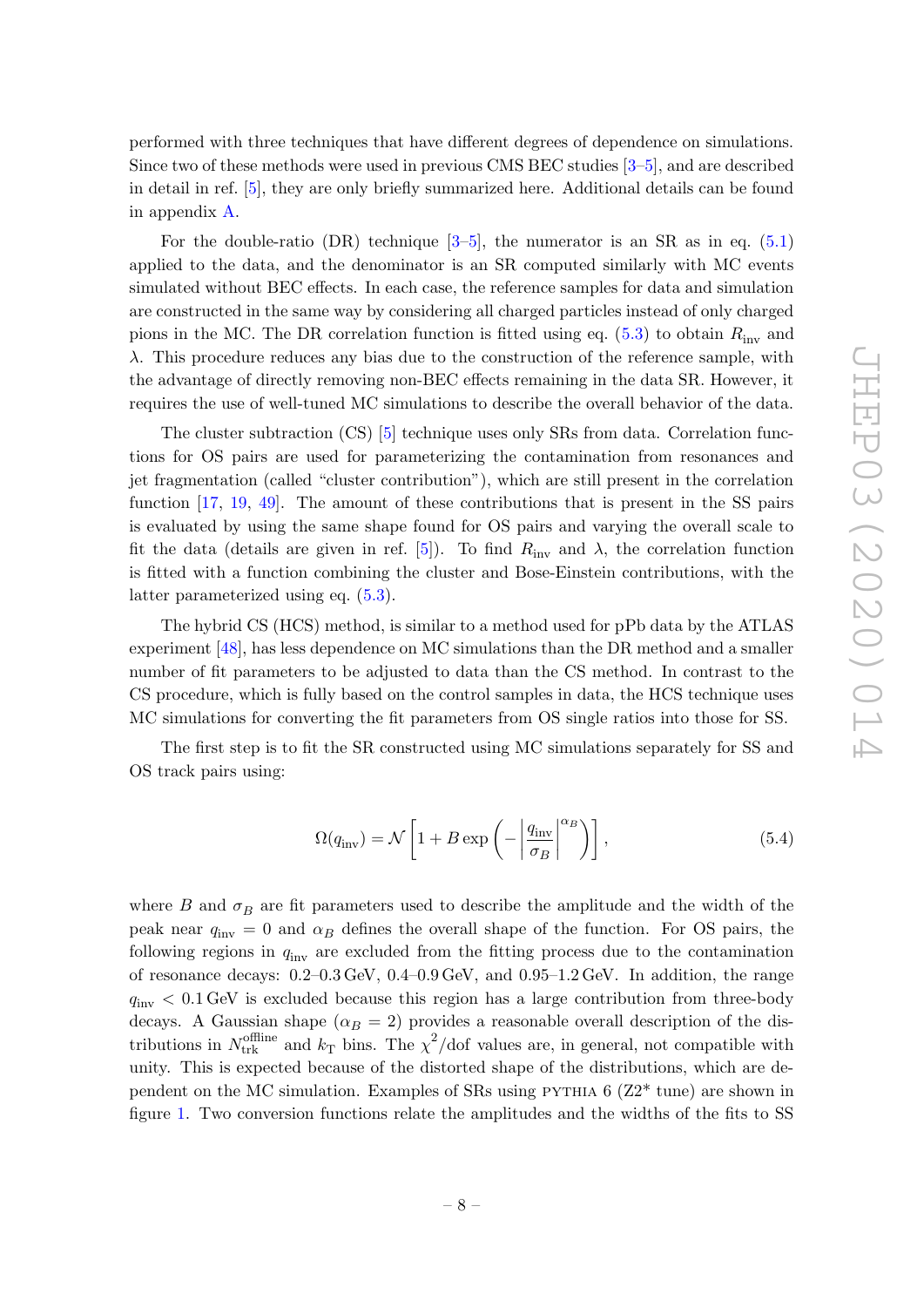

<span id="page-9-0"></span>Figure 1. The same-sign  $(+,--)$  and opposite-sign  $(+-)$  single ratios employing PYTHIA 6 ( $Z2^*$  tune) in different bins of  $N_{\text{trk}}^{\text{offline}}$  and  $k_T$  with the respective Gaussian fit from eq. [\(5.4\)](#page-8-0). The following  $q_{\text{inv}}$  ranges are excluded from the fits to the opposite sign single ratios:  $0.2 < q_{\text{inv}} < 0.3$ ,  $0.4 < q_{\text{inv}} < 0.9$ , and  $0.95 < q_{\text{inv}} < 1.2$  GeV. Coulomb interactions are not included in the simulation. The error bars represent statistical uncertainties and in most cases are smaller than the marker size.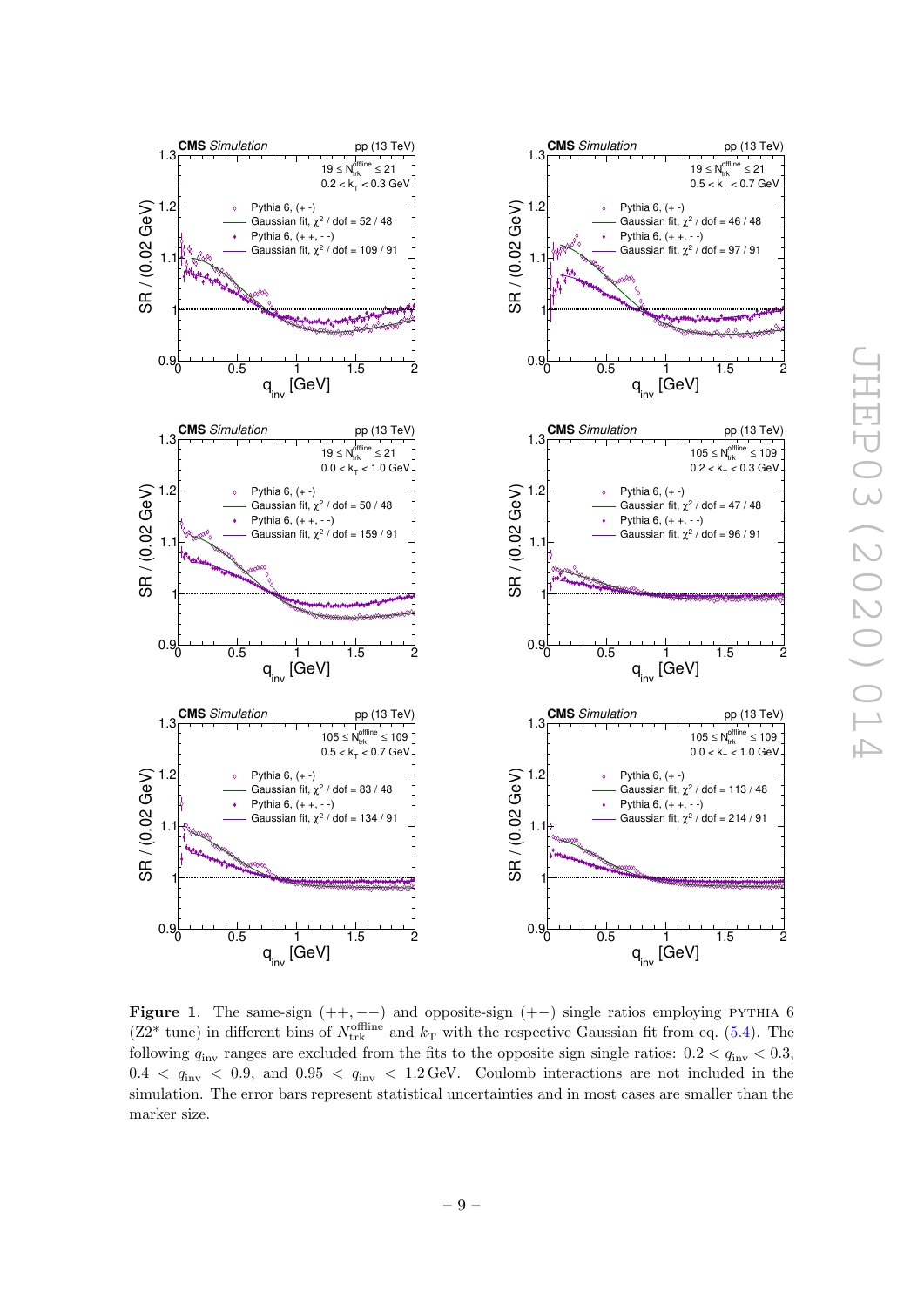

<span id="page-10-0"></span>**Figure 2.** Relations between same-sign  $(+,-)$  and opposite-sign  $(+-)$  fit parameters from eq. [\(5.4\)](#page-8-0), as a function of  $k_T$  and  $N_{\text{trk}}^{\text{offline}}$  for events in MB (i.e., higher  $\sigma_B^{-1}$  and lower  $\log_{10}B$ ) and HM (i.e., lower  $\sigma_B^{-1}$  and higher log<sub>10</sub>B) ranges. The fit values found for the parameters corresponding to the peak's width (left) and the amplitude (right) of the same-sign and opposite-sign correlations are shown. For a given  $k_T$  range, each point represents an  $N_{\text{trk}}^{\text{offline}}$  bin. The line in the left plot is a linear fit to all the data. The error bars represent statistical uncertainties.

 $(++ \text{ and } --)$  to those found for OS  $(+-)$  MC correlations:

$$
[(\sigma_B)^{-1}]^{(++,-)} = \rho [(\sigma_B)^{-1}]^{(+-)} + \beta,
$$
\n(5.5)

<span id="page-10-3"></span><span id="page-10-2"></span>
$$
B^{(++,--)} = \mu(k_{\rm T}) \left[ B^{+-} \right]^{\nu(k_{\rm T})}.
$$
 (5.6)

The parameters found when fitting the conversion function for the widths,  $\rho = 0.82 \pm 0.04$ and  $\beta = 0.077 \pm 0.013$ , are independent of  $k<sub>T</sub>$  for the PYTHIA 6 (Z2<sup>\*</sup> tune), whereas the parameters relating the amplitudes,  $\mu$  and  $\nu$ , are functions of  $k_T$ . In figure [2,](#page-10-0) the relations between the fit parameters for different bins in  $k_T$  and  $N_{\text{trk}}^{\text{offline}}$  are shown for MB and HM events (for a given  $k_T$  range, each point in figure [2](#page-10-0) represents an  $N_{\text{trk}}^{\text{offline}}$  bin).

Similarly, single ratios for OS pairs in data are constructed and fitted with the function given by eq. [\(5.4\)](#page-8-0), yielding the parameters B and  $\sigma_B$  for OS data. The conversion functions based on simulation are used to calculate B and  $\sigma_B$  for SS pairs in data. The resulting estimated background, found using  $\Omega(q_{\text{inv}})$  in eq. [\(5.4\)](#page-8-0), is included in eq. [\(5.7\)](#page-10-1) to fit SS data:

<span id="page-10-1"></span>
$$
C_2(q_{\text{inv}}) = \Omega(q_{\text{inv}}) C_{2,\text{BE}}(q_{\text{inv}}),\tag{5.7}
$$

where  $C_{2,BE}(q_{\text{inv}})$  describes the BEC component as in eq. [\(5.3\)](#page-7-2) (with a=1). So, the final fit function has two components: one with fixed parameters to describe non-BEC effects and another with fitted BEC parameters. In figure [3,](#page-12-0) examples of fits using this combined function are shown. The shape of the correlation function is not trivial and cannot be described by a simple function, since it is distorted by many components, such as resonances, jets, etc., and the individual contribution of each of these components is not known. Furthermore,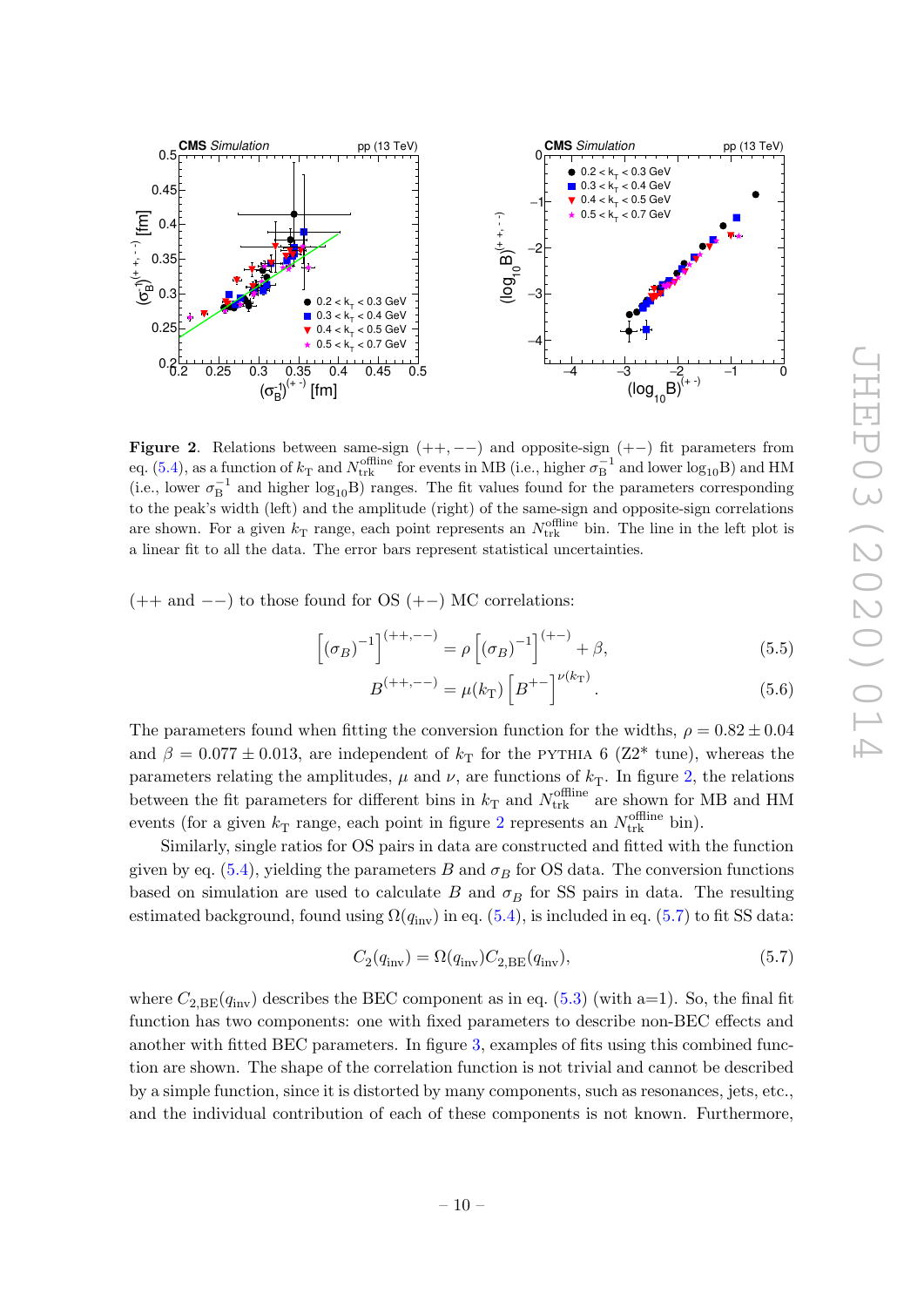when fitting the correlation function, only statistical uncertainties are considered, which are, in general, smaller than 0.5%, depending on the bin. Therefore, it is expected that fitting with a simple exponential function would not necessarily result in a  $\chi^2$ /dof near unity.

#### <span id="page-11-0"></span>6 Systematic uncertainties

The following sources of systematic uncertainties are investigated: the bias from the particular choice of reference sample with respect to all other constructed possibilities, the bias from the MC simulation tune adopted in the analysis, the influence of the track selection and relevant corrections, the interference of tracks from pileup collisions, the bias from zand xy-vertex positions, the efficiency of the HM triggers, and the effect from the Coulomb correction. The more important biases are those due to the reference samples and the MC simulations. The track selection lead to a nonnegligible effect, mainly in higher- $k_T$  bins, where larger contamination from jets is expected. In addition, the Coulomb correction has a significant contribution. To compute the systematic uncertainties associated with the nonnegligible effects mentioned above, samples of measurements of  $R_{\text{inv}}$  and  $\lambda$  are generated by varying the corresponding source of bias in bins of  $N_{\text{trk}}^{\text{offline}}$  and  $k_T$ , and the root mean square (RMS) spread of each sample is associated with the systematic uncertainty in that bin. The other potential sources of bias listed above returned maximal deviations of the order of the statistical uncertainties ( $\sim$ 1–5%), and are not included in the estimate of the total systematic uncertainty.

To estimate the systematic uncertainties associated with the construction of the reference sample, additional samples are constructed with alternative techniques. Within the category of mixed events, tracks are randomly combined from samples of 25, 40, or 100 events, all of which are in the same range of  $N_{\text{trk}}^{\text{offline}}$ . Reference samples are also constructed with tracks from the same event used to form the signal sample, but making pair combinations such that only one of the two tracks has its three-momentum reflected with respect to the origin, i.e.,  $(p_x, p_y, p_z) \rightarrow (-p_x, -p_y, -p_z)$ . Another case corresponds to rotating one of these two tracks by 180 degrees in the plane transverse to the beam, i.e.,  $(p_x, p_y, p_z) \rightarrow (-p_x, -p_y, p_z).$ 

The uncertainties related to the reference samples and to the MC samples are estimated by associating these two sources and repeating the measurements eighteen times, (6 reference samples) $\times$  (3 MC samples). For the reference samples, the default  $\eta$ -mixing method and the five reference samples described above are used. For MC simulation, samples are generated using PYTHIA  $6$  ( $Z2^*$  tune), PYTHIA 8 (CUETP8M1 tune for MB and 4C tune for HM), and epos lhc.

For the track selection, in addition to the default definition in section [4,](#page-4-0) five additional different configurations were considered, changing combinations of looser and tighter criteria on the track variables. These six configurations were used to build a sample of measurements for different track selections.

For the Coulomb correction, a procedure similar to ref. [\[3\]](#page-27-2) is adopted, where the Gamow factor is multiplied by a strength parameter  $\kappa$ . Fitting the correlation function by allowing  $\kappa$  to vary yields values consistent with unity within a statistical uncertainty of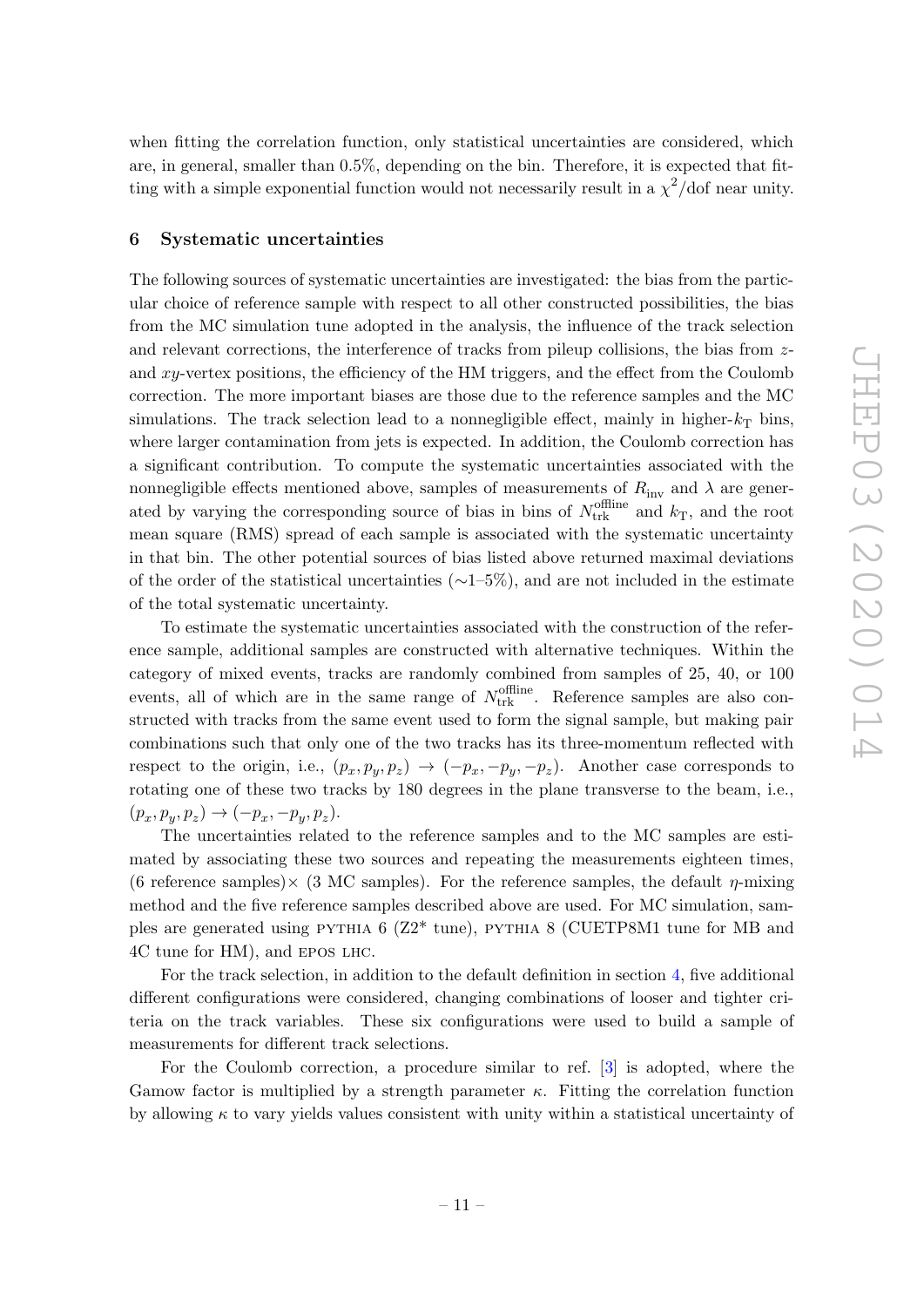



<span id="page-12-0"></span>Figure 3. The same-sign  $(+,-)$  and opposite-sign  $(+)$  single ratios in data for different bins of  $N_{\text{trk}}^{\text{offline}}$  and  $k_{\text{T}}$ , with their respective fits. The label "(Exp.  $\times$  Gauss.) fit" refers to the samesign data and is given by eq.  $(5.7)$ . The label "Gaussian fit" corresponds to eq.  $(5.4)$  applied to opposite-sign data and "Background" is the component of eq. [\(5.7\)](#page-10-1) that is found from the Gaussian fit using eqs. [\(5.5\)](#page-10-2) and [\(5.6\)](#page-10-3) to convert the fit parameters. Coulomb corrections are accounted for using the Gamow factor. The error bars represent statistical uncertainties and in most cases are smaller than the marker size.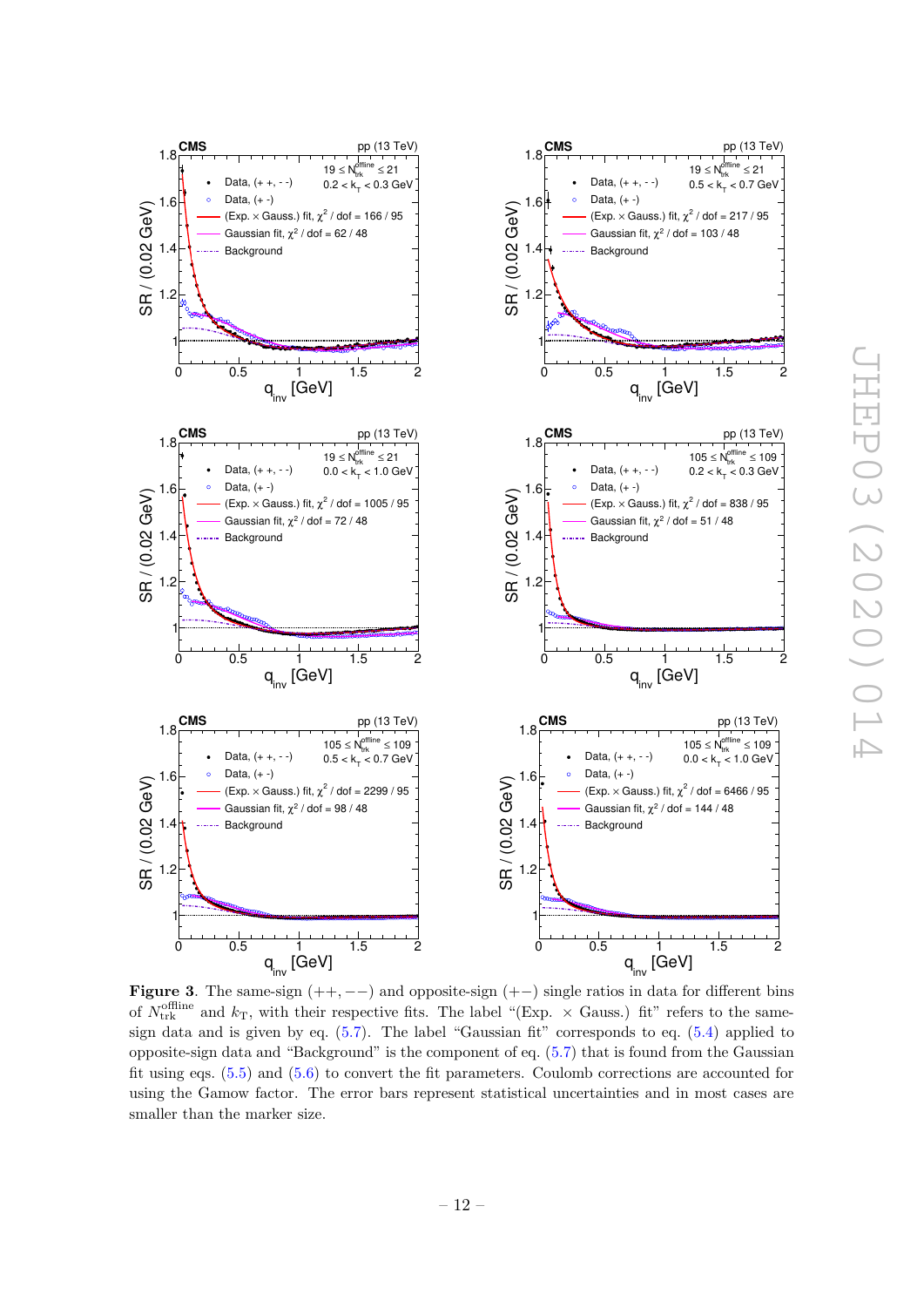| $k_{\rm T}$ (GeV) | Relative uncertainties |               |  |  |  |
|-------------------|------------------------|---------------|--|--|--|
|                   | $R_{\rm inv}(\%)$      | $\lambda(\%)$ |  |  |  |
| Integrated        | $5 - 20$               | $5 - 20$      |  |  |  |
| (0.2, 0.3)        | $4 - 8$                | $5 - 8$       |  |  |  |
| (0.3, 0.4)        | $4 - 7$                | $4 - 7$       |  |  |  |
| (0.4, 0.5)        | $4 - 8$                | $4 - 8$       |  |  |  |
| (0.5, 0.7)        | 6–26                   | $9 - 22$      |  |  |  |

<span id="page-13-1"></span>**Table 1.** Total systematic uncertainties in different  $k<sub>T</sub>$  bins for the hybrid cluster subtraction technique. The ranges in the uncertainties indicate the minimum and maximum values found for all multiplicity bins.

 $\pm 15\%$ . A conservative uncertainty of 15% applied to the Gamow factor is then propagated, repeating the measurements by varying the magnitude of the Gamow factor up and down by this amount.

The uncertainties from the three sources listed above are computed independently and then added in quadrature to obtain the total systematic uncertainty. The largest contribution originates from the reference samples and the MC tune, reaching values of ∼20% in the final measurement. The other sources are always smaller than ∼6%. Table [1](#page-13-1) shows the ranges of systematic uncertainties (variation in  $N_{\text{trk}}^{\text{offline}}$ ) for each  $k_{\text{T}}$  bin and integrated in  $k<sub>T</sub>$ . Lower multiplicities and higher  $k<sub>T</sub>$  ranges have larger systematic uncertainties because the contamination from the jet fragmentation background is higher in those regions.

#### <span id="page-13-0"></span>7 Results

The values of  $R_{\text{inv}}$  and  $\lambda$  obtained with each of the three methods as functions of  $\langle N_{\text{tracks}} \rangle$ and  $k_T$  are shown in figure [4,](#page-14-0) where  $\langle N_{\text{tracks}} \rangle$  is the average multiplicity at particle level corrected for acceptance and efficiency. The top panel presents the results for  $R_{\text{inv}}$  and  $\lambda$  versus  $\langle N_{\text{tracks}} \rangle$ , for integrated values of the pair transverse momentum in the range  $0 < k_{\rm T} < 1$  GeV. The radius fit parameter  $R_{\rm inv}$  increases as a function of multiplicity, showing a change in slope around  $\langle N_{\text{tracks}} \rangle \sim 20$ –30 and a tendency to saturate at higher multiplicities. For the DR and HCS methods, the intercept parameter  $\lambda$  rapidly decreases for increasing multiplicities in the very small  $\langle N_{\rm tracks} \rangle$  region, whereas for multiplicities  $\gtrsim 10$ , it shows an almost constant value with increasing  $\langle N_{\text{tracks}} \rangle$ . The systematic uncertainties are larger for  $\lambda$  using the CS method, with the fit values of  $\lambda$  fluctuating and decreasing at higher multiplicities. This happens because  $\lambda$  is very sensitive to the background modeling (non-BEC effects), which leads to larger uncertainties associated with its determination.

In the bottom panel of figure [4,](#page-14-0) fit parameters  $R_{\text{inv}}$  and  $\lambda$  are shown in two multiplicity bins, MB ( $N_{\text{trk}}^{\text{offline}}$  < 80) and HM ( $N_{\text{trk}}^{\text{offline}} \ge 80$ ), as a function of  $\langle k_{\text{T}} \rangle$ , where the average is performed in each  $k_T$  bin, whose width is variable. The length of homogeneity  $R_{\text{inv}}$  tends to decrease with increasing  $k_T$ , more so at lower multiplicity. This behavior is compatible with an emitting source that was expanding prior to decoupling  $[26, 50-52]$  $[26, 50-52]$  $[26, 50-52]$ . The correlation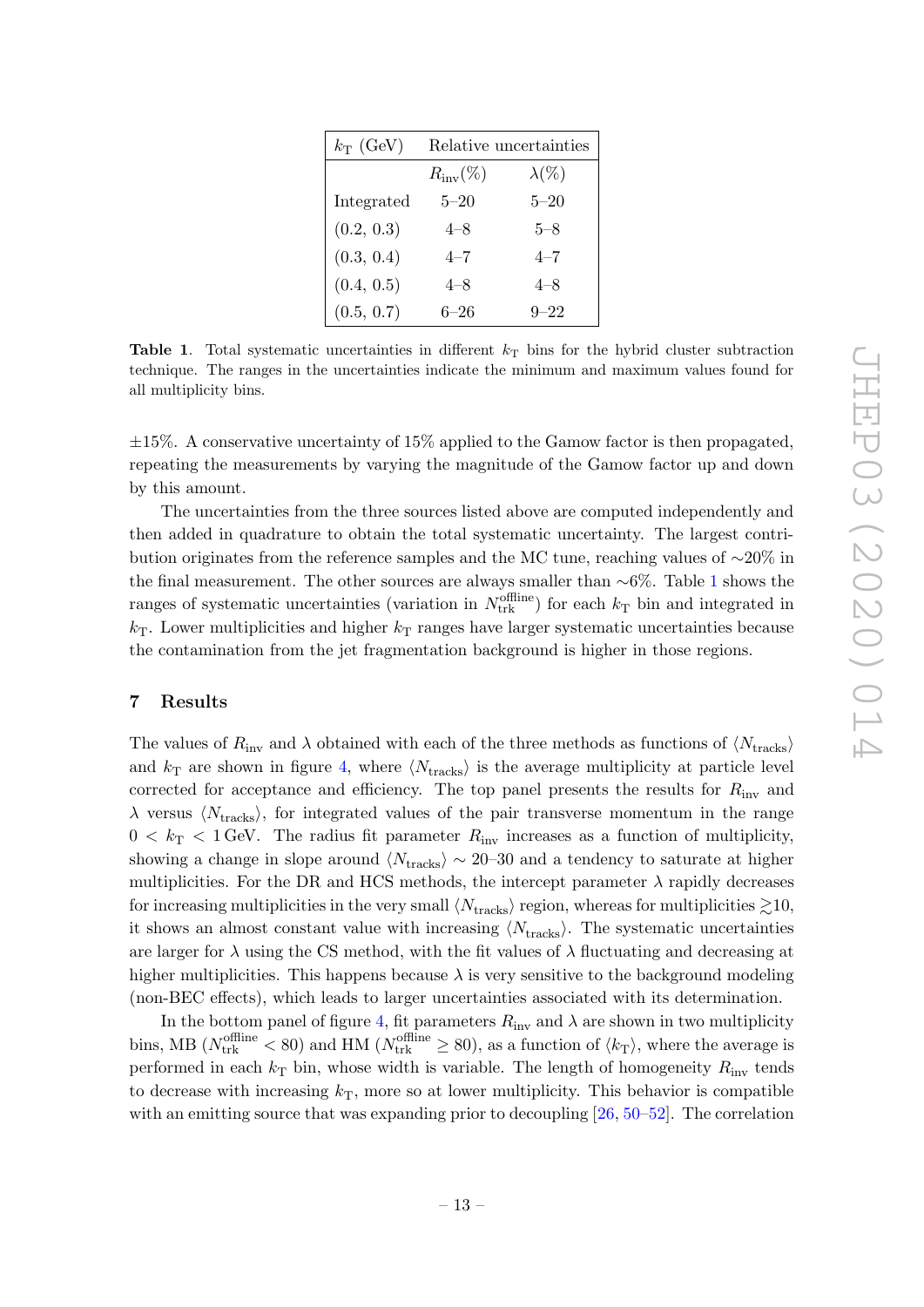

<span id="page-14-0"></span>**Figure 4.** Results for  $R_{\text{inv}}$  (left) and  $\lambda$  (right) from the three methods as a function of multiplicity (upper) and  $k_T$  (lower). In the upper plots, statistical and systematic uncertainties are represented by internal and external error bars, respectively. In the lower plots, statistical and systematic uncertainties are shown as error bars and open boxes, respectively.

intensity  $\lambda$  also decreases with increasing values of  $k<sub>T</sub>$ , with a more pronounced slope than that for  $R_{\text{inv}}$ .

The increase of  $R_{\text{inv}}$  with the event multiplicity and decrease with the average pair momentum in pp collisions were predicted in ref. [\[50\]](#page-30-2). These predictions were based on the assumption that a quark-gluon plasma (QGP) [\[53](#page-30-4)[–56\]](#page-30-5) could be formed in high energy collisions of small systems in events with multiplicities similar to those investigated here. In the model, high multiplicities are related to large fireball masses formed in the collision, corresponding to a one-dimensional expansion based on Khalatnikov's solution [\[57\]](#page-30-6) of the Landau hydrodynamical model [\[58\]](#page-30-7). These model predictions were also compared to BEC data for pions [\[6\]](#page-27-5) and kaons [\[7\]](#page-27-6) measured in pp,  $\bar{p}p$  and  $\alpha\alpha$  collisions at the CERN ISR, and described the overall behavior of the correlation functions more closely than the Gaussian fit adopted in the analysis of the data.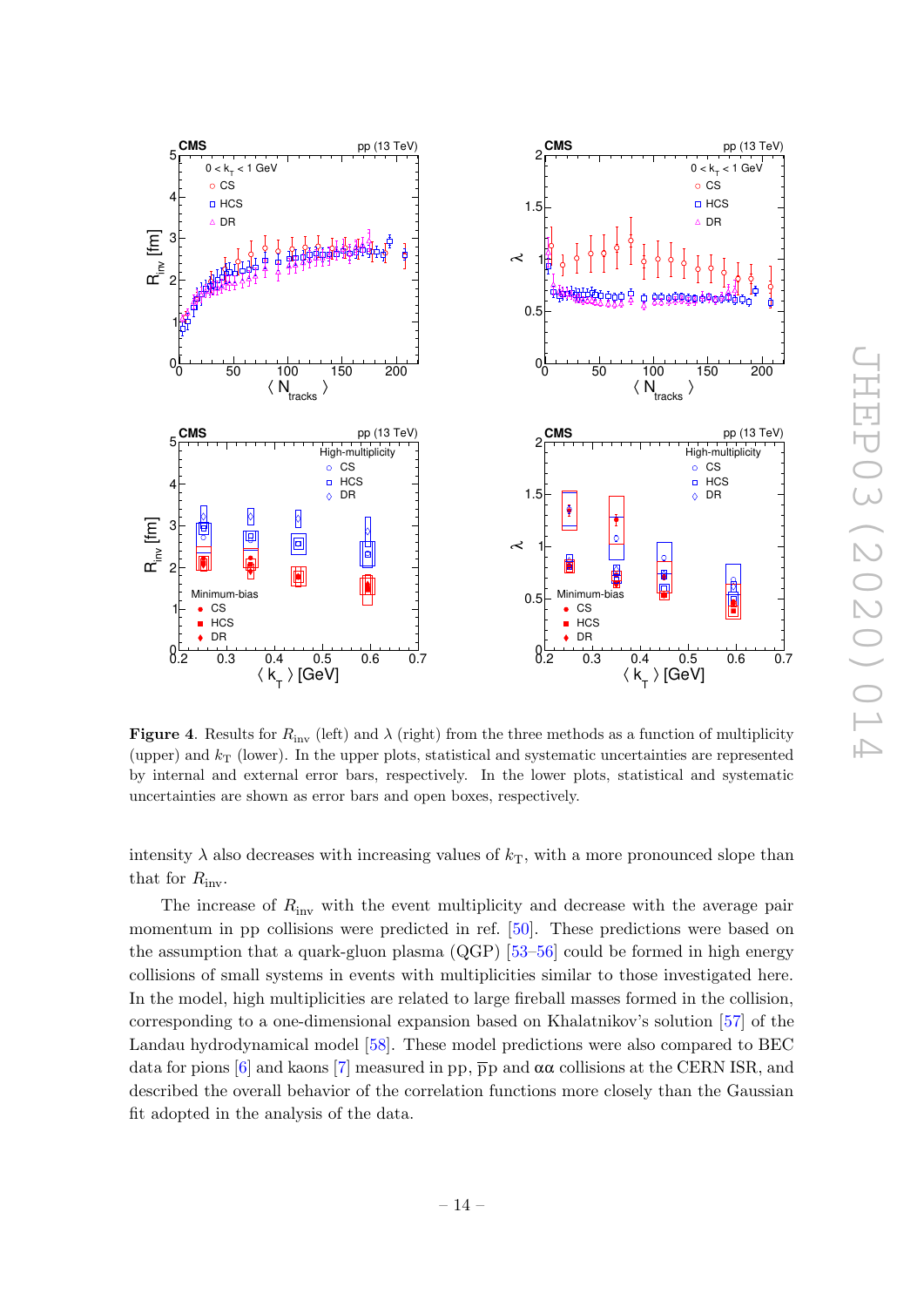As shown in figure [4,](#page-14-0) the three methods produce results for  $R_{\text{inv}}$  that are compatible within the experimental uncertainties. Compatibility tests among the three methods, based on the variations of the measured values, assume the experimental uncertainties are either fully uncorrelated or fully correlated. For the fully correlated, most conservative case, the results agree within two standard deviations for most of the bins investigated. For the CS method, larger deviations are observed for the  $\lambda$  parameter and the associated systematic uncertainties are also larger. This parameter is particularly sensitive to the analysis procedure adopted to remove the non-Bose-Einstein effects present in the signal, as observed in ref. [\[5\]](#page-27-4). Therefore, when comparing to other energies and theoretical models, only the values found using the HCS method are shown. This technique is less sensitive to the MC tune than the DR method, mainly in the HM region, and has smaller systematic uncertainties than the CS method. The ratio of RMS over mean for the differences amongst the values of the radius fit parameters obtained with the three methods is adopted as the relative uncertainty due to the variation between techniques (here called "intramethod variation").

The  $R_{\text{inv}}$  parameters for pp collisions at 13 TeV are shown in figure [5](#page-16-0) as a function of multiplicity and compared with the corresponding results obtained in pp collisions at 7 TeV by CMS [\[5\]](#page-27-4) (left) and ATLAS [\[15\]](#page-28-11) (right). In the ATLAS measurement, tracks with  $p_{\rm T} > 0.1$  GeV are included in the multiplicity and the correction to particle-level multiplicity is done using an unfolding procedure, as described in ref. [\[15\]](#page-28-11). To have consistent multiplicities, the  $N<sub>tracks</sub>$  values for CMS data in this figure are corrected for the extrapolation down to  $p_T = 0.1$  GeV. In addition, the opposite-sign  $(+-)$  reference sample adopted by ATLAS causes distortions in the same-sign  $(+, --)$  correlation functions due to resonance contamination. To circumvent this problem, the ATLAS correlation functions are fitted excluding ranges around the resonance peaks. Therefore, for establishing a more consistent comparison, the analysis with the CMS data was repeated excluding those regions in the fits to both the OS and SS correlation functions. The  $R_{\text{inv}}$  values for pp collisions at 13 TeV are compatible with those obtained by both CMS and ATLAS at 7 TeV over the entire multiplicity range investigated.

In figure [6,](#page-18-0) the linear dependence of  $R_{\text{inv}}$  on  $N_{\text{tracks}}^{1/3}$  reflects the growth of the number of produced particles with the system volume (or equivalently,  $N_{\text{tracks}} \propto R_{\text{inv}}^3$ ). This dependence is investigated for a range of energies and colliding systems, with the results that,  $R_{\text{inv}}$  is independent of collision energy when compared at the same multiplicity. Radii can also be studied as a function of  $(dN/d\eta)^{1/3}$  for investigating the dependence of the final-state geometry on the multiplicity density at freeze-out. Values of  $R_{\text{inv}}$  are plotted as a function of  $\langle N_{\text{tracks}} \rangle^{1/3}$  and  $(dN_{\text{tracks}}/d\eta)^{1/3}$  in figure [6.](#page-18-0) Statistical uncertainties are represented by the error bars, systematic uncertainties related to the HCS method are shown as the open boxes, and relative uncertainties from the variation between methods are represented by the shaded bands.

Data for  $R_{\text{inv}}$  and average particle transverse momentum  $\langle p_{\text{T}} \rangle$  versus multiplicity were investigated in ref. [\[59\]](#page-30-8) to deduce approximate equations of state from experimental measurements in pp and  $\bar{p}p$  collisions and search for possible signatures of the phase transition from hadrons to the QGP. A phase transition would cause a change in slope for both observables in the same region of multiplicity per unit pseudorapidity  $(dN<sub>tracks</sub>/d\eta)$ . In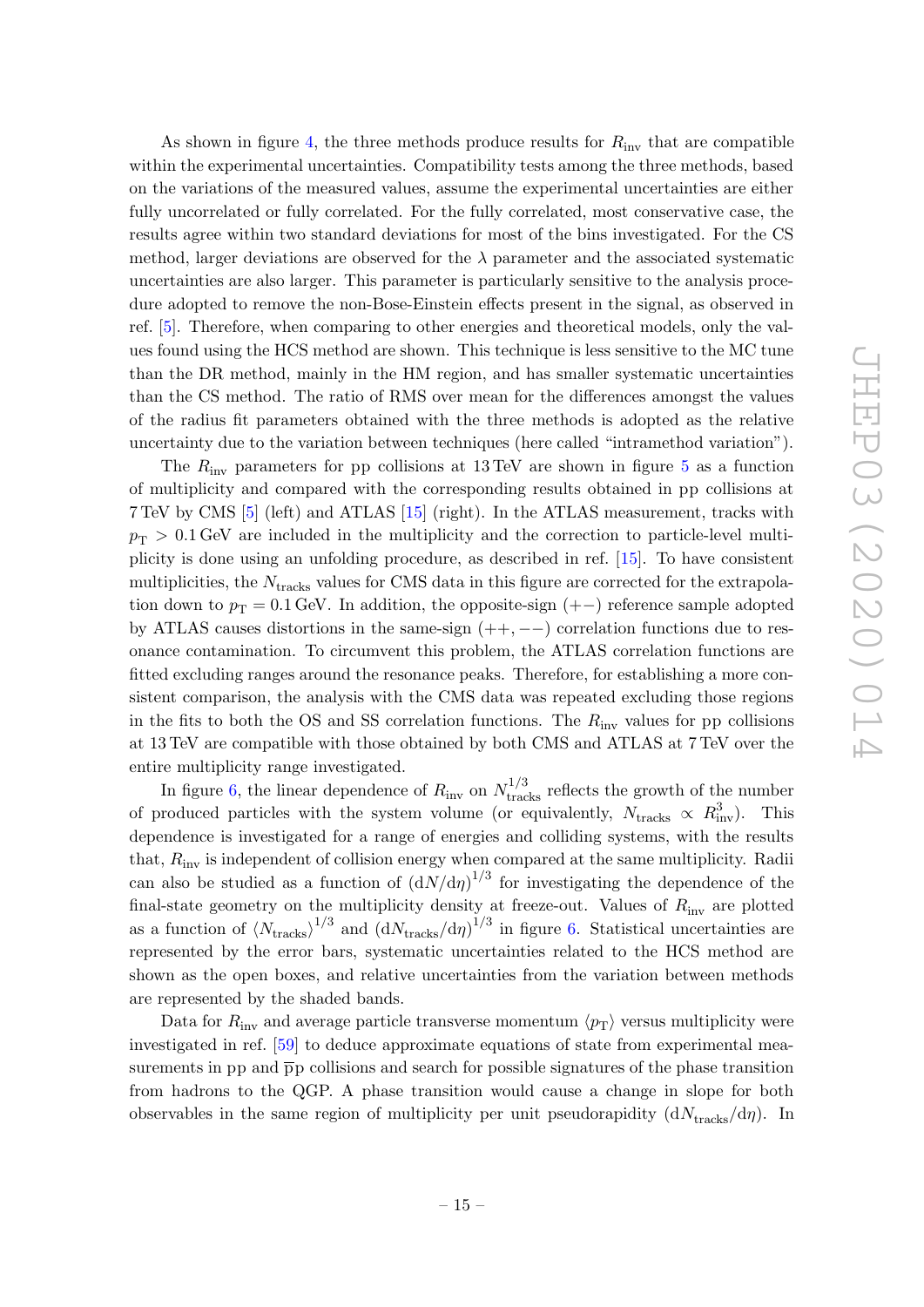

<span id="page-16-0"></span>**Figure 5.** The  $R_{\text{inv}}$  fit parameters as a function of particle-level multiplicities using the HCS method in pp collisions at 13 TeV compared to results for pp collisions at 7 TeV from CMS (left) and ATLAS (right). Both the ordinate and abscissa for the CMS data in the right plot have been adjusted for compatibility with the ATLAS analysis procedure, as explained in the text. The error bars in the CMS [\[5\]](#page-27-4) case represent systematic uncertainties (statistical uncertainties are smaller than the marker size) and in the ATLAS [\[15\]](#page-28-11) case, statistical and systematic uncertainties added in quadrature.

ref. [\[59\]](#page-30-8), the authors claim that their compilation of  $R_{\text{inv}}$  values as a function of  $dN_{\text{tracks}}/d\eta$ for data from several experiments at different center-of-mass energies shows a common behaviour that is independent of the energy. In particular, for  $R_{\text{inv}}$  obtained by CMS [\[3\]](#page-27-2) and ALICE [\[14\]](#page-28-12), they claim that a linear function in  $(dN<sub>tracks</sub>/d\eta)<sup>1/3</sup>$  for  $dN<sub>tracks</sub>/d\eta > 7.5$ , matched with a fifth degree polynomial for smaller  $dN<sub>tracks</sub>/d\eta$  values, fits the data better than a single function of  $(dN_{\text{tracks}}/d\eta)^{1/3}$  over the entire range. The  $dN_{\text{tracks}}/d\eta$  values in ref. [\[59\]](#page-30-8) are for spectra extrapolated to  $p_T$  of zero and therefore correspond more closely to the right panel of figure [5.](#page-16-0) For the CMS acceptance, a value of  $dN<sub>tracks</sub>/d\eta \sim 7.5$  corresponds to  $\langle N_{\text{tracks}}^{(p_T>0.1)} \rangle \sim 35$  and  $\langle N_{\text{tracks}} \rangle \sim 23$ . For comparison to figure [6,](#page-18-0)  $\langle N_{\text{tracks}} \rangle \sim 23$ is equivalent to  $\langle N_{\text{tracks}} \rangle^{1/3} \sim 2.8$  and  $\langle dN_{\text{tracks}}/d\eta \rangle^{1/3} \sim 1.7$ . This overall qualitative behavior of  $R_{\text{inv}}$  vs.  $\langle N_{\text{tracks}} \rangle$  or  $\langle dN_{\text{tracks}}/d\eta \rangle$  seems compatible with the present results shown in figures [5](#page-16-0) and [6,](#page-18-0) but the value of  $R_{\text{inv}}$  around which the data could change slope is not evident, since it is also dependent on the lowest value of  $p<sub>T</sub>$  considered in data.

Although theoretical predictions based on hydrodynamics are not available for pp collisions at 13 TeV yet, expectations for qualitative trends can be found in the literature. A framework based on event-by-event (3+1)-dimensional viscous hydrodynamics, found that the three components of the radius fit parameters continuously grow with  $\langle N_{\rm tracks} \rangle^{1/3}$  for pp collisions [\[51\]](#page-30-9). Calculations using a hydrokinetic model also show a linear growth of the lengths of homogeneity with  $\langle N_{\rm tracks} \rangle^{1/3}$  [\[52\]](#page-30-3). Such a continuous increase is consistent with the results shown in figure [6](#page-18-0) and was also observed for different collision systems (CuCu, AuAu, PbPb, and pp) and energies (ranging from 62.4 GeV to 7 TeV) in figure 1 of ref. [\[51\]](#page-30-9). To illustrate this expectation from hydrodynamics, a fit with a single linear function over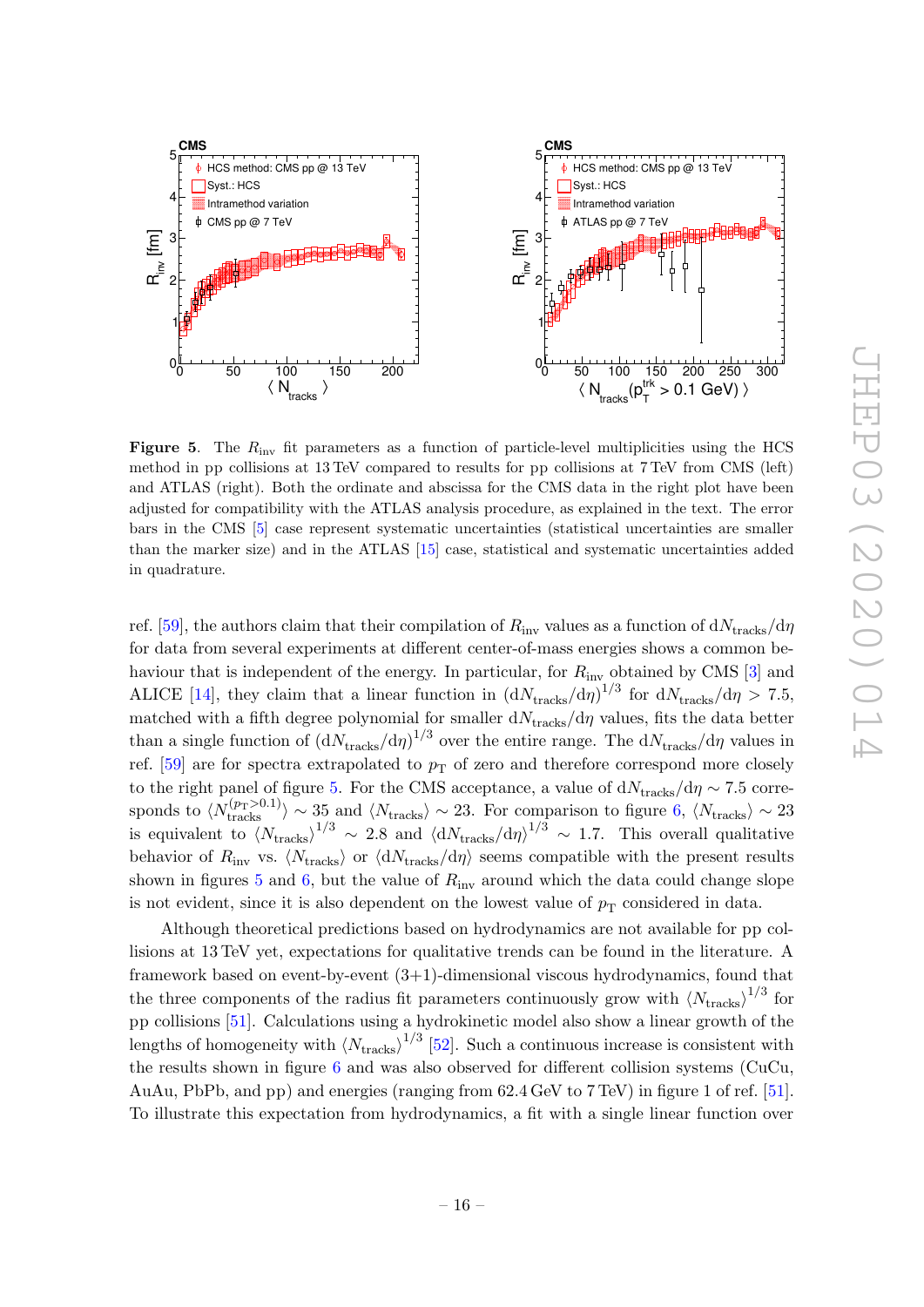the entire  $\langle N_{\text{tracks}} \rangle^{1/3}$  range is shown in the left panel of figure [6.](#page-18-0) A similar trend of increasing length of homogeneity with multiplicity based on the UrQMD microscopic model for several colliding nuclei at different energies and for pp collisions at 7 TeV is found in ref.  $[60]$ . Instead of the one-dimensional  $R_{\text{inv}}$  used in the present analysis, which combines temporal and spatial information, figure 1 of ref. [\[60\]](#page-30-10) shows the three-dimensional radius parameters  $R_{\text{long}}$  (along the beam) as well as  $R_{\text{out}}$  and  $R_{\text{side}}$  (both in the plane transverse to the beam direction), as functions of the charged particle multiplicity at midrapidity,  $(dN<sub>tracks</sub>/d\eta)<sup>1/3</sup>$ . Although the behavior of each radius component varies, a trend of increasing with multiplicity is seen for all colliding systems. In the case of pp collisions, both  $R_{\text{long}}$  and  $R_{\text{side}}$  show a clear increasing trend, whereas the  $R_{\text{out}}$  values estimated by UrQMD show an almost flat behavior or a slight tendency to decrease with increasing multiplicity.

The color glass condensate (CGC) effective theory predicts an increase of the interaction radius (resulting from the initial overlapping of the two protons) as a function of the rapidity density  $dN/dy$  [\[61\]](#page-30-11). This dependence is parametrized by a third order polynomial in terms of  $x = (dN/dy)^{1/3}$  for  $x < 3.4$ ; beyond this point, the radius tends to a constant value, the so-called "saturation" radius. In the case of pp collisions at 7 TeV, this can be expressed by [\[61\]](#page-30-11)

<span id="page-17-0"></span>
$$
R_{\rm pp}(x) = \begin{cases} (1 \,\text{fm})[a + bx + cx^2 + dx^3] & \text{(for } x < 3.4) \\ e(\,\text{fm}) & \text{(for } x \ge 3.4) \end{cases} \tag{7.1}
$$

with parameter values of  $a = 0.387$ ,  $b = 0.0335$ ,  $c = 0.274$ ,  $d = -0.0542$ , and  $e = 1.538$ . According to ref.  $[61]$ , the minimum multiplicity where the computation in eq.  $(7.1)$  could be reliable is around  $dN/d\eta \sim 5$  in cases where no  $p_T$  cut is applied to the data. This condition is better illustrated by the right plot in figure [5,](#page-16-0) and considering that the  $\eta$  coverage in CMS and ATLAS is about 4.8, this minimum value would correspond to  $\langle N_{\text{tracks}}^{(p_T>0.1)} \rangle \sim 25$ .

This prediction for the radius behavior is based on a calculation relating particle multiplicity to a saturation scale using computations of the interaction radius determined from the CGC  $[62]$ . The parameterization given in eq.  $(7.1)$  is compared with the results from the HCS method in the right panel of figure [6.](#page-18-0) The predictions from the CGC are well below the data and the predicted saturation radius  $[61, 62]$  $[61, 62]$  $[61, 62]$  is almost half the size of that seen in the data. In ref. [\[62\]](#page-30-12), no explicit calculation of the BEC radii (corresponding to emission after the last interaction) is performed. Instead, only the initial size of the pp interaction region and the initial energy density are used, without considering any fluid dynamic evolution, which may explain the underestimated values for the CGC radius parameter seen in figure [6.](#page-18-0) Since the CGC calculation does not include the evolution of the system, it is not unexpected that it underestimates the measured radii. However, the CGC dependence of the radii on particle density, consisting of a rise followed by saturation, is similar to the shape seen in the data. To illustrate this behavior, a linear plus constant function is fitted to the data using statistical uncertainties only (see the right panel of figure  $6$ ).

The tendency to a constant value of  $R_{\text{inv}}$  at higher  $\langle N_{\text{tracks}} \rangle$  was suggested by ATLAS in ref. [\[15\]](#page-28-11), based on their data shown in the right panel of figure [5,](#page-16-0) although their uncertainties were large. In their case, this saturating behavior is considered to be achieved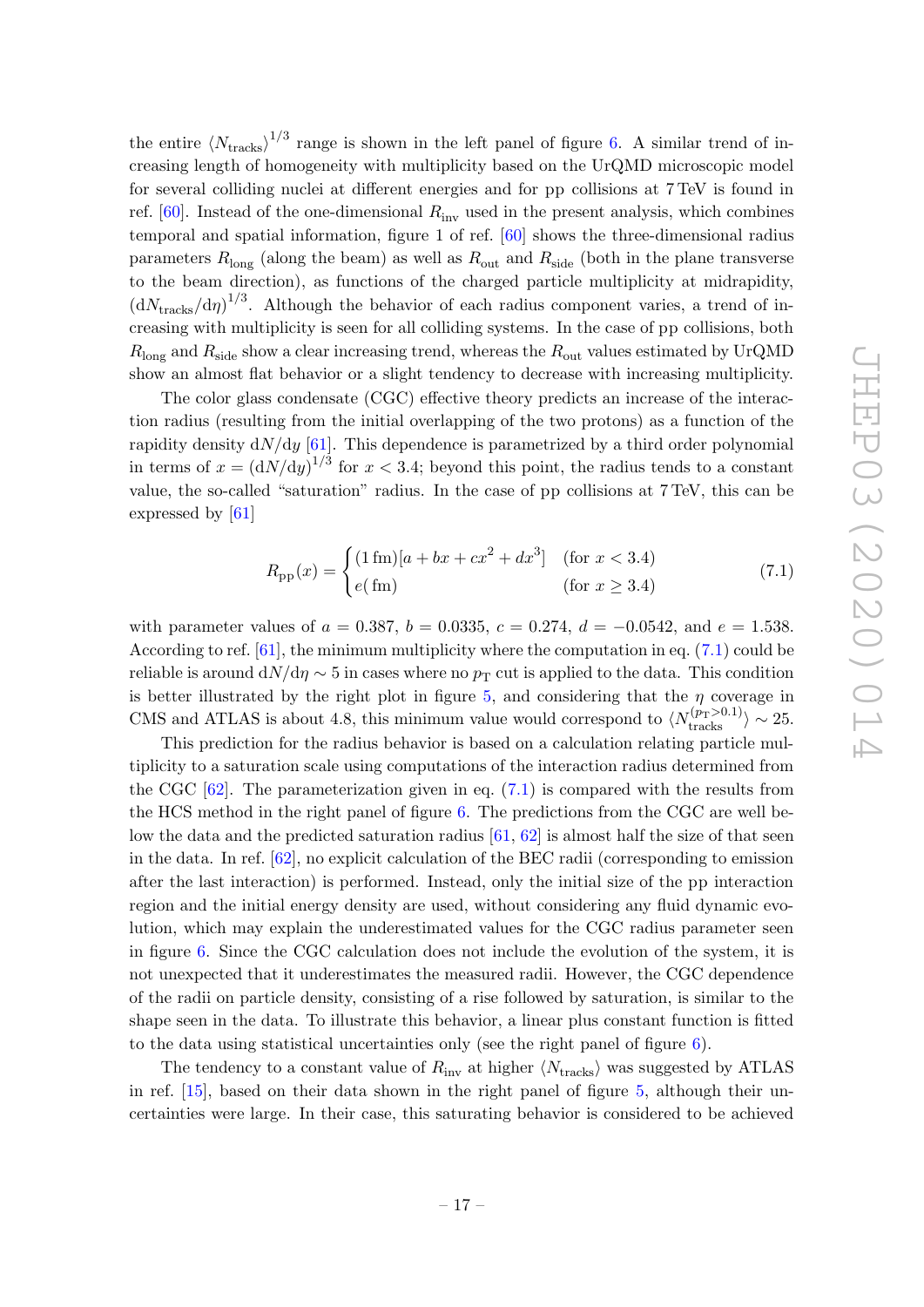

<span id="page-18-0"></span>Figure 6. Comparison of  $R_{\text{inv}}$  obtained with the HCS method with theoretical expectations. Values of  $R_{\text{inv}}$  as a function of  $\langle N_{\text{tracks}} \rangle^{1/3}$  (left) are shown with a linear fit to illustrate the expectation from hydrodynamics. Values of  $R_{\text{inv}}$  are compared with predictions from the CGC as a function of  $\langle dN_{\text{tracks}}/d\eta \rangle^{1/3}$  (right). The dot-dashed blue line is the result of the parameterization in eq. [\(7.1\)](#page-17-0). The linear plus constant function (dashed black lines) for  $\langle dN_{\text{tracks}}/d\eta \rangle^{1/3}$  is shown to illustrate the qualitative behavior suggested by the CGC (the matching point of the two lines is the result of a fit). Only statistical uncertainties are considered.

for  $\langle N_{\text{tracks}}^{(p_T>0.1)} \rangle \sim 55$ , at a much smaller value (less than 1/3) than that suggested by the CGC calculations, where it is claimed that the saturation radius would be reached for  $(dN/d\eta)^{1/3} \sim 3.4$ , or  $\langle N_{\text{tracks}} \rangle \sim 190$  charged particles. The new CMS data, with their smaller uncertainties, appear to be more consistent with a saturation at this higher region of multiplicity.

Finally, in hydrodynamic models, valuable information about the collective transverse expansion of the system (transverse flow) can be obtained from the slope of a linear fit to  $1/R_{\text{inv}}^2$  versus the transverse mass,  $m_T$ . In addition, the value of  $1/R_{\text{inv}}^2$  at  $m_T = 0$ reflects the final-state geometrical size of the source. Figure [7](#page-19-1) shows  $1/R_{\text{inv}}^2$  versus  $m_{\text{T}}$ for a variety of multiplicity ranges. The left plot shows that the expansion in the lowmultiplicity region is faster than in the HM region. The corresponding geometrical sizes  $\rm{Area} \ R_G^{\rm MB} = 5.1 \pm 0.4 \ (stat) \ fm$  and  $R_G^{\rm HM} = 4.2 \pm 1.1 \ (stat) \ fm,$  for the low and high multiplicity regions, respectively. The right panel of figure [7](#page-19-1) shows the variations of  $1/R_{\text{inv}}^2$  with  $m_\text{T}$  in finer multiplicity ranges, showing in more detail the evolution of the slope: the collective flow decreases with increasing multiplicity, but this trend seems to saturate around a reconstructed multiplicity of ∼80.

This dependence  $R_{\text{inv}}^{-2} \propto a + bm_T$  (which was universally observed in nucleus-nucleus collisions, for different colliding system sizes, collision energy, and centrality) implies that the radii are driven by the initial geometry, as well as by the transverse flow (in a 3D analysis, also by the longitudinal flow). The present data suggest that a similar phenomenological modeling is appropriate for pp collisions at LHC energies. Theoretical models indicate that the intercept of the linear fit to  $R_{\text{inv}}^{-2}(m_{\text{T}})$  versus  $m_{\text{T}}$  equals the geometrical size at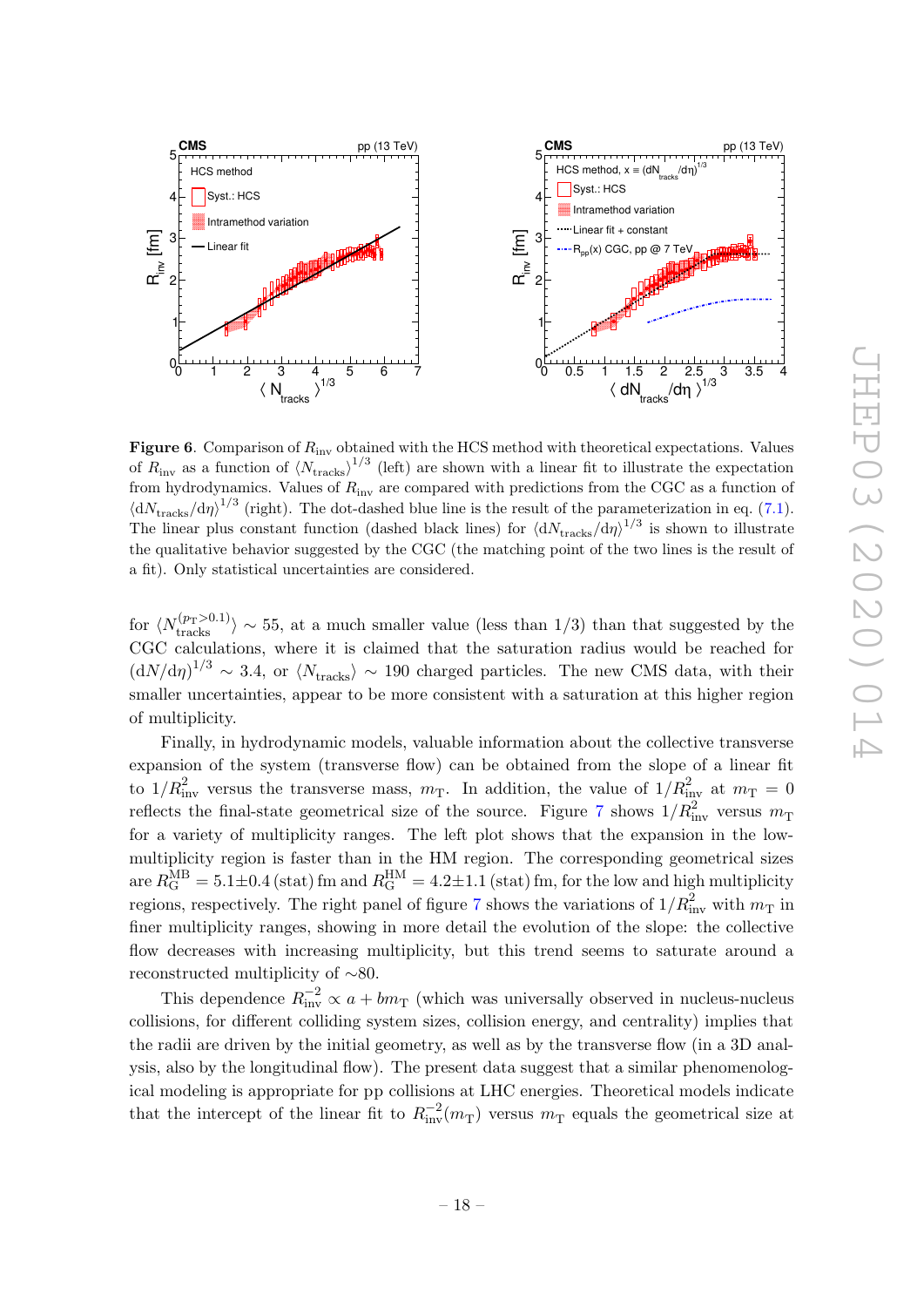

<span id="page-19-1"></span>**Figure 7**. The distribution  $1/R_{\text{inv}}^2$  as a function of  $m_T$  for the HCS method. Results corresponding to the MB range  $(0 \leq N_{\text{trk}}^{\text{offline}} \leq 79)$  and to the HM one  $(80 \leq N_{\text{trk}}^{\text{offline}} \leq 250)$  are shown (left). Results are also shown in more differential bins of multiplicity (right). Statistical uncertainties are represented by the error bars, systematic uncertainties related to the HCS method are shown as open boxes, and the relative uncertainties from the intramethods variation are represented by the shaded bands. Only statistical uncertainties are considered in all the fits.

freeze-out, whereas the slope gives the square of a Hubble-type flow parameter [\[63\]](#page-30-13), divided by the freeze-out temperature, i.e.,  $H^2/T_f$  [\[26,](#page-28-6) [64\]](#page-30-14). Assuming  $T_f \sim 150 \,\text{MeV}$  for the freeze-out temperature, the values of the Hubble-type parameter can be estimated as  $H_{_{\rm HM}} = 0.17 \pm 0.04 \, (\text{stat}) \, \text{fm}^{-1}$  and  $H_{_{\rm MB}} = 0.298 \pm 0.004 \, (\text{stat}) \, \text{fm}^{-1}$  in the HM and MB regions, respectively.

These values are comparable to those estimated for RHIC AuAu collisions, i.e., ∼0.1–  $0.2 \,\mathrm{fm}^{-1}$  [\[12,](#page-27-7) [65](#page-31-0)[–67\]](#page-31-1), and can also be converted into a flow velocity by multiplying by the measured size. Finally, it should be noted that the extracted Hubble-type parameter is larger in the MB case than in the HM case. These findings are again qualitatively consistent with the measurements in nucleus-nucleus collisions, where the slope parameter of  $R_{\text{inv}}^{-2}$  vs  $m<sub>T</sub>$  usually shows larger Hubble-type parameters for peripheral than for central collisions. These observations suggest yet another similarity between HM events in high energy pp collisions and relativistic nucleus-nucleus collisions.

# <span id="page-19-0"></span>8 Summary

A Bose-Einstein correlation measurement is reported using data collected with the CMS detector at the LHC in proton-proton collisions at  $\sqrt{s} = 13$  TeV, covering a broad range of charged particle multiplicity, from a few particles up to 250 reconstructed charged hadrons. Three analysis methods, each with a different dependence on Monte Carlo simulations, are used to generate correlation functions, which are found to give consistent results. One dimensional studies of the radius fit parameter,  $R_{\text{inv}}$ , and the intercept parameter,  $\lambda$ , have been carried out for both inclusive events and high multiplicity events selected using a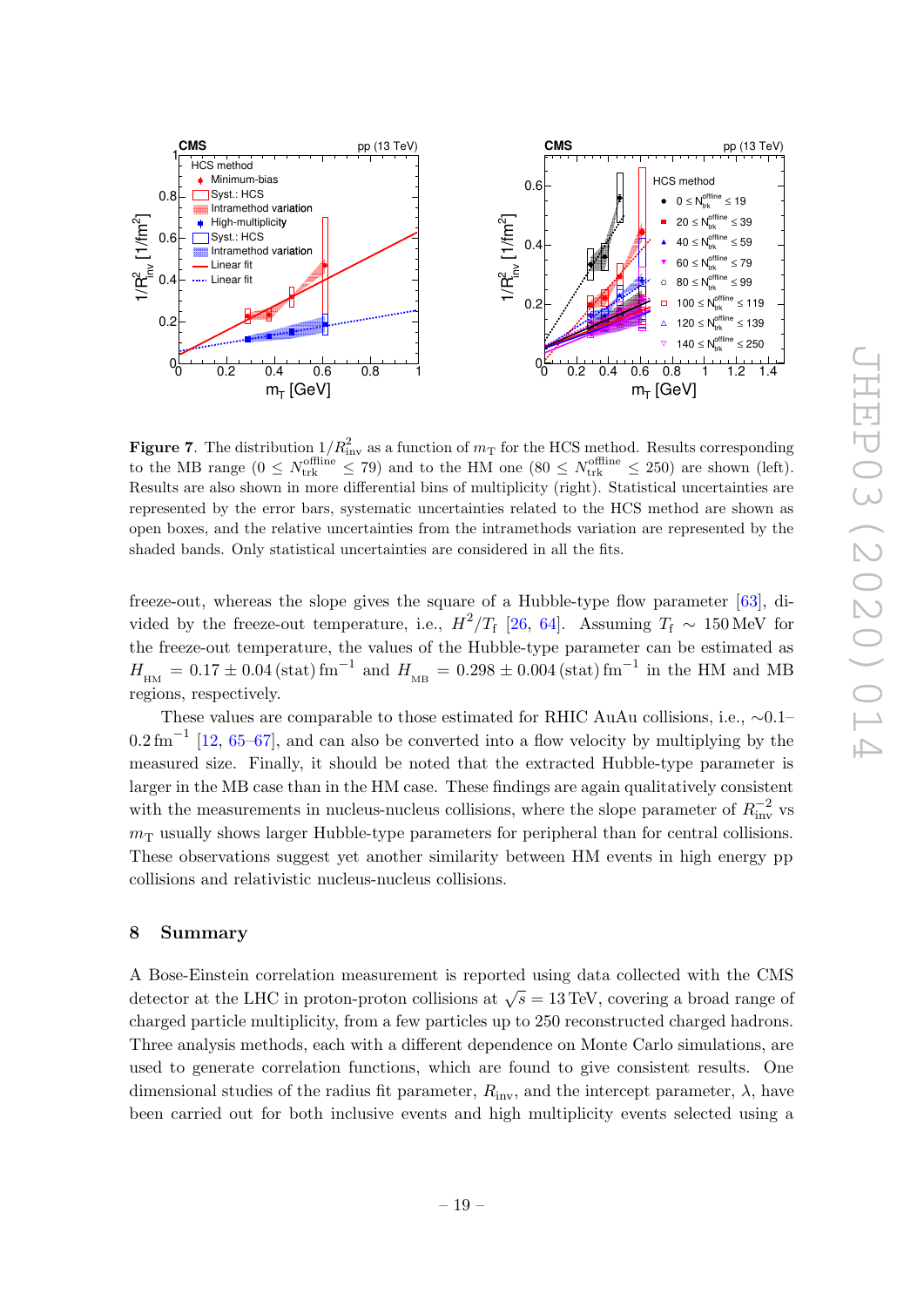dedicated online trigger. For multiplicities in the range  $0 < N_{\text{trk}}^{\text{offline}} < 250$  and average pair transverse momentum  $0 < k_T < 1$  GeV, values of the radius fit parameter and intercept are in the ranges  $0.8 < R_{\text{inv}} < 3.0 \,\text{fm}$  and  $0.5 < \lambda \lesssim 1.0$ , respectively.

Over most of the multiplicity range studied, the value of  $R_{\text{inv}}$  increases with increasing event multiplicities and is proportional to  $\langle N_{\rm tracks} \rangle^{1/3}$ , a trend which is predicted by hydrodynamical calculations. For events with more than ∼100 charged particles, the observed dependence of  $R_{\text{inv}}$  suggests a possible saturation, with the lengths of homogeneity also consistent with a constant value. Comparisons of the multiplicity dependence are made with predictions of the color glass condensate effective theory, by means of a parameterization of the radius of the system formed in pp collisions. The values of the radius parameters in the model are much lower than those in the data, although the general shape of the dependence on multiplicity is similar in both cases. The radius fit parameter  $R_{\text{inv}}$  is also observed to decrease with increasing  $k<sub>T</sub>$ , a behavior that is consistent with emission from a system that is expanding prior to its decoupling.

Inspired by hydrodynamic models, the dependence of  $R_{\text{inv}}^{-2}$  on the average pair transverse mass was investigated and the two are observed to be proportional, a behavior similar to that seen in nucleus-nucleus collisions. The proportionality constant between  $R_{\text{inv}}^{-2}$  and transverse mass can be related to the flow parameter of a Hubble-type expansion of the system. For pp collisions at 13 TeV, this expansion is slower for larger event multiplicity, a dependence that was also found in nucleus-nucleus collisions. Therefore, the present analysis reveals additional similarities between the systems produced in high multiplicity pp collisions and those found using data for larger initial systems. These results may provide additional constraints on future attempts using hydrodynamical models and/or the color glass condensate framework to explain the entire range of similarities between pp and heavy ion interactions.

# Acknowledgments

We congratulate our colleagues in the CERN accelerator departments for the excellent performance of the LHC and thank the technical and administrative staffs at CERN and at other CMS institutes for their contributions to the success of the CMS effort. In addition, we gratefully acknowledge the computing centers and personnel of the Worldwide LHC Computing Grid for delivering so effectively the computing infrastructure essential to our analyses. Finally, we acknowledge the enduring support for the construction and operation of the LHC and the CMS detector provided by the following funding agencies: BMBWF and FWF (Austria); FNRS and FWO (Belgium); CNPq, CAPES, FAPERJ, FAPERGS, and FAPESP (Brazil); MES (Bulgaria); CERN; CAS, MoST, and NSFC (China); COL-CIENCIAS (Colombia); MSES and CSF (Croatia); RPF (Cyprus); SENESCYT (Ecuador); MoER, ERC IUT, PUT and ERDF (Estonia); Academy of Finland, MEC, and HIP (Finland); CEA and CNRS/IN2P3 (France); BMBF, DFG, and HGF (Germany); GSRT (Greece); NKFIA (Hungary); DAE and DST (India); IPM (Iran); SFI (Ireland); INFN (Italy); MSIP and NRF (Republic of Korea); MES (Latvia); LAS (Lithuania); MOE and UM (Malaysia); BUAP, CINVESTAV, CONACYT, LNS, SEP, and UASLP-FAI (Mexico);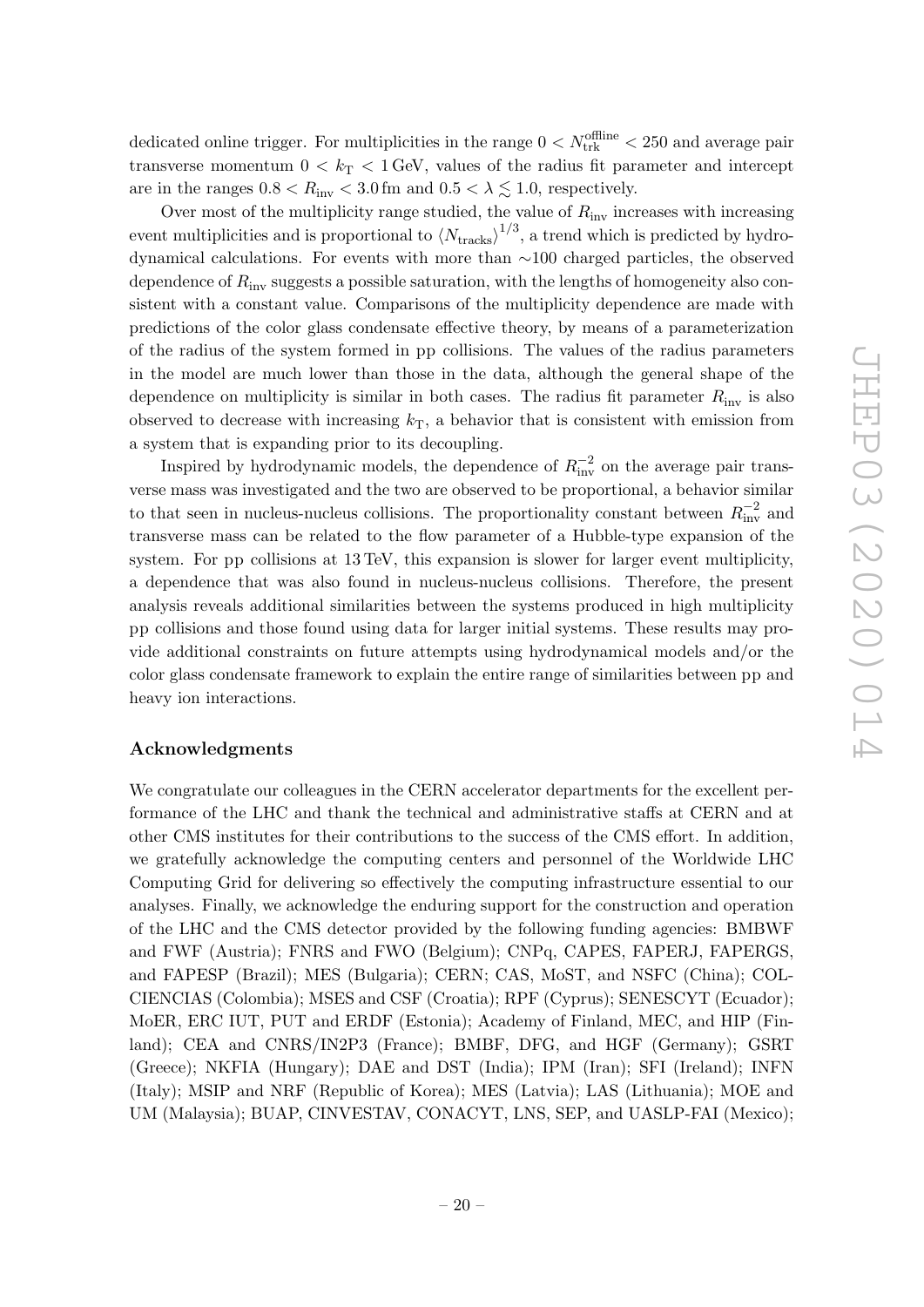MOS (Montenegro); MBIE (New Zealand); PAEC (Pakistan); MSHE and NSC (Poland); FCT (Portugal); JINR (Dubna); MON, RosAtom, RAS, RFBR, and NRC KI (Russia); MESTD (Serbia); SEIDI, CPAN, PCTI, and FEDER (Spain); MOSTR (Sri Lanka); Swiss Funding Agencies (Switzerland); MST (Taipei); ThEPCenter, IPST, STAR, and NSTDA (Thailand); TUBITAK and TAEK (Turkey); NASU (Ukraine); STFC (United Kingdom); DOE and NSF (U.S.A.).

Individuals have received support from the Marie-Curie program and the European Research Council and Horizon 2020 Grant, contract Nos. 675440, 752730, and 765710 (European Union); the Leventis Foundation; the A.P. Sloan Foundation; the Alexander von Humboldt Foundation; the Belgian Federal Science Policy Office; the Fonds pour la Formation `a la Recherche dans l'Industrie et dans l'Agriculture (FRIA-Belgium); the Agentschap voor Innovatie door Wetenschap en Technologie (IWT-Belgium); the F.R.S.-FNRS and FWO (Belgium) under the "Excellence of Science — EOS" — be.h project n. 30820817; the Beijing Municipal Science & Technology Commission, No. Z181100004218003; the Ministry of Education, Youth and Sports (MEYS) of the Czech Republic; the Lendület ("Momentum") Program and the J´anos Bolyai Research Scholarship of the Hungarian Academy of Sciences, the New National Excellence Program UNKP, the NKFIA research ´ grants 123842, 123959, 124845, 124850, 125105, 128713, 128786, and 129058 (Hungary); the Council of Science and Industrial Research, India; the HOMING PLUS program of the Foundation for Polish Science, cofinanced from European Union, Regional Development Fund, the Mobility Plus program of the Ministry of Science and Higher Education, the National Science Center (Poland), contracts Harmonia 2014/14/M/ST2/00428, Opus 2014/13/B/ST2/02543, 2014/15/B/ST2/03998, and 2015/19/B/ST2/02861, Sonatabis 2012/07/E/ST2/01406; the National Priorities Research Program by Qatar National Research Fund; the Ministry of Science and Education, grant no. 3.2989.2017 (Russia); the Programa Estatal de Fomento de la Investigación Científica y Técnica de Excelencia María de Maeztu, grant MDM-2015-0509 and the Programa Severo Ochoa del Principado de Asturias; the Thalis and Aristeia programs cofinanced by EU-ESF and the Greek NSRF; the Rachadapisek Sompot Fund for Postdoctoral Fellowship, Chulalongkorn University and the Chulalongkorn Academic into Its 2nd Century Project Advancement Project (Thailand); the Nvidia Corporation; the Welch Foundation, contract C-1845; and the Weston Havens Foundation (U.S.A.).

# <span id="page-21-0"></span>A Double ratios and cluster subtraction techniques

The analysis procedure using the double ratio (DR) technique follows refs. [\[3](#page-27-2)[–5\]](#page-27-4). For illustrating the procedure, figure [8](#page-22-0) shows the single ratio (SR) defined in data, the one defined in simulation, as well as the DR. The reference sample used is the  $\eta$ -mixing sample defined previously, and the MC tune adopted is pythia 6 Z2\*. Both these choices are the default ones employed for obtaining the results in the DR method.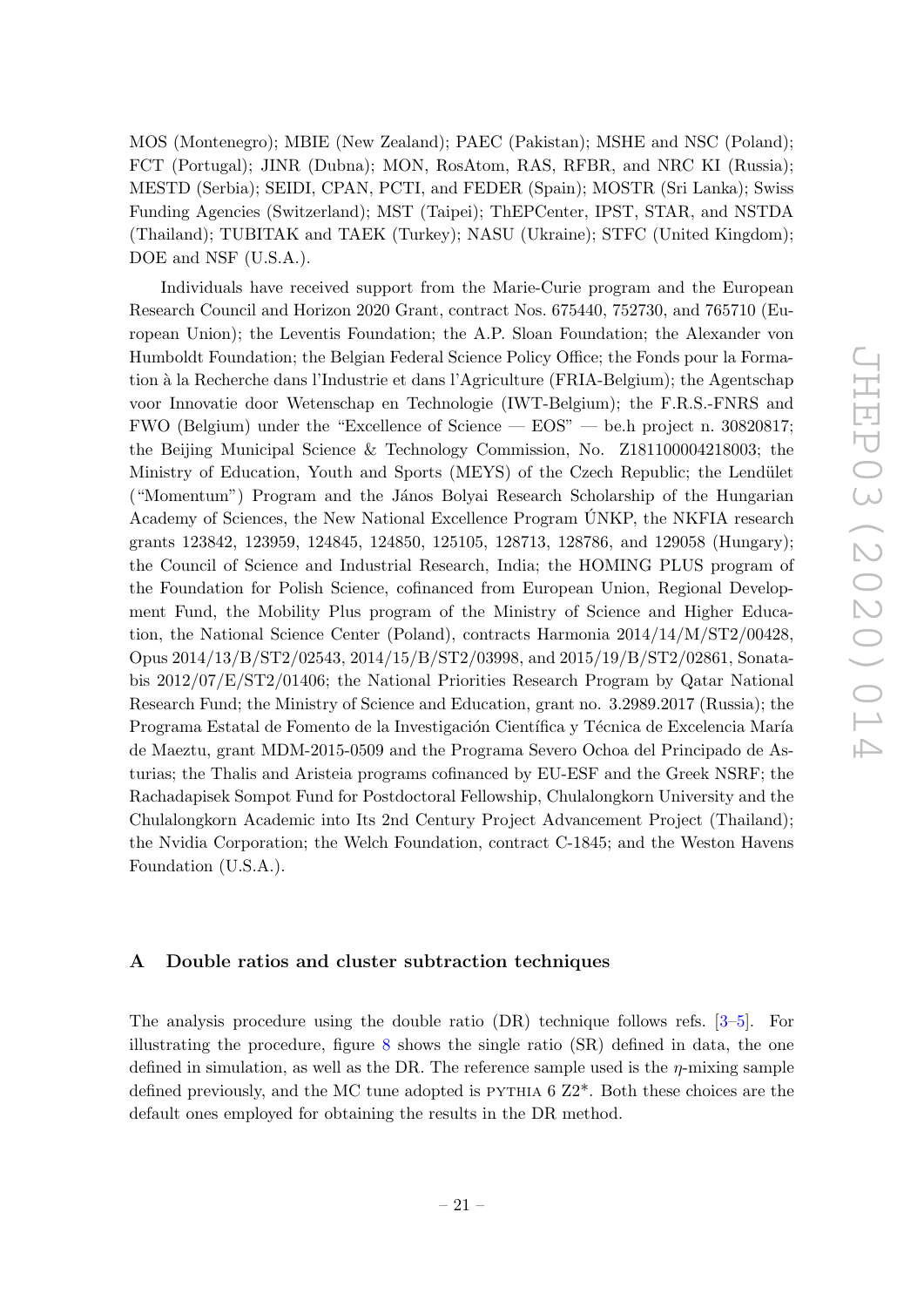

<span id="page-22-0"></span>Figure 8. Illustration of the steps in the double ratio method. The single ratio in data is constructed (left), followed by a similar procedure with simulated events (PYTHIA  $6$ ,  $Z2^*$  tune). The ratio of the two curves on the left defines the double ratio (right). The reference sample is obtained with the  $\eta$ -mixing procedure. All results correspond to integrated values in  $N_{\text{trk}}^{\text{offline}}$  and  $k_{\text{T}}$ .

For obtaining the parameters of the BEC effect in this method, a DR is defined as

$$
DR(q_{\text{inv}}) \equiv C_{2,\text{BE}}(q_{\text{inv}}) = \frac{\text{SR}(q_{\text{inv}})}{\text{SR}(q_{\text{inv}})_{\text{MC}}} = \frac{\left[ \left( \frac{N_{\text{ref}}}{N_{\text{sig}}} \right) \left( \frac{dN_{\text{sig}}/dq_{\text{inv}}}{dN_{\text{ref}}/dq_{\text{inv}}} \right) \right]}{\left[ \left( \frac{N_{\text{ref}}}{N_{\text{sig}}} \right)_{\text{MC}} \left( \frac{dN_{\text{MC}}/dq_{\text{inv}}}{dN_{\text{MC, ref}}/dq_{\text{inv}}} \right) \right]},\tag{A.1}
$$

where  $C_{2,BE}$  refers to the two-particle BEC,  $SR(q_{inv})_{MC}$  is the SR in eq. [\(5.1\)](#page-6-1), but computed with simulated events without BEC effects. In each case, the reference samples for data and simulation are constructed in the same way by considering all charged particles instead of only charged pions in the MC.

The DR method was used in refs. [\[3](#page-27-2)[–5\]](#page-27-4) to reduce the bias due to the construction of the reference sample. The DR technique also has the advantage of reducing the non-BEC background that could remain in the SR (i.e., correlations coming from resonance decays and from energy-momentum conservation are not included in the reference sample, which is constructed with the event mixing technique adopted throughout this analysis). Therefore, by selecting a MC simulation that describes well the general properties of the data, those residual correlations can, in principle, be removed by taking the DRs with an SR defined similarly in MC events from non-BEC contributions  $[68, 69]$  $[68, 69]$  $[68, 69]$ .

The CS method, as described in ref. [\[5\]](#page-27-4), employs a different approach by dealing with only SRs, where contaminations (called "cluster contribution") from resonances and jet fragmentation are still present [\[17,](#page-28-1) [19,](#page-28-10) [49\]](#page-30-1). For the purpose of evaluating and removing such cluster effects, the one-dimensional opposite-sign (OS) SR correlation functions are fitted with the expression in eq. [\(A.2\)](#page-22-1), which describes the data in all  $k_T$  and  $N_{\text{trk}}^{\text{offline}}$  ranges (examples illustrating such fits are shown in figure [9\)](#page-23-0),

<span id="page-22-1"></span>
$$
C_2^{(+-)}(q_{\rm inv}) = c \left[ 1 + \frac{b}{\sigma_b \sqrt{2\pi}} \exp\left( -\frac{q_{\rm inv}^2}{2\sigma_b^2} \right) \right] (1 + \epsilon q_{\rm inv}), \tag{A.2}
$$

where b and  $\sigma_b$  are  $N_{\text{trk}}^{\text{offline}}$  - and  $k_T$ - dependent parameters, and c is an overall normalization constant, and  $C_2^{(+-)}$  $2^{(+)}(q_{\text{inv}})$  refers to the opposite-sign correlation function. To avoid regions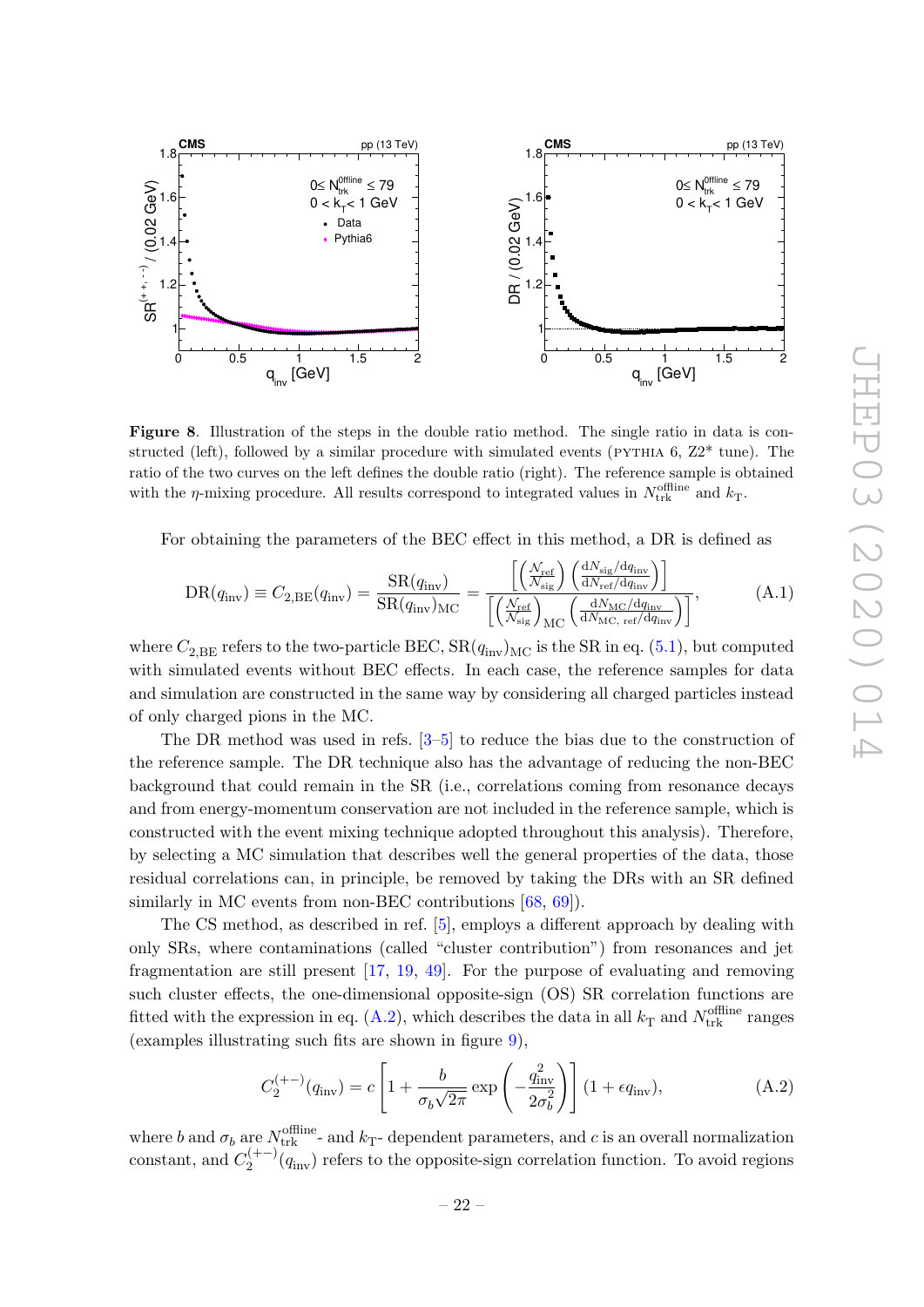

JHEP03(2020)014 JHEP03(2020)014

<span id="page-23-0"></span>Figure 9. The same-sign  $(++,--)$  and opposite-sign  $(+-)$  single ratios are shown in different  $N_{\text{trk}}^{\text{offline}}$  and  $k_{\text{T}}$  bins, together with the full fits (continuous curves) given in eqs. [\(A.2\)](#page-22-1) and [\(A.5\)](#page-24-1), for minimum-bias ( $19 \leq N_{\text{track}}^{\text{offline}} \leq 21$ ) and HM ( $105 \leq N_{\text{track}}^{\text{offline}} \leq 109$ ) events. The error bars represent statistical uncertainties and in most cases are smaller than the marker size.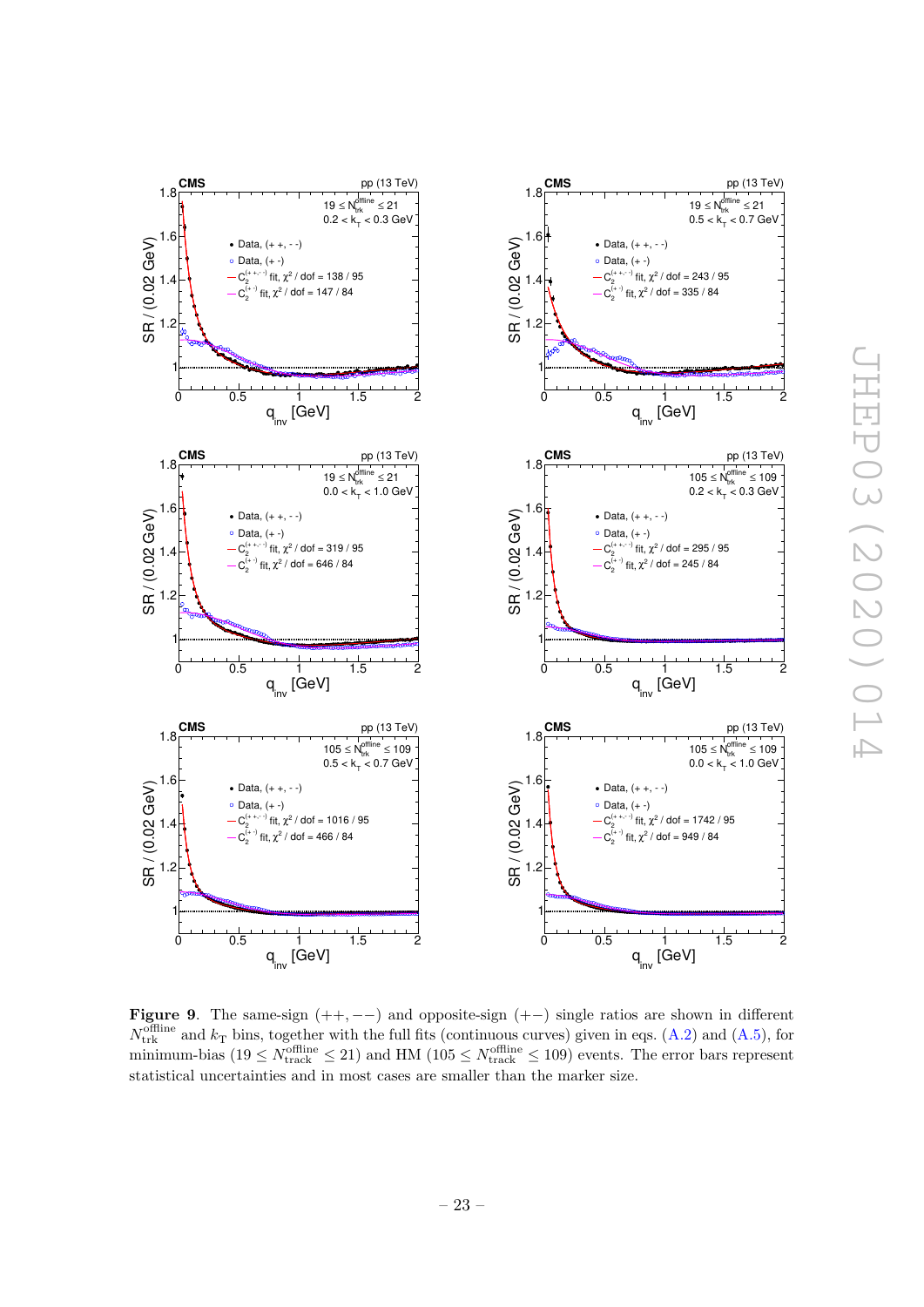| $\begin{vmatrix} b_0 & n_b & k_0 & \sigma_0 & \sigma_1 & N_0 & n_T \end{vmatrix}$ |  |  |                                                                                  |
|-----------------------------------------------------------------------------------|--|--|----------------------------------------------------------------------------------|
|                                                                                   |  |  | $\begin{array}{cccccc} 0.90 & 0.55 & 0.8 & 0.35 & 0.30 & 64 & 0.081 \end{array}$ |

<span id="page-24-4"></span>Table 2. Values of the fit parameters from eqs. [\(A.3\)](#page-24-2) and [\(A.4\)](#page-24-3), describing the cluster contribution in the data OS correlation function. The estimated uncertainty in the parameters is about 10%.

with substantial resonance contamination in the OS correlation function, the ranges 0.60 <  $q_{\text{inv}} < 0.80$  GeV and  $q_{\text{inv}} < 0.04$  GeV are not used in the fits due to the  $\rho(770)$  and photon conversion contributions, respectively; b and  $\sigma_b$  are parametrized as in eqs. [\(A.3\)](#page-24-2) and [\(A.4\)](#page-24-3), respectively. Results of the fits using these parameterizations are shown in table [2.](#page-24-4)

<span id="page-24-3"></span><span id="page-24-2"></span>
$$
b(N_{\text{trk}}^{\text{offline}}, k_{\text{T}}) = \frac{b_0}{(N_{\text{trk}}^{\text{offline}})^{n_b}} \exp\left(\frac{k_{\text{T}}}{k_0}\right);
$$
 (A.3)

$$
\sigma_b(N_{\text{trk}}^{\text{offline}}, k_{\text{T}}) = \left[\sigma_0 + \sigma_1 \exp\left(-\frac{N_{\text{trk}}^{\text{offline}}}{N_0}\right)\right] k_{\text{T}}^{n_{\text{T}}}.\tag{A.4}
$$

Once the values of b and  $\sigma_b$  are determined from OS SR, the cluster contamination in the SS SR correlation function can be estimated. However, an important element, the conservation of electric charge in both minijet and multibody resonance decays, results in a stronger correlation (reflected in the parameter b), for the OS pairs than for the corresponding SS ones. Therefore, the form of the cluster-related contribution obtained from OS pairs is used to fit the SS correlations, but multiplied by an amplitude  $z(N_{\text{trk}}^{\text{offline}}, k_{\text{T}})$ .

The expression in eq.  $(A.5)$  is first used to fit the same-sign  $(SS)$  SRs for finding  $z(N_{\text{trk}}^{\text{offline}}, k_{\text{T}})$ . The values obtained for the cluster amplitude are fitted for each  $k_{\text{T}}$  bin by a theoretically-motivated parametrization  $[(a_1N_{\text{trk}}^{\text{offline}}+b_1)/(1+a_1N_{\text{trk}}^{\text{offline}}+b_1)]$  [\[5\]](#page-27-4), based on the ratio of the combinatorics of SS and OS particle pairs. Finally, this parametrization is employed in eq. [\(A.5\)](#page-24-1) for expressing  $z(N_{\text{trk}}^{\text{offline}}, k_{\text{T}})$  and refitting the SRs. For this fit, all the other variables (i.e., b,  $\sigma_b$ , z), given by the parameters obtained in earlier steps of the procedure, are kept fixed and only the overall normalization, c, and the parameters of the BEC function,  $C_{\text{BEC}}(q_{\text{inv}})$ , are fitted. In figure [9](#page-23-0) some examples of correlation functions with the respective full fits, as in eq.  $(A.5)$ , are shown:

<span id="page-24-1"></span>
$$
C_2^{(++,--)}(q_{\rm inv}) = c \left[ 1 + z(N_{\rm trk}^{\rm offline}, k_{\rm T}) \frac{b}{\sigma_b \sqrt{2\pi}} \exp\left( -\frac{q_{\rm inv}^2}{2\sigma_b^2} \right) \right] C_{2,\rm BE}(q_{\rm inv}), \tag{A.5}
$$

where  $C_2^{(++,--)}$  $C_2^{(++,--)}(q_{\text{inv}})$  and  $C_{2,\text{BE}}(q_{\text{inv}})$  refer to the same-sign correlation function and to the BEC, respectively.

# <span id="page-24-0"></span>B Investigation of an observed anticorrelation

In previous CMS analyses  $[4, 5]$  $[4, 5]$  $[4, 5]$ , the presence of an anticorrelation (dip) in the BEC functions was reported in pp collisions with characteristics that did not show a clear dependence on the center-of-mass energy. The DR technique is used for studying this behavior for pp collisions at 13 TeV since the two methods based on control samples in data include both the BEC and non-BEC contributions together in the fits, making it harder to disentangle these two components.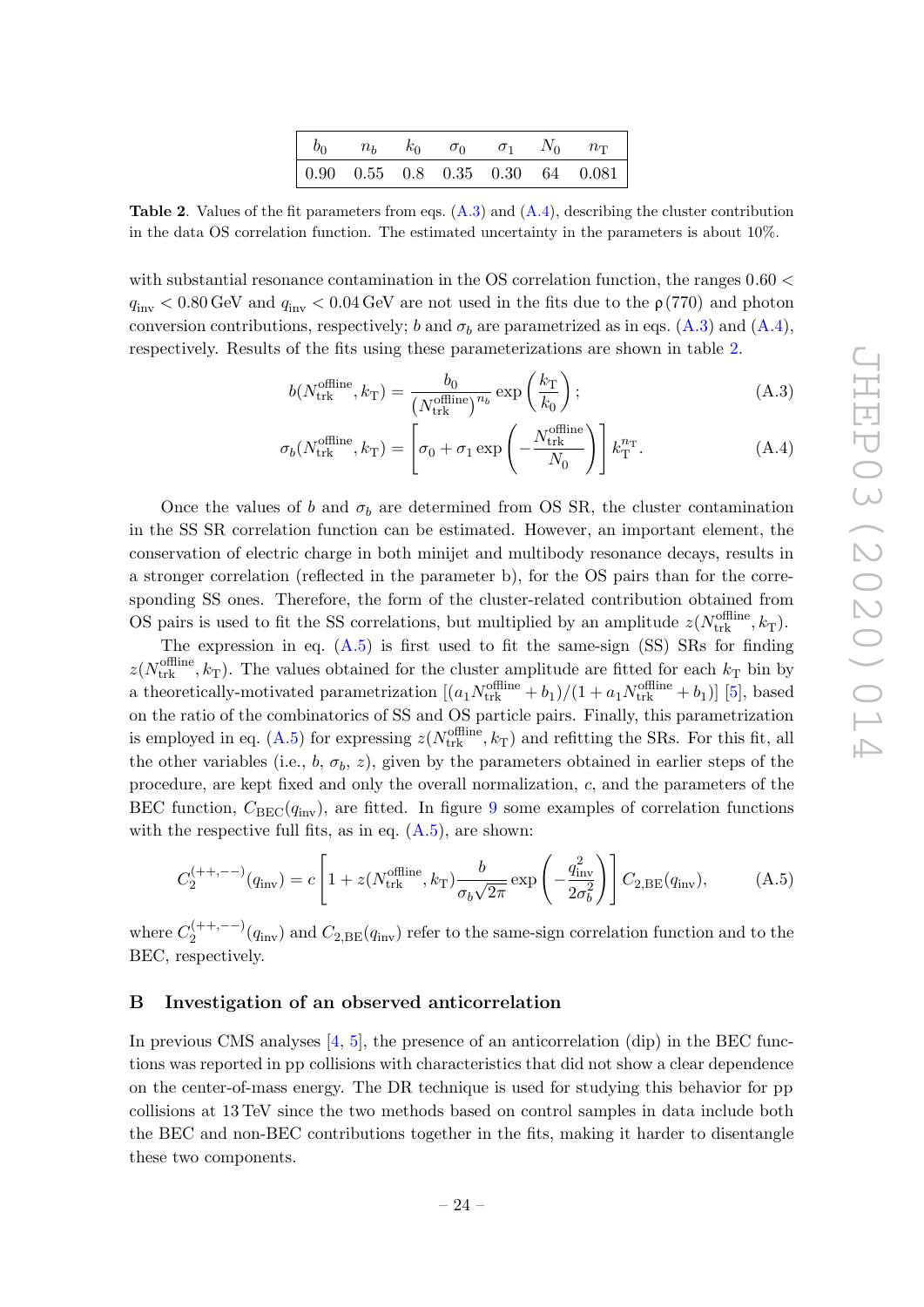

<span id="page-25-0"></span>Figure 10. Correlation functions from the double ratio technique, integrated in the range 0  $\lt$  $k_T < 1$  GeV, in six multiplicity bins. The results are zoomed along the vertical axis. The error bars represent statistical uncertainties and in most cases are smaller than the marker size.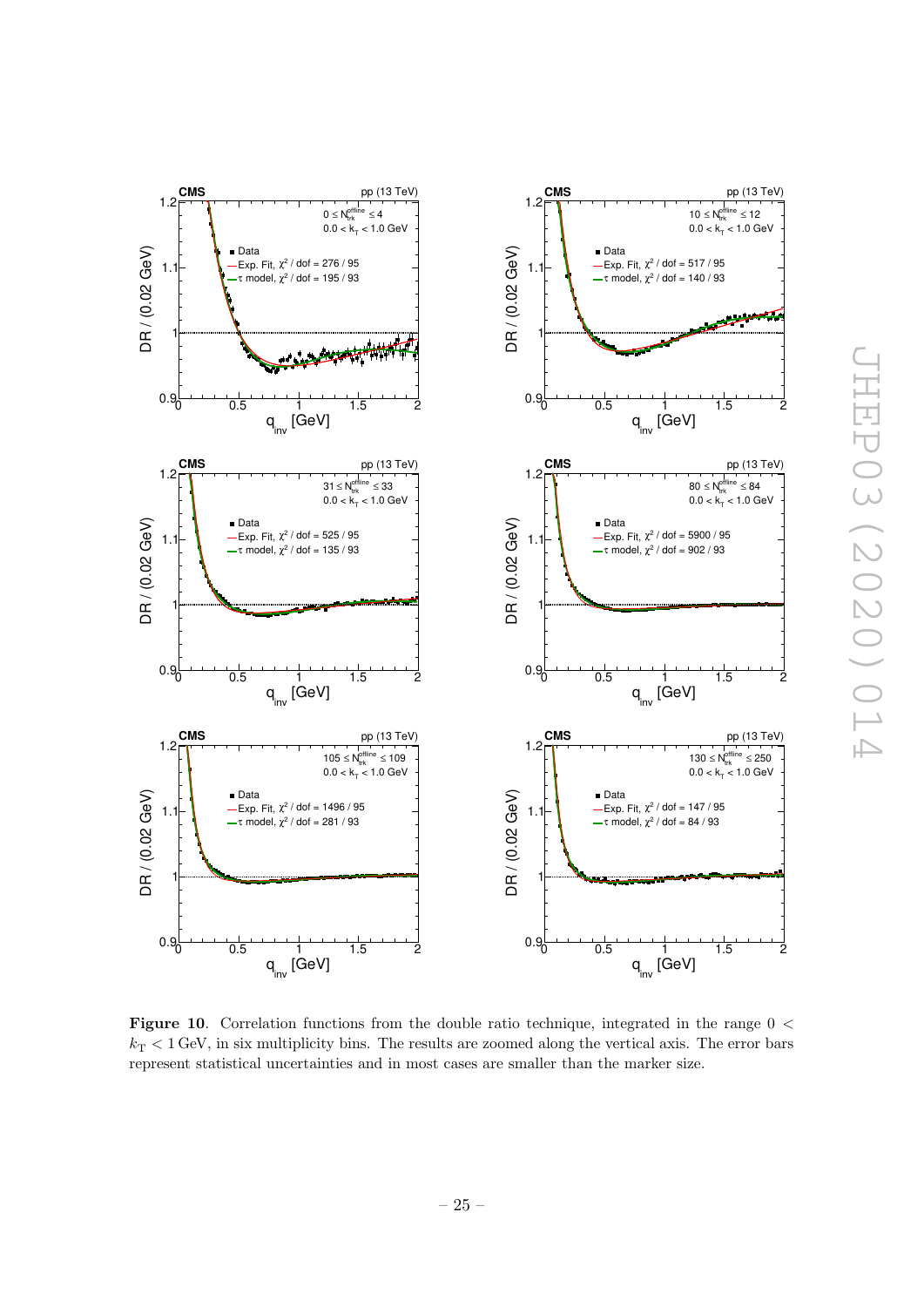

<span id="page-26-0"></span>Figure 11. The depth of the anticorrelation  $\Delta$  is shown as a function of multiplicity (left) for  $k_T$ -integrated values. The fit parameter  $\Delta$  is also shown in finer bins of  $N_{\text{tracks}}$  and  $k_T$  (right). The statistical uncertainties are represented by the error bars, while the systematic ones are represented by the open boxes.

In figure [10,](#page-25-0) the DRs (zoomed along the correlation function axis) are illustrated in six ranges of multiplicity, for increasing values of  $N_{\text{trk}}^{\text{offline}}$ , ranging from MB to HM events. An anticorrelation is also observed in this case, being more pronounced in the lower  $N_{\text{trk}}^{\text{offline}}$ bins. Prior to its observation in pp collisions, this anticorrelation had been seen in  $e^+e^-$ collisions [\[69\]](#page-31-3), with features compatible with a description provided by the  $\tau$ -model [\[70\]](#page-31-4), in which particle production has a broad distribution in proper time and the phase space distribution of the emitted particles is dominated by strong correlations of the spacetime coordinate and momentum components. Thus, this observation in MB pp collisions suggests that such structure could be associated with small systems. More details and related discussions can be found in ref. [\[5\]](#page-27-4).

The plots in figure [10](#page-25-0) show the data points together with the exponential fit (continuous red curve) and a fit based on the  $\tau$ -model (continuous green curve), which better describes the shape of the dip. Nevertheless, it should be noted that the  $\chi^2$  from both the  $\tau$ -model and the exponential fits are large for some multiplicity bins, favoring neither one of these descriptions. On the other hand, this could also reflect the fact that the uncertainties coming from the choice of MC models are not included in the fits.

The depth of the anticorrelation,  $\Delta$ , can be quantified [\[4,](#page-27-3) [5\]](#page-27-4) with respect to the baseline represented by the polynomial form  $C(1 + \epsilon q)$ , as in eq. [\(5.3\)](#page-7-2), and the value of the curve corresponding to the  $\tau$ -model fit at its minimum (details can be found in ref. [\[5\]](#page-27-4)). The corresponding results are shown in figure [11.](#page-26-0) The plot on the left shows the variation of  $\Delta$  as a function of  $N_{\text{tracks}}$ , for integrated values of  $k_T$ . The depth of the dip decreases with multiplicity and suggest an approach to a constant value above  $\langle N_{\text{tracks}} \rangle \sim 120$ . The behavior of the depth is shown as a function of  $k<sub>T</sub>$  in the right plot, for several  $N_{\text{trk}}^{\text{offline}}$  bins. In the lowest multiplicity bin, a clear decrease with  $k<sub>T</sub>$  is seen, but the slope decreases as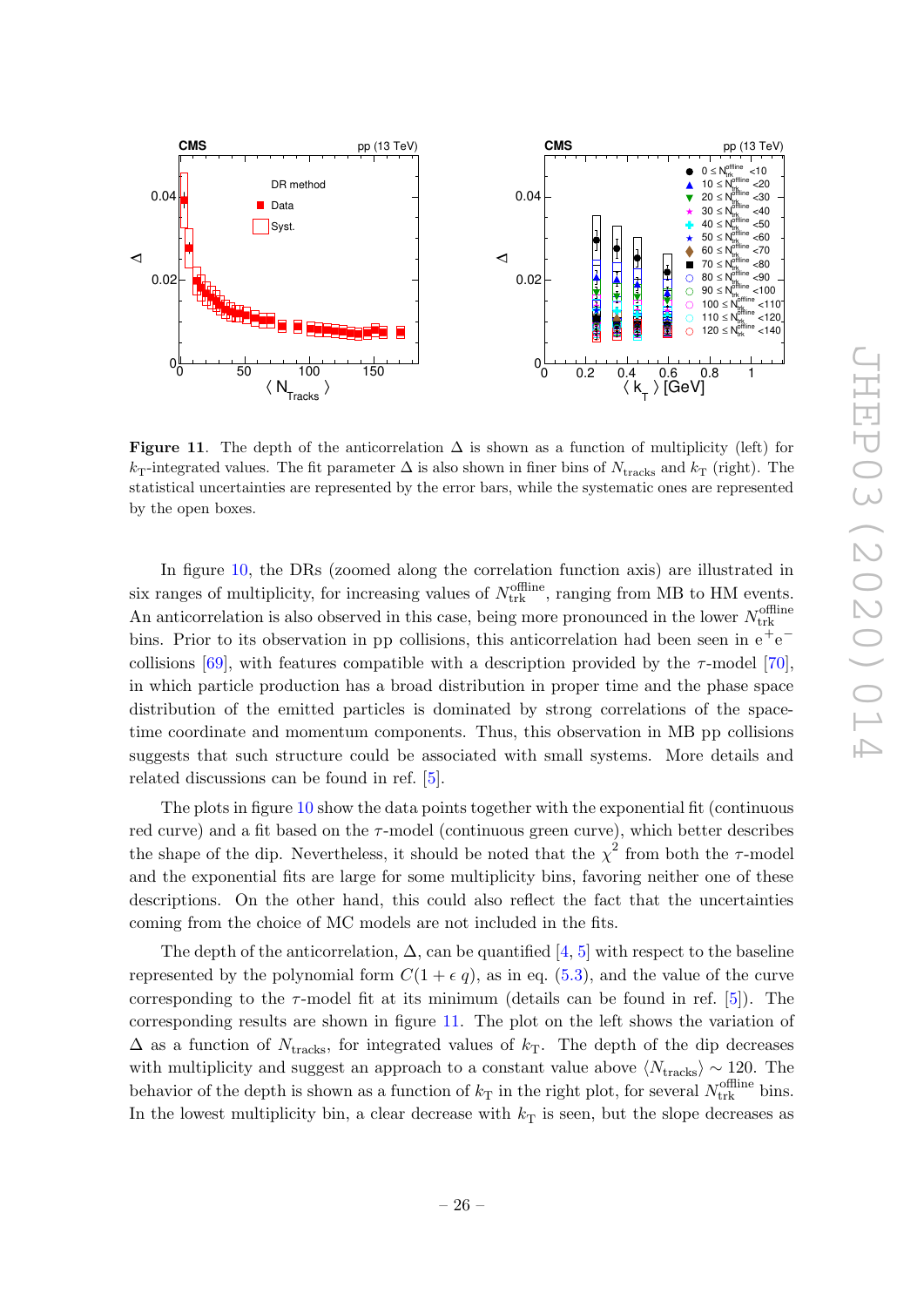$N_{\text{trk}}^{\text{offline}}$  increases. The results for 60 <  $N_{\text{trk}}^{\text{offline}}$  < 80 show a weak  $k_{\text{T}}$  dependence and the values of  $\Delta$  are almost constant for  $80 < N_{\text{trk}}^{\text{offline}} < 140$ .

The fact that the depth of the dip, although small, seems to tend to a constant value different from zero at the highest measured multiplicities raises the question of this effect being a consequence of the DR method or an intrinsic characteristic of the collision system that could keep memory of its initially small size, even at the highest track multiplicities produced so far in pp collisions.

Open Access. This article is distributed under the terms of the Creative Commons Attribution License [\(CC-BY 4.0\)](https://creativecommons.org/licenses/by/4.0/), which permits any use, distribution and reproduction in any medium, provided the original author(s) and source are credited.

## References

- <span id="page-27-0"></span>[1] G. Goldhaber, S. Goldhaber, W.-Y. Lee and A. Pais, Influence of Bose-Einstein statistics on the anti-proton proton annihilation process, [Phys. Rev.](https://doi.org/10.1103/PhysRev.120.300) 120 (1960) 300 [IN[SPIRE](https://inspirehep.net/search?p=find+J+%22Phys.Rev.,120,300%22)].
- <span id="page-27-1"></span>[2] M.A. Lisa, S. Pratt, R. Soltz and U. Wiedemann, Femtoscopy in relativistic heavy ion  $collisions, Ann. Rev. Nucl. Part. Sci. 55 (2005) 357 [nucl-ex/0505014] [inSPIRE].$  $collisions, Ann. Rev. Nucl. Part. Sci. 55 (2005) 357 [nucl-ex/0505014] [inSPIRE].$  $collisions, Ann. Rev. Nucl. Part. Sci. 55 (2005) 357 [nucl-ex/0505014] [inSPIRE].$  $collisions, Ann. Rev. Nucl. Part. Sci. 55 (2005) 357 [nucl-ex/0505014] [inSPIRE].$  $collisions, Ann. Rev. Nucl. Part. Sci. 55 (2005) 357 [nucl-ex/0505014] [inSPIRE].$  $collisions, Ann. Rev. Nucl. Part. Sci. 55 (2005) 357 [nucl-ex/0505014] [inSPIRE].$  $collisions, Ann. Rev. Nucl. Part. Sci. 55 (2005) 357 [nucl-ex/0505014] [inSPIRE].$
- <span id="page-27-2"></span>[3] CMS collaboration, First measurement of Bose-Einstein correlations in proton-proton collisions at  $\sqrt{s} = 0.9$  and 2.36 TeV at the LHC, [Phys. Rev. Lett.](https://doi.org/10.1103/PhysRevLett.105.032001) **105** (2010) 032001 [[arXiv:1005.3294](https://arxiv.org/abs/1005.3294)] [IN[SPIRE](https://inspirehep.net/search?p=find+EPRINT+arXiv:1005.3294)].
- <span id="page-27-3"></span>[4] CMS collaboration, *Measurement of Bose-Einstein correlations in pp collisions at*  $\sqrt{s} = 0.9$ and 7 TeV, JHEP 05 [\(2011\) 029](https://doi.org/10.1007/JHEP05(2011)029) [[arXiv:1101.3518](https://arxiv.org/abs/1101.3518)] [IN[SPIRE](https://inspirehep.net/search?p=find+EPRINT+arXiv:1101.3518)].
- <span id="page-27-4"></span>[5] CMS collaboration, Bose-Einstein correlations in pp, pPb and PbPb collisions at  $\sqrt{s_{NN}} = 0.9$ –7 TeV, Phys. Rev. C 97 [\(2018\) 064912](https://doi.org/10.1103/PhysRevC.97.064912) [[arXiv:1712.07198](https://arxiv.org/abs/1712.07198)] [IN[SPIRE](https://inspirehep.net/search?p=find+EPRINT+arXiv:1712.07198)].
- <span id="page-27-5"></span>[6] AXIAL FIELD SPECTROMETER collaboration, Bose-Einstein correlations in  $\alpha\alpha$ , pp and pp interactions, [Phys. Lett.](https://doi.org/10.1016/0370-2693(83)90859-6) B 129 (1983) 269 [IN[SPIRE](https://inspirehep.net/search?p=find+J+%22Phys.Lett.,B129,269%22)].
- <span id="page-27-6"></span>[7] Axial Field Spectrometer collaboration, Bose-Einstein correlations between kaons, [Phys. Lett.](https://doi.org/10.1016/0370-2693(85)91046-9) **B 155** (1985) 128 [IN[SPIRE](https://inspirehep.net/search?p=find+J+%22Phys.Lett.,B155,128%22)].
- [8] AXIAL FIELD SPECTROMETER collaboration, *Evidence for a directional dependence of* Bose-Einstein correlations at the CERN intersecting storage rings, [Phys. Lett.](https://doi.org/10.1016/0370-2693(87)91122-1) B 187 (1987) [420](https://doi.org/10.1016/0370-2693(87)91122-1) [IN[SPIRE](https://inspirehep.net/search?p=find+J+%22Phys.Lett.,B187,420%22)].
- [9] UA1 collaboration, *Bose-Einstein correlations in*  $\bar{p}p$  *interactions at*  $\sqrt{s} = 0.2$  to 0.9 TeV, [Phys. Lett.](https://doi.org/10.1016/0370-2693(89)91221-5) **B 226** (1989) 410 [Erratum ibid. **B 229** (1989) 439] [IN[SPIRE](https://inspirehep.net/search?p=find+J+%22Phys.Lett.,B226,410%22)].
- [10] T. Alexopoulos et al., A study of source size in pp collisions at  $\sqrt{s} = 1.8 \text{ TeV}$  using pion interferometry, Phys. Rev.  $\bf{D}$  48 [\(1993\) 1931](https://doi.org/10.1103/PhysRevD.48.1931) [IN[SPIRE](https://inspirehep.net/search?p=find+J+%22Phys.Rev.,D48,1931%22)].
- [11] PHOBOS collaboration, Transverse momentum and rapidity dependence of HBT correlations in Au+Au collisions at  $\sqrt{s_{NN}} = 62.4 \text{ GeV}$  and 200 GeV, [Phys. Rev.](https://doi.org/10.1103/PhysRevC.73.031901) C 73 (2006) [031901](https://doi.org/10.1103/PhysRevC.73.031901) [[nucl-ex/0409001](https://arxiv.org/abs/nucl-ex/0409001)] [IN[SPIRE](https://inspirehep.net/search?p=find+EPRINT+nucl-ex/0409001)].
- <span id="page-27-7"></span>[12] STAR collaboration, Pion interferometry in Au+Au collisions at  $\sqrt{s_{NN}} = 200 \text{ GeV}$ , [Phys.](https://doi.org/10.1103/PhysRevC.71.044906) Rev. C 71 [\(2005\) 044906](https://doi.org/10.1103/PhysRevC.71.044906) [[nucl-ex/0411036](https://arxiv.org/abs/nucl-ex/0411036)] [IN[SPIRE](https://inspirehep.net/search?p=find+EPRINT+nucl-ex/0411036)].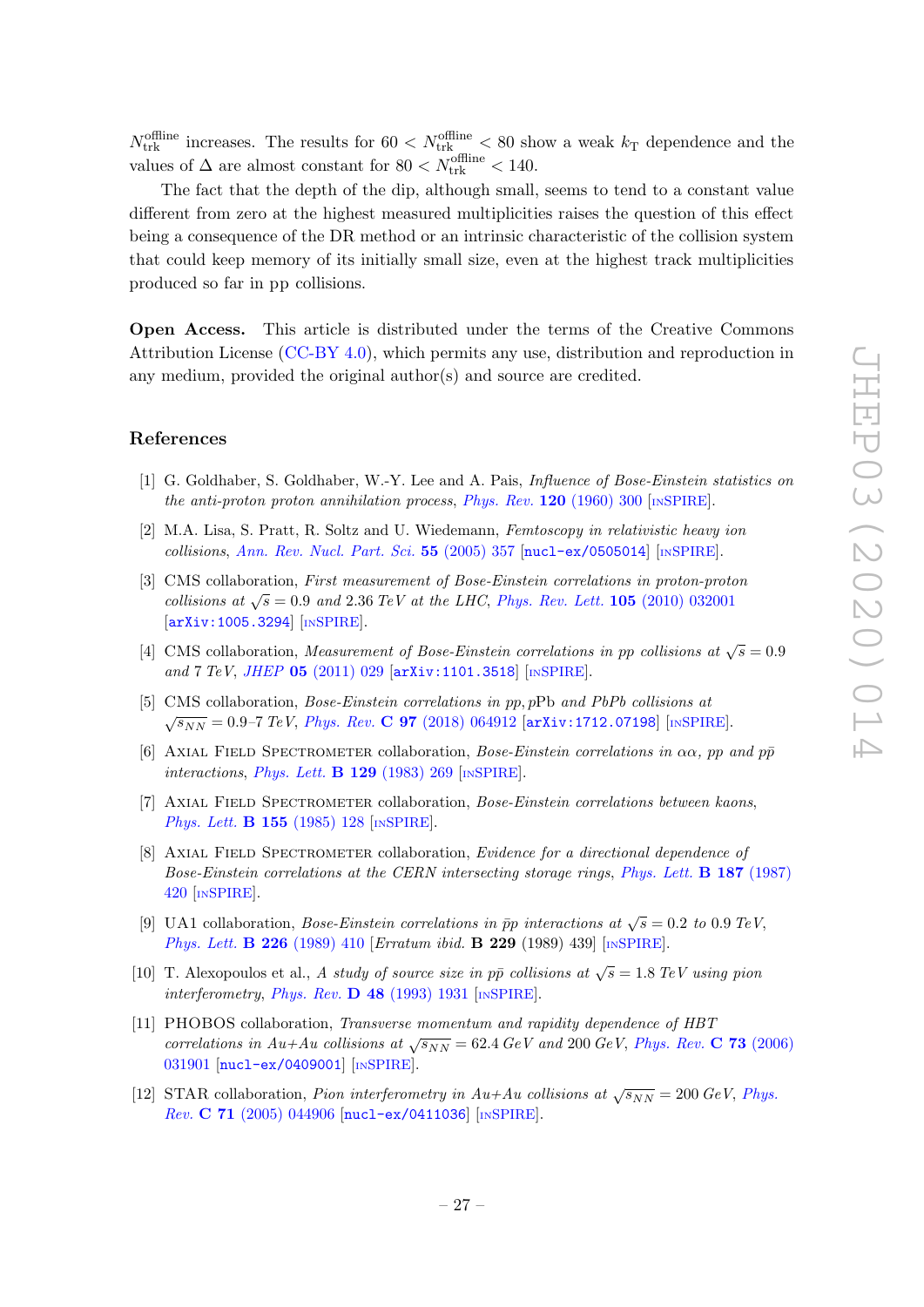- [13] PHENIX collaboration, Source breakup dynamics in Au+Au Collisions at  $\sqrt{s_{NN}} = 200 \text{ GeV}$ via three-dimensional two-pion source imaging, [Phys. Rev. Lett.](https://doi.org/10.1103/PhysRevLett.100.232301) 100 (2008) 232301 [[arXiv:0712.4372](https://arxiv.org/abs/0712.4372)] [IN[SPIRE](https://inspirehep.net/search?p=find+EPRINT+arXiv:0712.4372)].
- <span id="page-28-12"></span>[14] ALICE collaboration, Two-pion Bose-Einstein correlations in pp collisions at  $\sqrt{s} = 900 \text{ GeV},$  Phys. Rev. **D 82** [\(2010\) 052001](https://doi.org/10.1103/PhysRevD.82.052001) [[arXiv:1007.0516](https://arxiv.org/abs/1007.0516)] [IN[SPIRE](https://inspirehep.net/search?p=find+EPRINT+arXiv:1007.0516)].
- <span id="page-28-11"></span>[15] ATLAS collaboration, Two-particle Bose-Einstein correlations in pp collisions at  $\sqrt{s} = 0.9$ and 7 TeV measured with the ATLAS detector, [Eur. Phys. J.](https://doi.org/10.1140/epjc/s10052-015-3644-x)  $\bf{C}$  75 (2015) 466 [[arXiv:1502.07947](https://arxiv.org/abs/1502.07947)] [IN[SPIRE](https://inspirehep.net/search?p=find+EPRINT+arXiv:1502.07947)].
- <span id="page-28-0"></span>[16] LHCb collaboration, Bose-Einstein correlations of same-sign charged pions in the forward region in pp collisions at  $\sqrt{s} = 7 \text{ TeV}$ , JHEP 12 [\(2017\) 025](https://doi.org/10.1007/JHEP12(2017)025) [[arXiv:1709.01769](https://arxiv.org/abs/1709.01769)] [IN[SPIRE](https://inspirehep.net/search?p=find+EPRINT+arXiv:1709.01769)].
- <span id="page-28-1"></span>[17] CMS collaboration, Observation of long-range near-side angular correlations in proton-proton collisions at the LHC, JHEP  $\bf{09}$  [\(2010\) 091](https://doi.org/10.1007/JHEP09(2010)091) [[arXiv:1009.4122](https://arxiv.org/abs/1009.4122)] [IN[SPIRE](https://inspirehep.net/search?p=find+EPRINT+arXiv:1009.4122)].
- [18] ATLAS collaboration, Observation of long-range elliptic azimuthal anisotropies in  $\sqrt{s} = 13$ and 2.76 TeV pp collisions with the ATLAS detector, [Phys. Rev. Lett.](https://doi.org/10.1103/PhysRevLett.116.172301) 116 (2016) 172301 [[arXiv:1509.04776](https://arxiv.org/abs/1509.04776)] [IN[SPIRE](https://inspirehep.net/search?p=find+EPRINT+arXiv:1509.04776)].
- <span id="page-28-10"></span>[19] CMS collaboration, Observation of long-range near-side angular correlations in proton-lead collisions at the LHC, [Phys. Lett.](https://doi.org/10.1016/j.physletb.2012.11.025) **B** 718 (2013) 795  $\left[$ [arXiv:1210.5482](https://arxiv.org/abs/1210.5482) $\right]$   $\left[$ IN[SPIRE](https://inspirehep.net/search?p=find+EPRINT+arXiv:1210.5482) $\right]$ .
- [20] ALICE collaboration, Long-range angular correlations on the near and away side in p-Pb collisions at  $\sqrt{s_{NN}} = 5.02 \text{ TeV}$ , [Phys. Lett.](https://doi.org/10.1016/j.physletb.2013.01.012) **B** 719 (2013) 29 [[arXiv:1212.2001](https://arxiv.org/abs/1212.2001)] [IN[SPIRE](https://inspirehep.net/search?p=find+EPRINT+arXiv:1212.2001)].
- [21] ATLAS collaboration, Observation of associated near-side and away-side long-range correlations in  $\sqrt{s_{NN}}$  = 5.02 TeV proton-lead collisions with the ATLAS detector, [Phys. Rev.](https://doi.org/10.1103/PhysRevLett.110.182302) Lett. 110 [\(2013\) 182302](https://doi.org/10.1103/PhysRevLett.110.182302) [[arXiv:1212.5198](https://arxiv.org/abs/1212.5198)] [IN[SPIRE](https://inspirehep.net/search?p=find+EPRINT+arXiv:1212.5198)].
- <span id="page-28-2"></span>[22] LHCb collaboration, Measurements of long-range near-side angular correlations in  $\sqrt{s_{NN}} = 5 \text{ TeV}$  proton-lead collisions in the forward region, [Phys. Lett.](https://doi.org/10.1016/j.physletb.2016.09.064) **B 762** (2016) 473 [[arXiv:1512.00439](https://arxiv.org/abs/1512.00439)] [IN[SPIRE](https://inspirehep.net/search?p=find+EPRINT+arXiv:1512.00439)].
- <span id="page-28-3"></span>[23] CMS collaboration, *Evidence for collectivity in pp collisions at the LHC*, *[Phys. Lett.](https://doi.org/10.1016/j.physletb.2016.12.009)* **B 765** [\(2017\) 193](https://doi.org/10.1016/j.physletb.2016.12.009) [[arXiv:1606.06198](https://arxiv.org/abs/1606.06198)] [IN[SPIRE](https://inspirehep.net/search?p=find+EPRINT+arXiv:1606.06198)].
- <span id="page-28-4"></span>[24] CMS collaboration, Measurement of long-range near-side two-particle angular correlations in pp collisions at  $\sqrt{s} = 13 \text{ TeV}$ , [Phys. Rev. Lett.](https://doi.org/10.1103/PhysRevLett.116.172302) 116 (2016) 172302 [[arXiv:1510.03068](https://arxiv.org/abs/1510.03068)] [IN[SPIRE](https://inspirehep.net/search?p=find+EPRINT+arXiv:1510.03068)].
- <span id="page-28-5"></span>[25] K. Dusling, W. Li and B. Schenke, Novel collective phenomena in high-energy proton-proton and proton-nucleus collisions, [Int. J. Mod. Phys.](https://doi.org/10.1142/S0218301316300022) E 25 (2016) 1630002 [[arXiv:1509.07939](https://arxiv.org/abs/1509.07939)] [IN[SPIRE](https://inspirehep.net/search?p=find+EPRINT+arXiv:1509.07939)].
- <span id="page-28-6"></span>[26] A.N. Makhlin and Yu. M. Sinyukov, *Hydrodynamics of hadron matter under pion* interferometric microscope, Z. Phys.  $C$  39 [\(1988\) 69](https://doi.org/10.1007/BF01560393) [IN[SPIRE](https://inspirehep.net/search?p=find+J+%22Z.Physik,C39,69%22)].
- <span id="page-28-7"></span>[27] CMS collaboration, Description and performance of track and primary-vertex reconstruction with the CMS tracker, 2014 JINST 9 [P10009](https://doi.org/10.1088/1748-0221/9/10/P10009) [[arXiv:1405.6569](https://arxiv.org/abs/1405.6569)] [IN[SPIRE](https://inspirehep.net/search?p=find+EPRINT+arXiv:1405.6569)].
- <span id="page-28-8"></span>[28] CMS collaboration, The CMS trigger system, 2017 JINST 12 [P01020](https://doi.org/10.1088/1748-0221/12/01/P01020) [[arXiv:1609.02366](https://arxiv.org/abs/1609.02366)] [IN[SPIRE](https://inspirehep.net/search?p=find+EPRINT+arXiv:1609.02366)].
- <span id="page-28-9"></span>[29] CMS collaboration, The CMS experiment at the CERN LHC, 2008 JINST 3 [S08004](https://doi.org/10.1088/1748-0221/3/08/S08004) [IN[SPIRE](https://inspirehep.net/search?p=find+J+%22JINST,3,S08004%22)].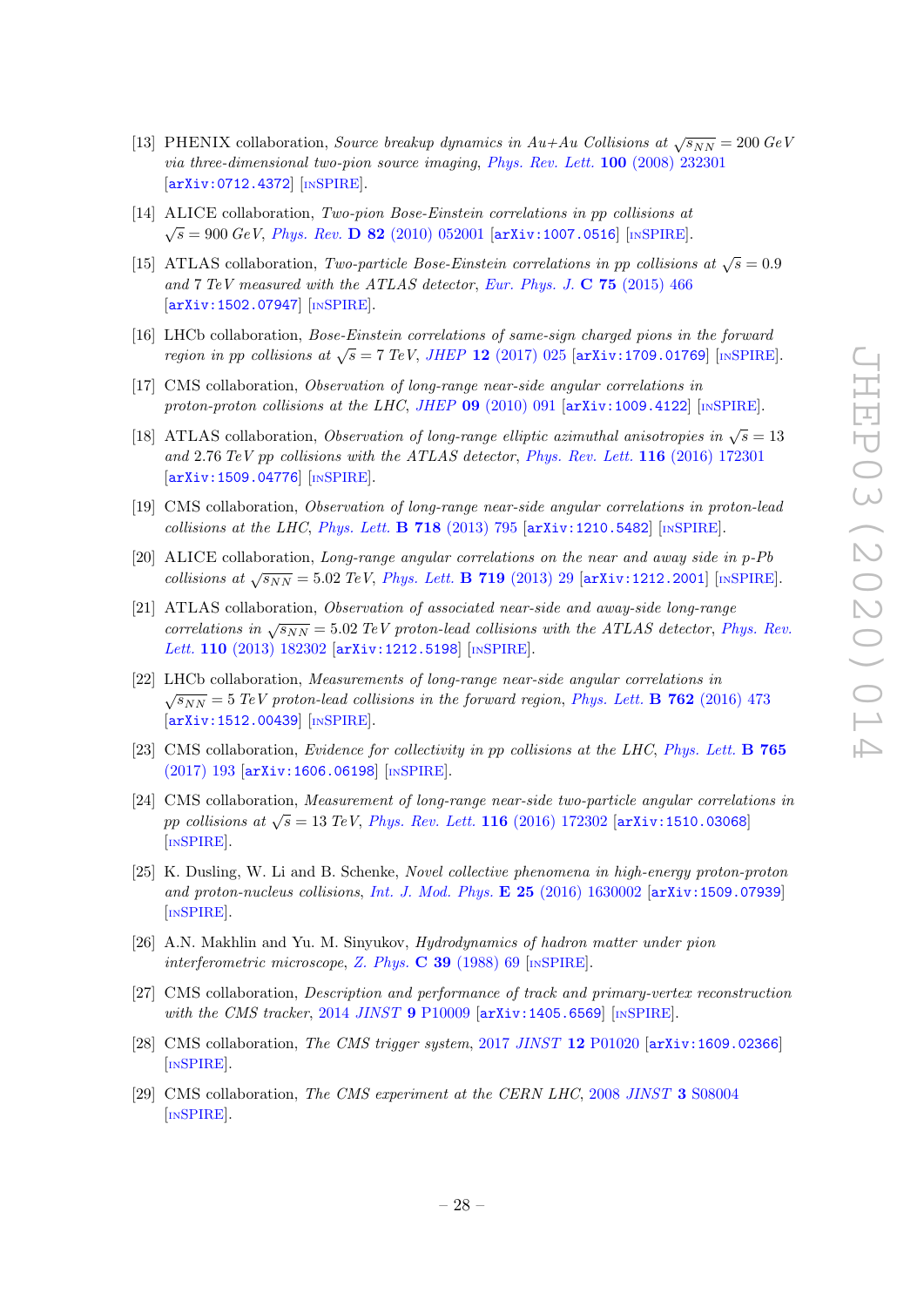- <span id="page-29-0"></span>[30] T. Sjöstrand, S. Mrenna and P.Z. Skands, PYTHIA 6.4 physics and manual, [JHEP](https://doi.org/10.1088/1126-6708/2006/05/026) 05 [\(2006\) 026](https://doi.org/10.1088/1126-6708/2006/05/026) [[hep-ph/0603175](https://arxiv.org/abs/hep-ph/0603175)] [IN[SPIRE](https://inspirehep.net/search?p=find+EPRINT+hep-ph/0603175)].
- <span id="page-29-1"></span>[31] T. Sjöstrand, S. Mrenna and P.Z. Skands, A brief introduction to PYTHIA 8.1, [Comput.](https://doi.org/10.1016/j.cpc.2008.01.036) [Phys. Commun.](https://doi.org/10.1016/j.cpc.2008.01.036) 178 (2008) 852 [[arXiv:0710.3820](https://arxiv.org/abs/0710.3820)] [IN[SPIRE](https://inspirehep.net/search?p=find+EPRINT+arXiv:0710.3820)].
- <span id="page-29-2"></span>[32] CMS collaboration, *Study of the underlying event at forward rapidity in pp collisions at*  $\sqrt{s} = 0.9$ , 2.76 and 7 TeV, JHEP 04 [\(2013\) 072](https://doi.org/10.1007/JHEP04(2013)072) [[arXiv:1302.2394](https://arxiv.org/abs/1302.2394)] [IN[SPIRE](https://inspirehep.net/search?p=find+EPRINT+arXiv:1302.2394)].
- <span id="page-29-3"></span>[33] CMS collaboration, Event generator tunes obtained from underlying event and multiparton scattering measurements, [Eur. Phys. J.](https://doi.org/10.1140/epjc/s10052-016-3988-x) C  $76$  (2016) 155  $\text{arXiv:1512.00815}$  $\text{arXiv:1512.00815}$  $\text{arXiv:1512.00815}$  [IN[SPIRE](https://inspirehep.net/search?p=find+EPRINT+arXiv:1512.00815)].
- <span id="page-29-4"></span>[34] R. Corke and T. Sjöstrand, *Interleaved parton showers and tuning prospects*, *[JHEP](https://doi.org/10.1007/JHEP03(2011)032)* 03 [\(2011\) 032](https://doi.org/10.1007/JHEP03(2011)032) [[arXiv:1011.1759](https://arxiv.org/abs/1011.1759)] [IN[SPIRE](https://inspirehep.net/search?p=find+EPRINT+arXiv:1011.1759)].
- <span id="page-29-5"></span>[35] T. Pierog, I. Karpenko, J.M. Katzy, E. Yatsenko and K. Werner, EPOS LHC: test of collective hadronization with data measured at the CERN Large Hadron Collider, [Phys. Rev.](https://doi.org/10.1103/PhysRevC.92.034906) C 92 [\(2015\) 034906](https://doi.org/10.1103/PhysRevC.92.034906) [[arXiv:1306.0121](https://arxiv.org/abs/1306.0121)] [IN[SPIRE](https://inspirehep.net/search?p=find+EPRINT+arXiv:1306.0121)].
- <span id="page-29-6"></span>[36] GEANT4 collaboration, *GEANT4: a simulation toolkit, [Nucl. Instrum. Meth.](https://doi.org/10.1016/S0168-9002(03)01368-8)* A 506 (2003) [250](https://doi.org/10.1016/S0168-9002(03)01368-8) [IN[SPIRE](https://inspirehep.net/search?p=find+J+%22Nucl.Instrum.Meth.,A506,250%22)].
- <span id="page-29-7"></span>[37] CMS collaboration, Measurement of transverse momentum relative to dijet systems in Pb-Pb and pp collisions at  $\sqrt{s_{NN}}$  = 2.76 TeV, JHEP 01 [\(2016\) 006](https://doi.org/10.1007/JHEP01(2016)006) [[arXiv:1509.09029](https://arxiv.org/abs/1509.09029)] [IN[SPIRE](https://inspirehep.net/search?p=find+EPRINT+arXiv:1509.09029)].
- <span id="page-29-8"></span>[38] CMS collaboration, *Study of the inclusive production of charged pions, kaons and protons in* pp collisions at  $\sqrt{s} = 0.9$ , 2.76 and 7 TeV, [Eur. Phys. J.](https://doi.org/10.1140/epjc/s10052-012-2164-1) C 72 (2012) 2164 [[arXiv:1207.4724](https://arxiv.org/abs/1207.4724)] [IN[SPIRE](https://inspirehep.net/search?p=find+EPRINT+arXiv:1207.4724)].
- <span id="page-29-9"></span>[39] CMS collaboration, Measurement of charged pion, kaon and proton production in proton-proton collisions at  $\sqrt{s} = 13 \text{ TeV}$ , Phys. Rev. **D** 96 [\(2017\) 112003](https://doi.org/10.1103/PhysRevD.96.112003) [[arXiv:1706.10194](https://arxiv.org/abs/1706.10194)] [IN[SPIRE](https://inspirehep.net/search?p=find+EPRINT+arXiv:1706.10194)].
- <span id="page-29-10"></span>[40] Yu. Sinyukov, R. Lednicky, S.V. Akkelin, J. Pluta and B. Erazmus, Coulomb corrections for interferometry analysis of expanding hadron systems, [Phys. Lett.](https://doi.org/10.1016/S0370-2693(98)00653-4) B 432 (1998) 248 [IN[SPIRE](https://inspirehep.net/search?p=find+J+%22Phys.Lett.,B432,248%22)].
- <span id="page-29-11"></span>[41] M. Gyulassy, S.K. Kauffmann and L.W. Wilson, Pion interferometry of nuclear collisions. 1. Theory, Phys. Rev. C 20 [\(1979\) 2267](https://doi.org/10.1103/PhysRevC.20.2267) [IN[SPIRE](https://inspirehep.net/search?p=find+J+%22Phys.Rev.,C20,2267%22)].
- <span id="page-29-12"></span>[42] S. Pratt, Coherence and Coulomb effects on pion interferometry, [Phys. Rev.](https://doi.org/10.1103/PhysRevD.33.72) D 33 (1986) 72 [IN[SPIRE](https://inspirehep.net/search?p=find+J+%22Phys.Rev.,D33,72%22)].
- [43] M. Biyajima and T. Mizoguchi, Coulomb wave function correction to Bose-Einstein correlations, SULDP-1994-9, (1994) [IN[SPIRE](https://inspirehep.net/search?p=find+R+SULDP-1994-9)].
- <span id="page-29-13"></span>[44] M.G. Bowler, Coulomb corrections to Bose-Einstein correlations have been greatly exaggerated, [Phys. Lett.](https://doi.org/10.1016/0370-2693(91)91541-3)  $\bf{B}$  270 (1991) 69 [IN[SPIRE](https://inspirehep.net/search?p=find+J+%22Phys.Lett.,B270,69%22)].
- <span id="page-29-14"></span>[45] T. Csörgő, S. Hegyi and W.A. Zajc, Bose-Einstein correlations for Levy stable source distributions, [Eur. Phys. J.](https://doi.org/10.1140/epjc/s2004-01870-9) C 36 (2004) 67  $[nuc1-th/0310042]$  [IN[SPIRE](https://inspirehep.net/search?p=find+EPRINT+nucl-th/0310042)].
- <span id="page-29-15"></span>[46] T. Csörgő, A.T. Szerzo and S. Hegyi, Model independent shape analysis of correlations in one-dimension, two-dimensions or three-dimensions, [Phys. Lett.](https://doi.org/10.1016/S0370-2693(00)00935-7) B 489 (2000) 15 [[hep-ph/9912220](https://arxiv.org/abs/hep-ph/9912220)] [IN[SPIRE](https://inspirehep.net/search?p=find+EPRINT+hep-ph/9912220)].
- <span id="page-29-16"></span>[47] E802 collaboration, System, centrality and transverse mass dependence of two pion correlation radii in heavy ion collisions at 11.6  $A$ -GeV and 14.6  $A$ -GeV, [Phys. Rev.](https://doi.org/10.1103/PhysRevC.66.054906) C 66 [\(2002\) 054906](https://doi.org/10.1103/PhysRevC.66.054906) [[nucl-ex/0204001](https://arxiv.org/abs/nucl-ex/0204001)] [IN[SPIRE](https://inspirehep.net/search?p=find+EPRINT+nucl-ex/0204001)].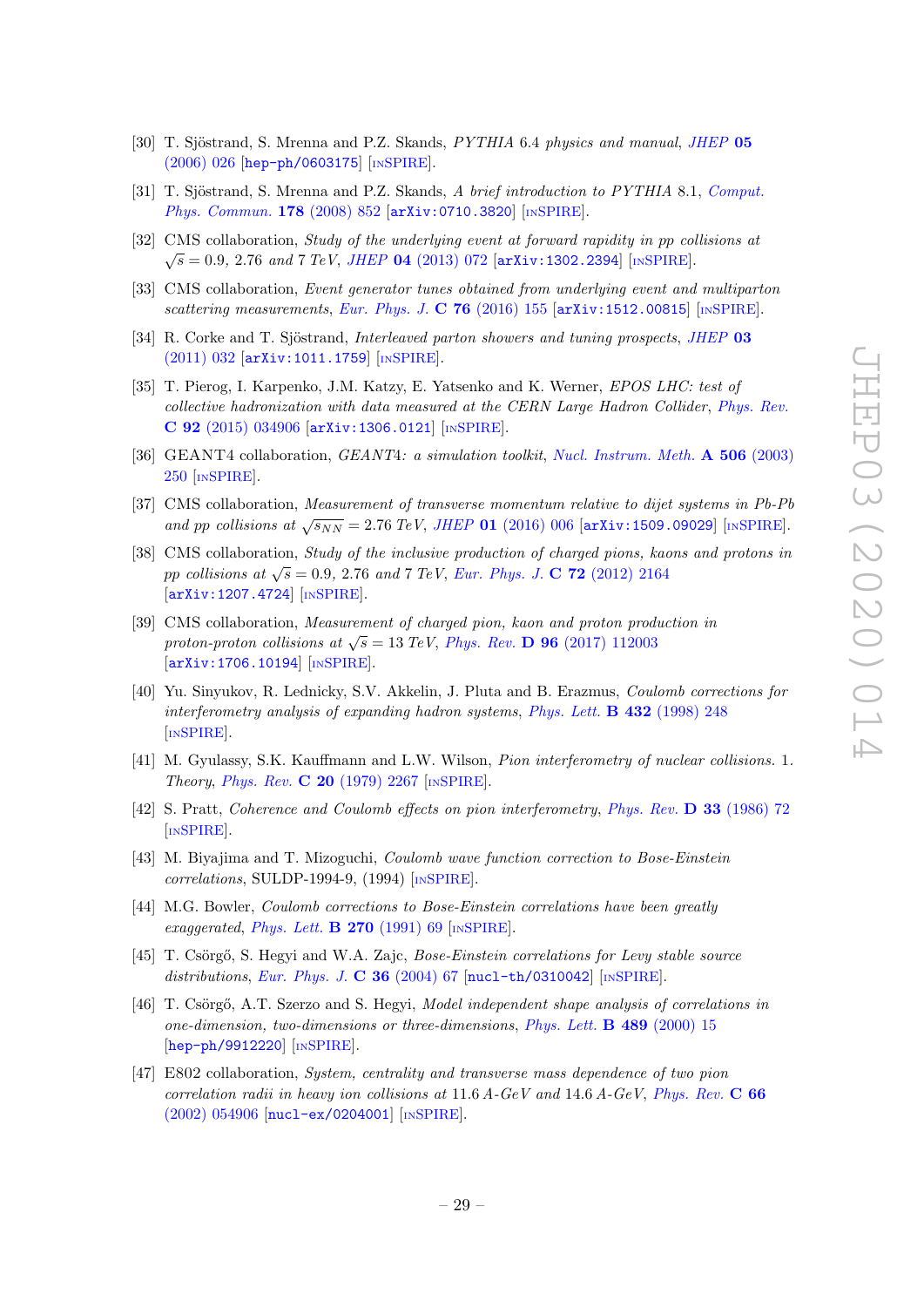- <span id="page-30-0"></span>[48] ATLAS collaboration, Femtoscopy with identified charged pions in proton-lead collisions at  $\sqrt{s_{NN}} = 5.02 \; TeV$  with ATLAS, Phys. Rev. C 96 [\(2017\) 064908](https://doi.org/10.1103/PhysRevC.96.064908) [[arXiv:1704.01621](https://arxiv.org/abs/1704.01621)] [IN[SPIRE](https://inspirehep.net/search?p=find+EPRINT+arXiv:1704.01621)].
- <span id="page-30-1"></span>[49] PHOBOS collaboration, System size dependence of cluster properties from two-particle angular correlations in Cu+Cu and Au+Au collisions at  $\sqrt{s_{NN}} = 200 \text{ GeV}$ , [Phys. Rev.](https://doi.org/10.1103/PhysRevC.81.024904) C 81 [\(2010\) 024904](https://doi.org/10.1103/PhysRevC.81.024904) [[arXiv:0812.1172](https://arxiv.org/abs/0812.1172)] [IN[SPIRE](https://inspirehep.net/search?p=find+EPRINT+arXiv:0812.1172)].
- <span id="page-30-2"></span>[50] Y. Hama and S.S. Padula, Bose-Einstein correlation of particles produced by expanding sources, *Phys. Rev.* **D 37** [\(1988\) 3237](https://doi.org/10.1103/PhysRevD.37.3237) [IN[SPIRE](https://inspirehep.net/search?p=find+J+%22Phys.Rev.,D37,3237%22)].
- <span id="page-30-9"></span>[51] P. Bozek and W. Broniowski, Size of the emission source and collectivity in ultra-relativistic p-Pb collisions, [Phys. Lett.](https://doi.org/10.1016/j.physletb.2013.02.014) B 720 (2013) 250 [[arXiv:1301.3314](https://arxiv.org/abs/1301.3314)] [IN[SPIRE](https://inspirehep.net/search?p=find+EPRINT+arXiv:1301.3314)].
- <span id="page-30-3"></span>[52] V.M. Shapoval, P. Braun-Munzinger, I.A. Karpenko and Yu. M. Sinyukov, Femtoscopic scales in  $p+p$  and  $p+Pb$  collisions in view of the uncertainty principle, [Phys. Lett.](https://doi.org/10.1016/j.physletb.2013.07.002) B 725 [\(2013\) 139](https://doi.org/10.1016/j.physletb.2013.07.002) [[arXiv:1304.3815](https://arxiv.org/abs/1304.3815)] [IN[SPIRE](https://inspirehep.net/search?p=find+EPRINT+arXiv:1304.3815)].
- <span id="page-30-4"></span>[53] J.C. Collins and M.J. Perry, Superdense matter: neutrons or asymptotically free quarks?, [Phys. Rev. Lett.](https://doi.org/10.1103/PhysRevLett.34.1353) 34 (1975) 1353 [IN[SPIRE](https://inspirehep.net/search?p=find+J+%22Phys.Rev.Lett.,34,1353%22)].
- [54] N. Cabibbo and G. Parisi, *Exponential hadronic spectrum and quark liberation*, *[Phys. Lett.](https://doi.org/10.1016/0370-2693(75)90158-6)* **B** 59 [\(1975\) 67](https://doi.org/10.1016/0370-2693(75)90158-6) [IN[SPIRE](https://inspirehep.net/search?p=find+J+%22Phys.Lett.,B59,67%22)].
- [55] B.A. Freedman and L.D. McLerran, Fermions and gauge vector mesons at finite temperature and density. 1. Formal techniques, Phys. Rev.  $\bf{D}$  16 [\(1977\) 1130](https://doi.org/10.1103/PhysRevD.16.1130) [IN[SPIRE](https://inspirehep.net/search?p=find+J+%22Phys.Rev.,D16,1130%22)].
- <span id="page-30-5"></span>[56] E.V. Shuryak, Theory of hadronic plasma, Sov. Phys. JETP 47 (1978) 212 [Zh. Eksp. Teor. Fiz. 74 (1978) 408] [IN[SPIRE](https://inspirehep.net/search?p=find+J+%22Sov.Phys.JETP,47,212%22)].
- <span id="page-30-6"></span>[57] M.I. Khalatnikov, Some questions on the relativistic hydrodynamic, Zh. Eksp. Teor. Fiz. 26 (1954) 529.
- <span id="page-30-7"></span>[58] L.D. Landau, On the multiple production of particles in high energy collisions, Izv. Adak. Nauk SSSR Ser. Fiz. 17 (1953) 51.
- <span id="page-30-8"></span>[59] R. Campanini and G. Ferri, Experimental equation of state in proton-proton and proton-antiproton collisions and phase transition to quark gluon plasma, [Phys. Lett.](https://doi.org/10.1016/j.physletb.2011.08.009) B 703 [\(2011\) 237](https://doi.org/10.1016/j.physletb.2011.08.009) [[arXiv:1106.2008](https://arxiv.org/abs/1106.2008)] [IN[SPIRE](https://inspirehep.net/search?p=find+EPRINT+arXiv:1106.2008)].
- <span id="page-30-10"></span>[60] G. Gräf, M. Bleicher and Q. Li, *Examination of scaling of Hanbury-Brown-Twiss radii with* charged particle multiplicity, Phys. Rev. C  $85$  [\(2012\) 044901](https://doi.org/10.1103/PhysRevC.85.044901) [[arXiv:1203.4071](https://arxiv.org/abs/1203.4071)] [IN[SPIRE](https://inspirehep.net/search?p=find+EPRINT+arXiv:1203.4071)].
- <span id="page-30-11"></span>[61] L. McLerran, M. Praszalowicz and B. Schenke, Transverse momentum of protons, pions and kaons in high multiplicity pp and pA collisions: evidence for the color glass condensate?, [Nucl. Phys.](https://doi.org/10.1016/j.nuclphysa.2013.08.008) A 916 (2013) 210 [[arXiv:1306.2350](https://arxiv.org/abs/1306.2350)] [IN[SPIRE](https://inspirehep.net/search?p=find+EPRINT+arXiv:1306.2350)].
- <span id="page-30-12"></span>[62] A. Bzdak, B. Schenke, P. Tribedy and R. Venugopalan, Initial state geometry and the role of hydrodynamics in proton-proton, proton-nucleus and deuteron-nucleus collisions, [Phys. Rev.](https://doi.org/10.1103/PhysRevC.87.064906) C 87 [\(2013\) 064906](https://doi.org/10.1103/PhysRevC.87.064906) [[arXiv:1304.3403](https://arxiv.org/abs/1304.3403)] [IN[SPIRE](https://inspirehep.net/search?p=find+EPRINT+arXiv:1304.3403)].
- <span id="page-30-13"></span>[63] M. Chojnacki, W. Florkowski and T. Csörgő, On the formation of Hubble flow in little bangs, Phys. Rev. C 71 [\(2005\) 044902](https://doi.org/10.1103/PhysRevC.71.044902) [[nucl-th/0410036](https://arxiv.org/abs/nucl-th/0410036)] [IN[SPIRE](https://inspirehep.net/search?p=find+EPRINT+nucl-th/0410036)].
- <span id="page-30-14"></span>[64] T. Csörgő and B. Lörstad, Bose-Einstein correlations for three-dimensionally expanding, cylindrically symmetric, finite systems, Phys. Rev. C 54 [\(1996\) 1390](https://doi.org/10.1103/PhysRevC.54.1390) [[hep-ph/9509213](https://arxiv.org/abs/hep-ph/9509213)] [IN[SPIRE](https://inspirehep.net/search?p=find+EPRINT+hep-ph/9509213)].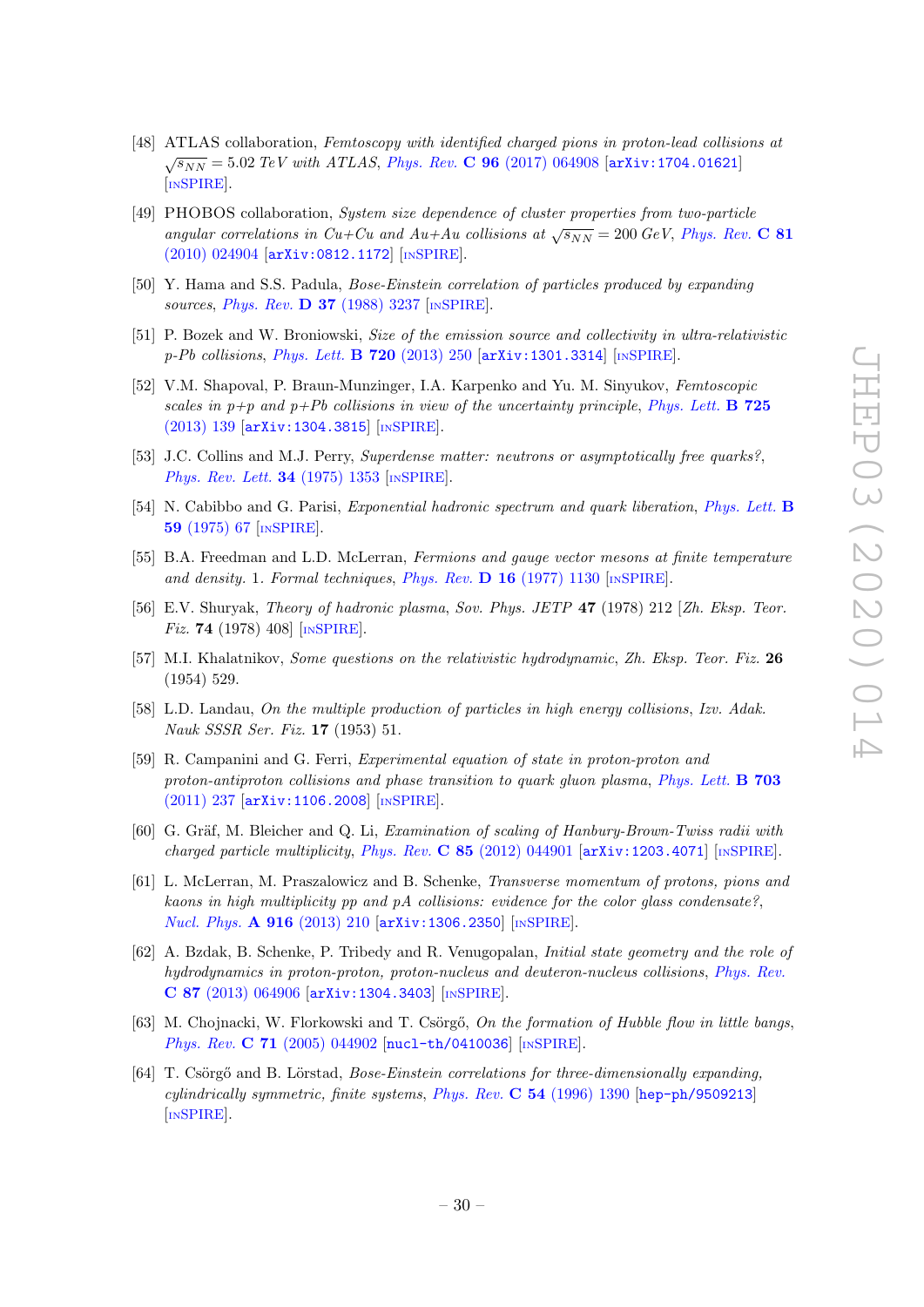- <span id="page-31-0"></span>[65] PHENIX collaboration, *Bose-Einstein correlations of charged pion pairs in Au+Au* collisions at  $\sqrt{s_{NN}} = 200 \text{ GeV}$ , [Phys. Rev. Lett.](https://doi.org/10.1103/PhysRevLett.93.152302) **93** (2004) 152302 [[nucl-ex/0401003](https://arxiv.org/abs/nucl-ex/0401003)] [IN[SPIRE](https://inspirehep.net/search?p=find+EPRINT+nucl-ex/0401003)].
- [66] STAR collaboration, Pion interferometry in  $Au+Au$  and  $Cu+Cu$  collisions at RHIC, [Phys.](https://doi.org/10.1103/PhysRevC.80.024905) Rev. C 80 [\(2009\) 024905](https://doi.org/10.1103/PhysRevC.80.024905) [[arXiv:0903.1296](https://arxiv.org/abs/0903.1296)] [IN[SPIRE](https://inspirehep.net/search?p=find+EPRINT+arXiv:0903.1296)].
- <span id="page-31-1"></span>[67] PHENIX collaboration, Systematic study of charged-pion and kaon femtoscopy in  $Au+Au$ collisions at  $\sqrt{s_{NN}} = 200 \text{ GeV}$ , *Phys. Rev.* **C** 92 [\(2015\) 034914](https://doi.org/10.1103/PhysRevC.92.034914) [[arXiv:1504.05168](https://arxiv.org/abs/1504.05168)] [IN[SPIRE](https://inspirehep.net/search?p=find+EPRINT+arXiv:1504.05168)].
- <span id="page-31-2"></span>[68] ZEUS collaboration, Bose-Einstein correlations in one and two-dimensions in deep inelastic scattering, [Phys. Lett.](https://doi.org/10.1016/j.physletb.2003.12.068) **B 583** (2004) 231 [[hep-ex/0311030](https://arxiv.org/abs/hep-ex/0311030)] [IN[SPIRE](https://inspirehep.net/search?p=find+EPRINT+hep-ex/0311030)].
- <span id="page-31-3"></span>[69] L3 collaboration, Test of the  $\tau$ -model of Bose-Einstein correlations and reconstruction of the source function in hadronic Z-boson decay at LEP, [Eur. Phys. J.](https://doi.org/10.1140/epjc/s10052-011-1648-8)  $C$  71 (2011) 1648 [[arXiv:1105.4788](https://arxiv.org/abs/1105.4788)] [IN[SPIRE](https://inspirehep.net/search?p=find+EPRINT+arXiv:1105.4788)].
- <span id="page-31-4"></span>[70] T. Csörgő and J. Zimanyi, Pion interferometry for strongly correlated space-time and momentum space, [Nucl. Phys.](https://doi.org/10.1016/0375-9474(90)90220-G)  $\mathbf{A}$  517 (1990) 588 [IN[SPIRE](https://inspirehep.net/search?p=find+J+%22Nucl.Phys.,A517,588%22)].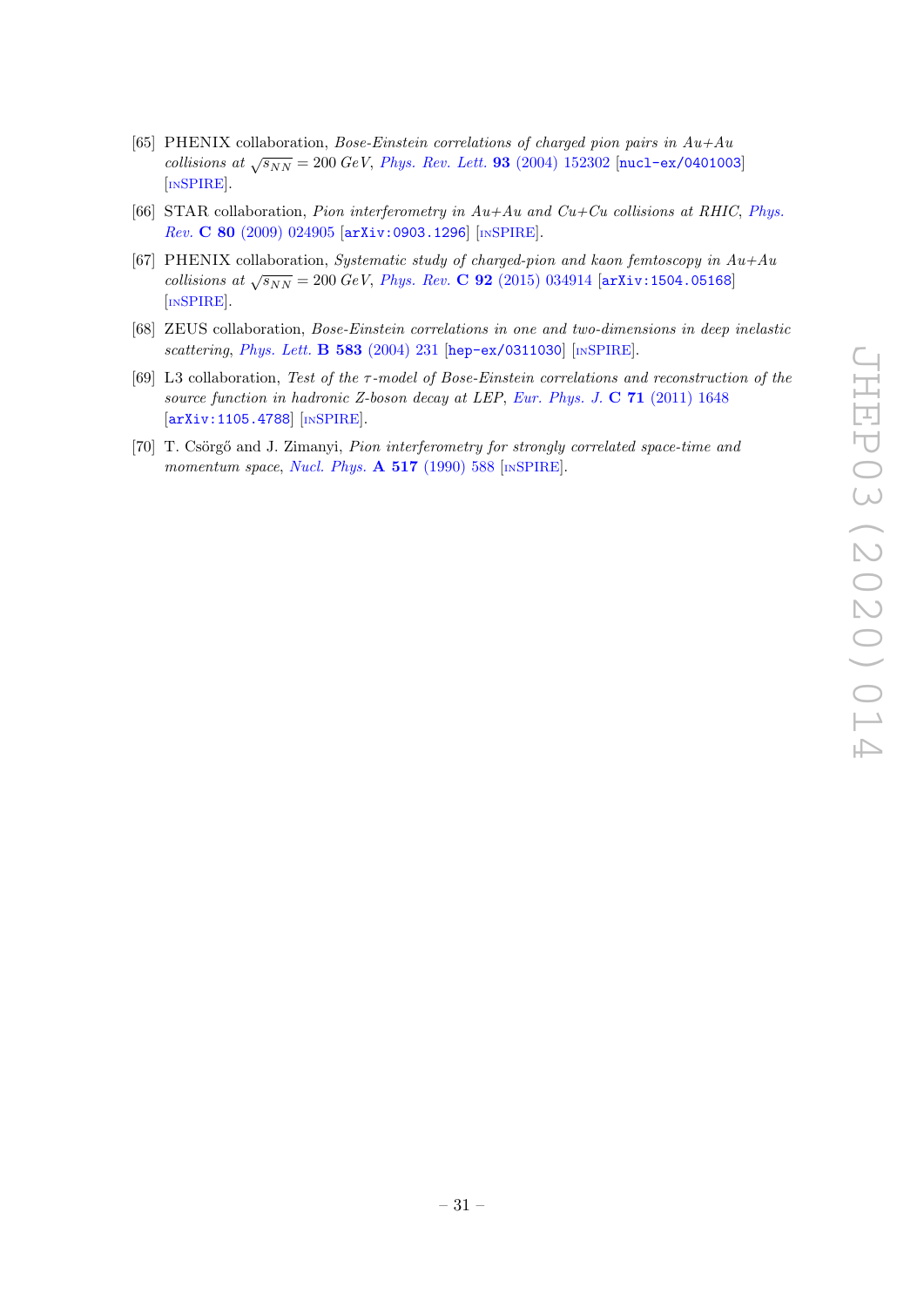# The CMS collaboration

## <span id="page-32-0"></span>Yerevan Physics Institute, Yerevan, Armenia

A.M. Sirunyan, A. Tumasyan

#### Institut für Hochenergiephysik, Wien, Austria

W. Adam, F. Ambrogi, E. Asilar, T. Bergauer, J. Brandstetter, M. Dragicevic, J. Erö,

A. Escalante Del Valle, M. Flechl, R. Frühwirth<sup>1</sup>, V.M. Ghete, J. Hrubec, M. Jeitler<sup>1</sup>,

N. Krammer, I. Krätschmer, D. Liko, T. Madlener, I. Mikulec, N. Rad, H. Rohringer,

J. Schieck<sup>1</sup>, R. Schöfbeck, M. Spanring, D. Spitzbart, A. Taurok, W. Waltenberger,

J. Wittmann, C.-E. Wulz<sup>1</sup>, M. Zarucki

# Institute for Nuclear Problems, Minsk, Belarus

V. Chekhovsky, V. Mossolov, J. Suarez Gonzalez

## Universiteit Antwerpen, Antwerpen, Belgium

E.A. De Wolf, D. Di Croce, X. Janssen, J. Lauwers, M. Pieters, H. Van Haevermaet, P. Van Mechelen, N. Van Remortel

#### Vrije Universiteit Brussel, Brussel, Belgium

S. Abu Zeid, F. Blekman, J. D'Hondt, I. De Bruyn, J. De Clercq, K. Deroover, G. Flouris, D. Lontkovskyi, S. Lowette, I. Marchesini, S. Moortgat, L. Moreels, Q. Python, K. Skovpen, S. Tavernier, W. Van Doninck, P. Van Mulders, I. Van Parijs

#### Universit´e Libre de Bruxelles, Bruxelles, Belgium

D. Beghin, B. Bilin, H. Brun, B. Clerbaux, G. De Lentdecker, H. Delannoy, B. Dorney, G. Fasanella, L. Favart, R. Goldouzian, A. Grebenyuk, A.K. Kalsi, T. Lenzi, J. Luetic,

N. Postiau, E. Starling, L. Thomas, C. Vander Velde, P. Vanlaer, D. Vannerom, Q. Wang

#### Ghent University, Ghent, Belgium

T. Cornelis, D. Dobur, A. Fagot, M. Gul, I. Khvastunov<sup>2</sup>, D. Poyraz, C. Roskas, D. Trocino, M. Tytgat, W. Verbeke, B. Vermassen, M. Vit, N. Zaganidis

#### Université Catholique de Louvain, Louvain-la-Neuve, Belgium

H. Bakhshiansohi, O. Bondu, S. Brochet, G. Bruno, C. Caputo, P. David, C. Delaere, M. Delcourt, B. Francois, A. Giammanco, G. Krintiras, V. Lemaitre, A. Magitteri, A. Mertens, M. Musich, K. Piotrzkowski, A. Saggio, M. Vidal Marono, S. Wertz, J. Zobec

#### Centro Brasileiro de Pesquisas Fisicas, Rio de Janeiro, Brazil

F.L. Alves, G.A. Alves, M. Correa Martins Junior, G. Correia Silva, C. Hensel, A. Moraes, M.E. Pol, P. Rebello Teles

# Universidade do Estado do Rio de Janeiro, Rio de Janeiro, Brazil

E. Belchior Batista Das Chagas, W. Carvalho, J. Chinellato<sup>3</sup>, E. Coelho, E.M. Da Costa, G.G. Da Silveira<sup>4</sup>, D. De Jesus Damiao, C. De Oliveira Martins, S. Fonseca De Souza, H. Malbouisson, D. Matos Figueiredo, M. Melo De Almeida, C. Mora Herrera, L. Mundim, H. Nogima, W.L. Prado Da Silva, L.J. Sanchez Rosas, A. Santoro, A. Sznajder, M. Thiel, E.J. Tonelli Manganote<sup>3</sup>, F. Torres Da Silva De Araujo, A. Vilela Pereira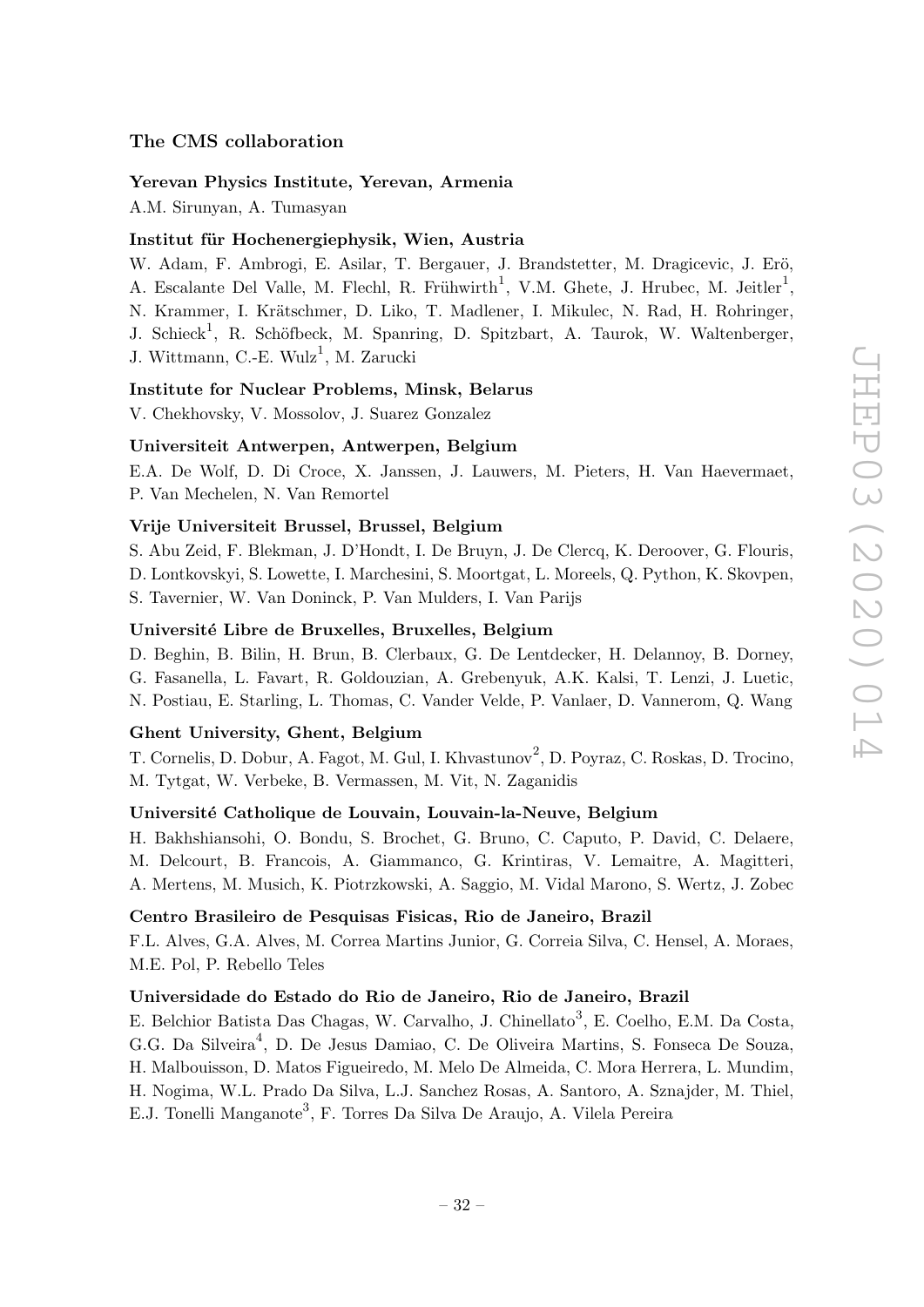# Universidade Estadual Paulista  $^a,$  Universidade Federal do ABC  $^b,$  São Paulo, Brazil

S. Ahuja<sup>a</sup>, C.A. Bernardes<sup>a</sup>, L. Calligaris<sup>a</sup>, T.R. Fernandez Perez Tomei<sup>a</sup>, E.M. Gregores<sup>b</sup>, P.G. Mercadante $^b$ , S.F. Novaes<sup>a</sup>, SandraS. Padula<sup>a</sup>

# Institute for Nuclear Research and Nuclear Energy, Bulgarian Academy of Sciences, Sofia, Bulgaria

A. Aleksandrov, R. Hadjiiska, P. Iaydjiev, A. Marinov, M. Misheva, M. Rodozov, M. Shopova, G. Sultanov

# University of Sofia, Sofia, Bulgaria

A. Dimitrov, L. Litov, B. Pavlov, P. Petkov

# Beihang University, Beijing, China W.  $\text{Fang}^5$ , X.  $\text{Gao}^5$ , L. Yuan

#### Institute of High Energy Physics, Beijing, China

M. Ahmad, J.G. Bian, G.M. Chen, H.S. Chen, M. Chen, Y. Chen, C.H. Jiang, D. Leggat, H. Liao, Z. Liu, F. Romeo, S.M. Shaheen<sup>6</sup>, A. Spiezia, J. Tao, Z. Wang, E. Yazgan, H. Zhang, S. Zhang<sup>6</sup>, J. Zhao

# State Key Laboratory of Nuclear Physics and Technology, Peking University, Beijing, China

Y. Ban, G. Chen, A. Levin, J. Li, L. Li, Q. Li, Y. Mao, S.J. Qian, D. Wang, Z. Xu

Tsinghua University, Beijing, China

Y. Wang

# Universidad de Los Andes, Bogota, Colombia

C. Avila, A. Cabrera, C.A. Carrillo Montoya, L.F. Chaparro Sierra, C. Florez, C.F. González Hernández, M.A. Segura Delgado

# University of Split, Faculty of Electrical Engineering, Mechanical Engineering and Naval Architecture, Split, Croatia

B. Courbon, N. Godinovic, D. Lelas, I. Puljak, T. Sculac

## University of Split, Faculty of Science, Split, Croatia

Z. Antunovic, M. Kovac

## Institute Rudjer Boskovic, Zagreb, Croatia

V. Brigljevic, D. Ferencek, K. Kadija, B. Mesic, A. Starodumov<sup>7</sup>, T. Susa

#### University of Cyprus, Nicosia, Cyprus

M.W. Ather, A. Attikis, M. Kolosova, G. Mavromanolakis, J. Mousa, C. Nicolaou, F. Ptochos, P.A. Razis, H. Rykaczewski

# Charles University, Prague, Czech Republic

M. Finger<sup>8</sup>, M. Finger Jr.<sup>8</sup>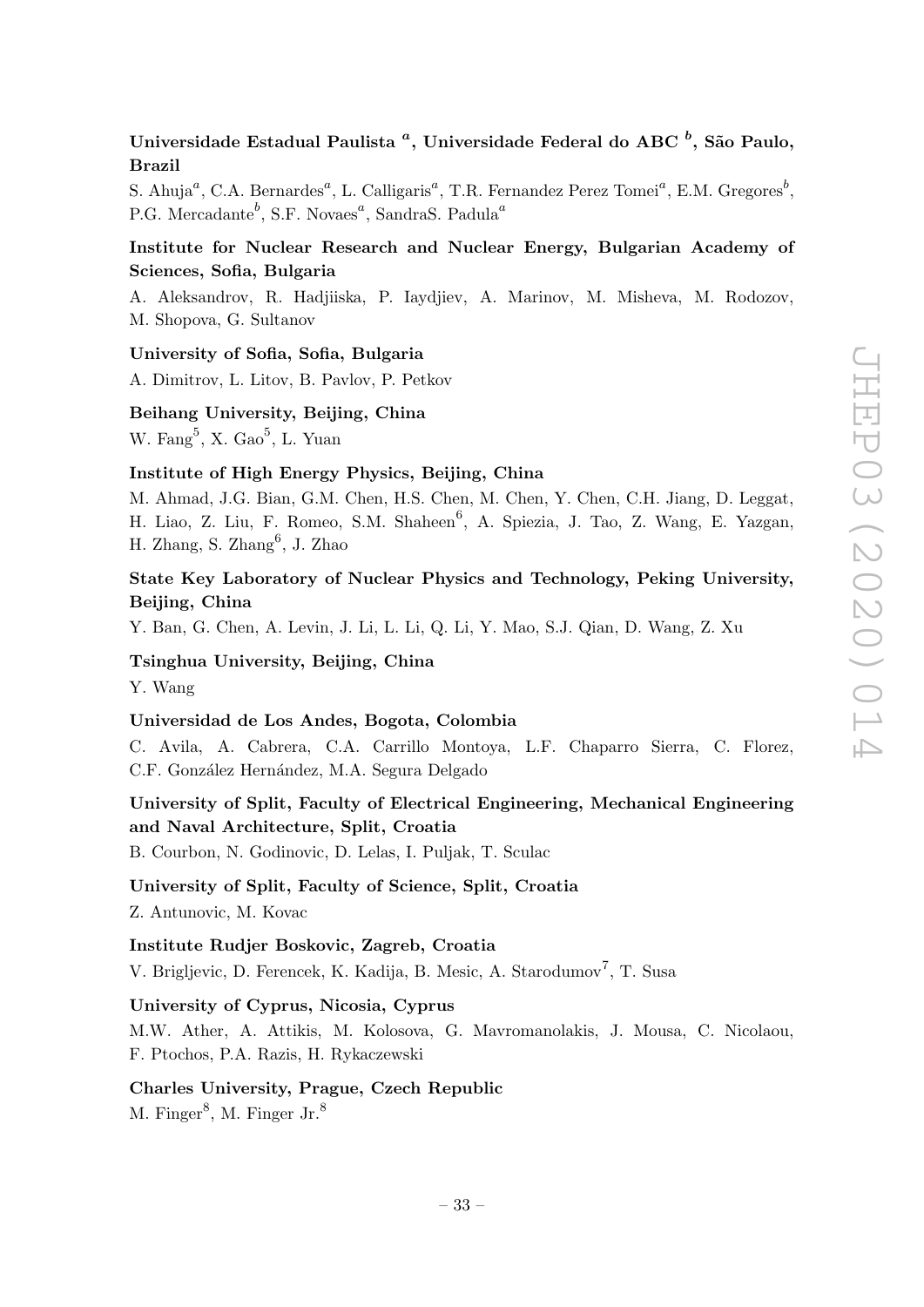# Escuela Politecnica Nacional, Quito, Ecuador

E. Ayala

## Universidad San Francisco de Quito, Quito, Ecuador

E. Carrera Jarrin

# Academy of Scientific Research and Technology of the Arab Republic of Egypt, Egyptian Network of High Energy Physics, Cairo, Egypt

H. Abdalla $^9$ , A. Mahrous<sup>10</sup>, A. Mohamed<sup>11</sup>

## National Institute of Chemical Physics and Biophysics, Tallinn, Estonia

S. Bhowmik, A. Carvalho Antunes De Oliveira, R.K. Dewanjee, K. Ehataht, M. Kadastik, M. Raidal, C. Veelken

## Department of Physics, University of Helsinki, Helsinki, Finland

P. Eerola, H. Kirschenmann, J. Pekkanen, M. Voutilainen

# Helsinki Institute of Physics, Helsinki, Finland

J. Havukainen, J.K. Heikkilä, T. Järvinen, V. Karimäki, R. Kinnunen, T. Lampén, K. Lassila-Perini, S. Laurila, S. Lehti, T. Lindén, P. Luukka, T. Mäenpää, H. Siikonen, E. Tuominen, J. Tuominiemi

# Lappeenranta University of Technology, Lappeenranta, Finland

T. Tuuva

## IRFU, CEA, Université Paris-Saclay, Gif-sur-Yvette, France

M. Besancon, F. Couderc, M. Dejardin, D. Denegri, J.L. Faure, F. Ferri, S. Ganjour, A. Givernaud, P. Gras, G. Hamel de Monchenault, P. Jarry, C. Leloup, E. Locci, J. Malcles, G. Negro, J. Rander, A. Rosowsky, M.O. Sahin, M. Titov ¨

# Laboratoire Leprince-Ringuet, Ecole polytechnique, CNRS/IN2P3, Université Paris-Saclay, Palaiseau, France

A. Abdulsalam12, C. Amendola, I. Antropov, F. Beaudette, P. Busson, C. Charlot, R. Granier de Cassagnac, I. Kucher, A. Lobanov, J. Martin Blanco, C. Martin Perez, M. Nguyen, C. Ochando, G. Ortona, P. Paganini, P. Pigard, J. Rembser, R. Salerno, J.B. Sauvan, Y. Sirois, A.G. Stahl Leiton, A. Zabi, A. Zghiche

# Universit´e de Strasbourg, CNRS, IPHC UMR 7178, Strasbourg, France

J.-L. Agram13, J. Andrea, D. Bloch, J.-M. Brom, E.C. Chabert, V. Cherepanov, C. Collard, E. Conte<sup>13</sup>, J.-C. Fontaine<sup>13</sup>, D. Gelé, U. Goerlach, M. Jansová, A.-C. Le Bihan, N. Tonon, P. Van Hove

# Centre de Calcul de l'Institut National de Physique Nucleaire et de Physique des Particules, CNRS/IN2P3, Villeurbanne, France

S. Gadrat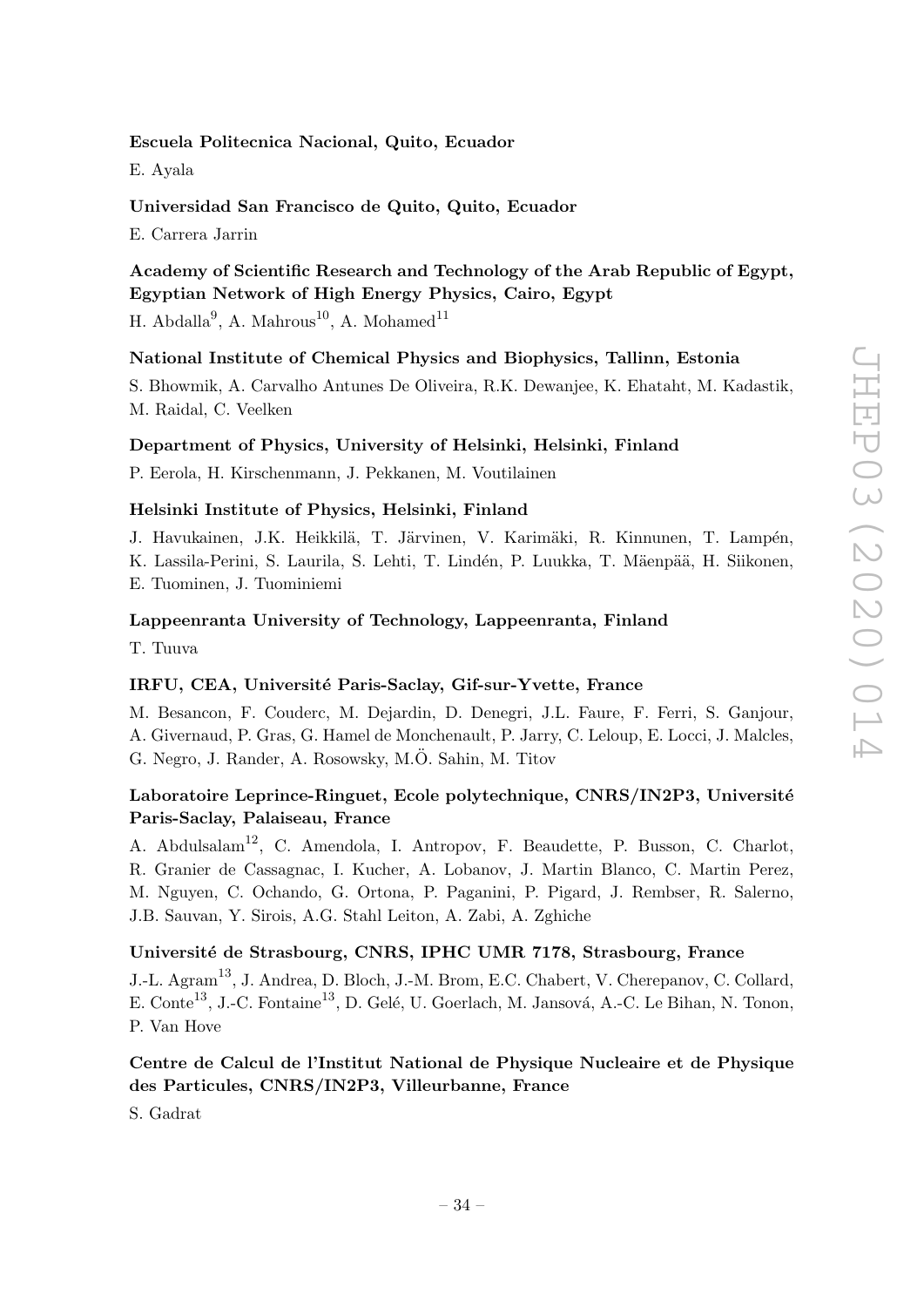# Université de Lyon, Université Claude Bernard Lyon 1, CNRS-IN2P3, Institut de Physique Nucléaire de Lyon, Villeurbanne, France

S. Beauceron, C. Bernet, G. Boudoul, N. Chanon, R. Chierici, D. Contardo, P. Depasse, H. El Mamouni, J. Fay, L. Finco, S. Gascon, M. Gouzevitch, G. Grenier, B. Ille, F. Lagarde, I.B. Laktineh, H. Lattaud, M. Lethuillier, L. Mirabito, S. Perries, A. Popov<sup>14</sup>, V. Sordini, G. Touquet, M. Vander Donckt, S. Viret

# Georgian Technical University, Tbilisi, Georgia

T. Toriashvili<sup>15</sup>

# Tbilisi State University, Tbilisi, Georgia

I. Bagaturia<sup>16</sup>

# RWTH Aachen University, I. Physikalisches Institut, Aachen, Germany

C. Autermann, L. Feld, M.K. Kiesel, K. Klein, M. Lipinski, M. Preuten, M.P. Rauch, C. Schomakers, J. Schulz, M. Teroerde, B. Wittmer, V. Zhukov<sup>14</sup>

# RWTH Aachen University, III. Physikalisches Institut A, Aachen, Germany

A. Albert, D. Duchardt, M. Endres, M. Erdmann, S. Ghosh, A. Güth, T. Hebbeker, C. Heidemann, K. Hoepfner, H. Keller, L. Mastrolorenzo, M. Merschmeyer, A. Meyer, P. Millet, S. Mukherjee, T. Pook, M. Radziej, H. Reithler, M. Rieger, A. Schmidt, D. Teyssier

## RWTH Aachen University, III. Physikalisches Institut B, Aachen, Germany

G. Flügge, O. Hlushchenko, T. Kress, A. Künsken, T. Müller, A. Nehrkorn, A. Nowack, C. Pistone, O. Pooth, D. Roy, H. Sert, A. Stahl<sup>17</sup>

# Deutsches Elektronen-Synchrotron, Hamburg, Germany

M. Aldaya Martin, T. Arndt, C. Asawatangtrakuldee, I. Babounikau, K. Beernaert, O. Behnke, U. Behrens, A. Bermúdez Martínez, D. Bertsche, A.A. Bin Anuar, K. Borras<sup>18</sup>, V. Botta, A. Campbell, P. Connor, C. Contreras-Campana, V. Danilov, A. De Wit, M.M. Defranchis, C. Diez Pardos, D. Dom´ınguez Damiani, G. Eckerlin, T. Eichhorn, A. Elwood, E. Eren, E. Gallo<sup>19</sup>, A. Geiser, A. Grohsjean, M. Guthoff, M. Haranko, A. Harb, J. Hauk, H. Jung, M. Kasemann, J. Keaveney, C. Kleinwort, J. Knolle, D. Krücker, W. Lange, A. Lelek, T. Lenz, J. Leonard, K. Lipka, W. Lohmann<sup>20</sup>, R. Mankel, I.-A. Melzer-Pellmann, A.B. Meyer, M. Meyer, M. Missiroli, G. Mittag, J. Mnich, V. Myronenko, S.K. Pflitsch, D. Pitzl, A. Raspereza, M. Savitskyi, P. Saxena, P. Schütze, C. Schwanenberger, R. Shevchenko, A. Singh, H. Tholen, O. Turkot, A. Vagnerini, G.P. Van Onsem, R. Walsh, Y. Wen, K. Wichmann, C. Wissing, O. Zenaiev

# University of Hamburg, Hamburg, Germany

R. Aggleton, S. Bein, L. Benato, A. Benecke, V. Blobel, T. Dreyer, E. Garutti, D. Gonzalez, P. Gunnellini, J. Haller, A. Hinzmann, A. Karavdina, G. Kasieczka, R. Klanner, R. Kogler, N. Kovalchuk, S. Kurz, V. Kutzner, J. Lange, D. Marconi, J. Multhaup, M. Niedziela, C.E.N. Niemeyer, D. Nowatschin, A. Perieanu, A. Reimers, O. Rieger, C. Scharf, P. Schleper, S. Schumann, J. Schwandt, J. Sonneveld, H. Stadie, G. Steinbrück, F.M. Stober, M. Stöver, A. Vanhoefer, B. Vormwald, I. Zoi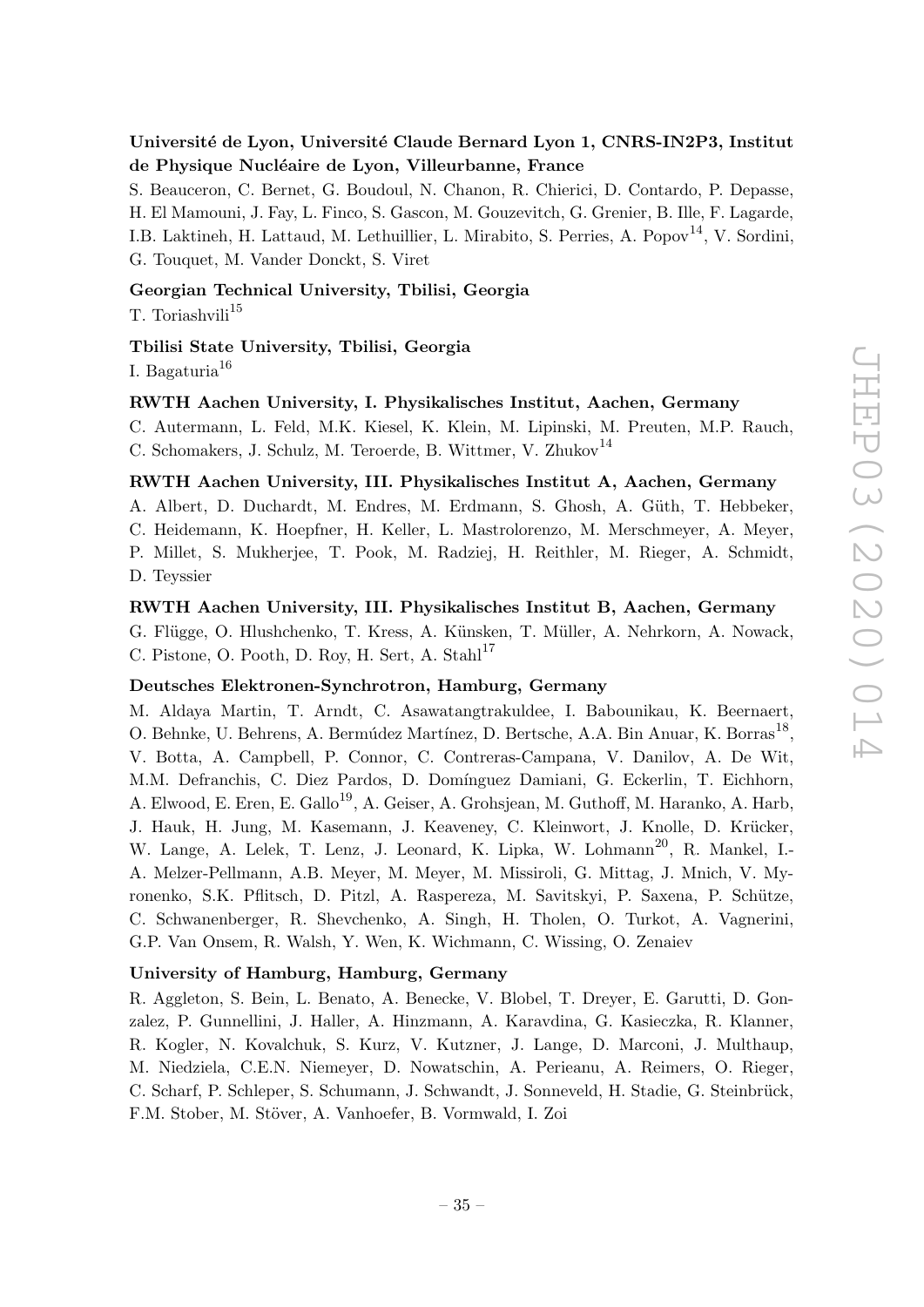# Karlsruher Institut fuer Technologie, Karlsruhe, Germany

M. Akbiyik, C. Barth, M. Baselga, S. Baur, E. Butz, R. Caspart, T. Chwalek, F. Colombo, W. De Boer, A. Dierlamm, K. El Morabit, N. Faltermann, B. Freund, M. Giffels, M.A. Harrendorf, F. Hartmann<sup>17</sup>, S.M. Heindl, U. Husemann, F. Kassel<sup>17</sup>, I. Katkov<sup>14</sup>, S. Kudella, H. Mildner, S. Mitra, M.U. Mozer, Th. Müller, M. Plagge, G. Quast, K. Rabbertz, M. Schröder, I. Shvetsov, G. Sieber, H.J. Simonis, R. Ulrich, S. Wayand, M. Weber, T. Weiler, S. Williamson, C. Wöhrmann, R. Wolf

# Institute of Nuclear and Particle Physics (INPP), NCSR Demokritos, Aghia Paraskevi, Greece

G. Anagnostou, G. Daskalakis, T. Geralis, A. Kyriakis, D. Loukas, G. Paspalaki, I. Topsis-Giotis

# National and Kapodistrian University of Athens, Athens, Greece

G. Karathanasis, S. Kesisoglou, P. Kontaxakis, A. Panagiotou, I. Papavergou, N. Saoulidou, E. Tziaferi, K. Vellidis

# National Technical University of Athens, Athens, Greece

K. Kousouris, I. Papakrivopoulos, G. Tsipolitis

# University of Ioánnina, Ioánnina, Greece

I. Evangelou, C. Foudas, P. Gianneios, P. Katsoulis, P. Kokkas, S. Mallios, N. Manthos, I. Papadopoulos, E. Paradas, J. Strologas, F.A. Triantis, D. Tsitsonis

# MTA-ELTE Lendület CMS Particle and Nuclear Physics Group, Eötvös Loránd University, Budapest, Hungary

M. Bartók<sup>21</sup>, M. Csanad, N. Filipovic, P. Major, M.I. Nagy, G. Pasztor, O. Surányi, G.I. Veres

# Wigner Research Centre for Physics, Budapest, Hungary

G. Bencze, C. Hajdu, D. Horvath<sup>22</sup>, Á. Hunyadi, F. Sikler, T.Á. Vámi, V. Veszpremi, G. Vesztergombi†

# Institute of Nuclear Research ATOMKI, Debrecen, Hungary

N. Beni, S. Czellar, J. Karancsi<sup>23</sup>, A. Makovec, J. Molnar, Z. Szillasi

# Institute of Physics, University of Debrecen, Debrecen, Hungary

P. Raics, Z.L. Trocsanyi, B. Ujvari

# Indian Institute of Science (IISc), Bangalore, India

S. Choudhury, J.R. Komaragiri, P.C. Tiwari

# National Institute of Science Education and Research, HBNI, Bhubaneswar, India

S. Bahinipati<sup>24</sup>, C. Kar, P. Mal, K. Mandal, A. Nayak<sup>25</sup>, D.K. Sahoo<sup>24</sup>, S.K. Swain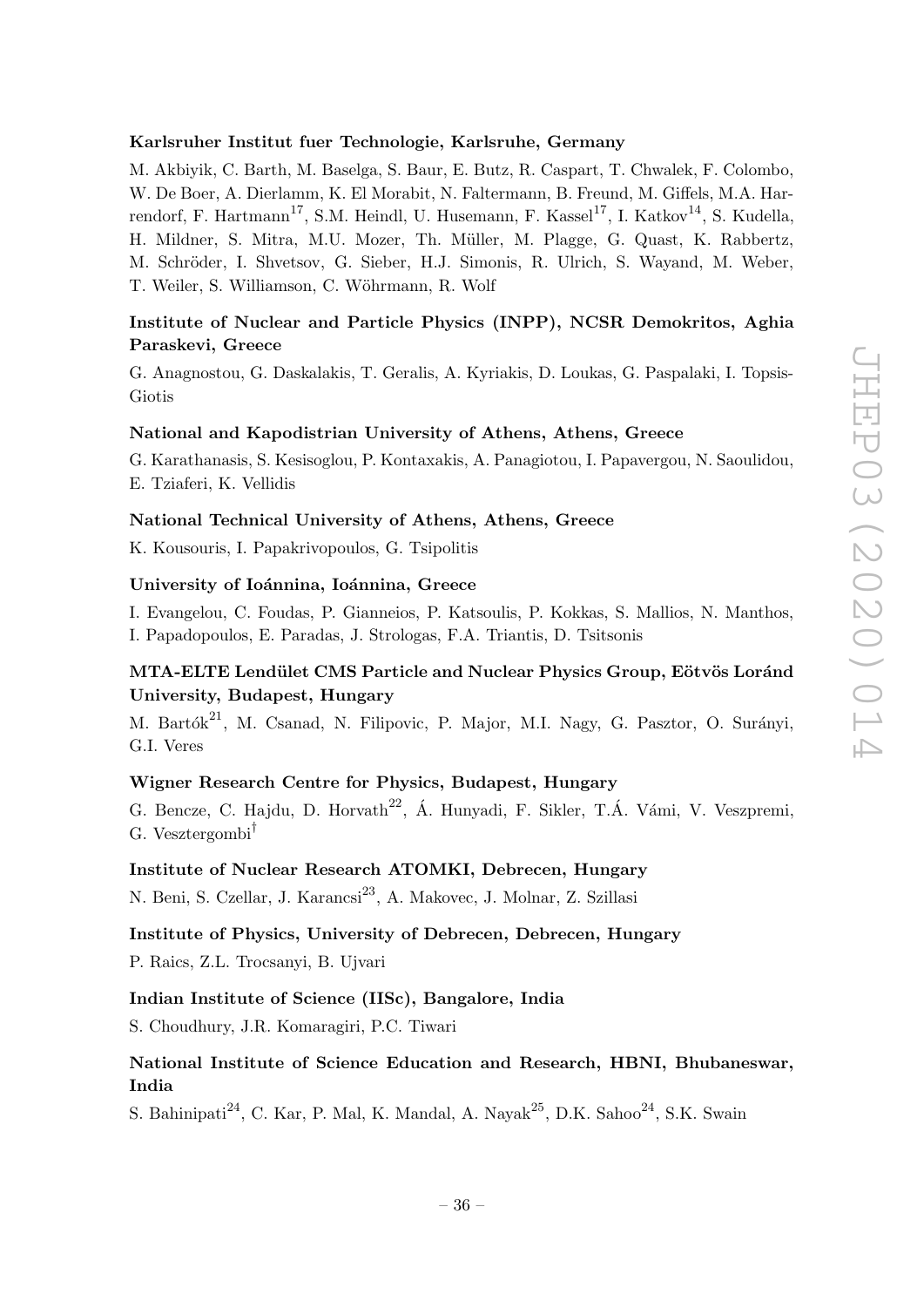## Panjab University, Chandigarh, India

S. Bansal, S.B. Beri, V. Bhatnagar, S. Chauhan, R. Chawla, N. Dhingra, R. Gupta, A. Kaur, M. Kaur, S. Kaur, R. Kumar, P. Kumari, M. Lohan, A. Mehta, K. Sandeep, S. Sharma, J.B. Singh, A.K. Virdi, G. Walia

# University of Delhi, Delhi, India

A. Bhardwaj, B.C. Choudhary, R.B. Garg, M. Gola, S. Keshri, Ashok Kumar, S. Malhotra, M. Naimuddin, P. Priyanka, K. Ranjan, Aashaq Shah, R. Sharma

# Saha Institute of Nuclear Physics, HBNI, Kolkata, India

R. Bhardwaj<sup>26</sup>, M. Bharti<sup>26</sup>, R. Bhattacharya, S. Bhattacharya, U. Bhawandeep<sup>26</sup>, D. Bhowmik, S. Dey, S. Dutt<sup>26</sup>, S. Dutta, S. Ghosh, K. Mondal, S. Nandan, A. Purohit, P.K. Rout, A. Roy, S. Roy Chowdhury, G. Saha, S. Sarkar, M. Sharan, B. Singh<sup>26</sup>, S. Thakur $^{26}$ 

# Indian Institute of Technology Madras, Madras, India

P.K. Behera

### Bhabha Atomic Research Centre, Mumbai, India

R. Chudasama, D. Dutta, V. Jha, V. Kumar, P.K. Netrakanti, L.M. Pant, P. Shukla

#### Tata Institute of Fundamental Research-A, Mumbai, India

T. Aziz, M.A. Bhat, S. Dugad, G.B. Mohanty, N. Sur, B. Sutar, RavindraKumar Verma

## Tata Institute of Fundamental Research-B, Mumbai, India

S. Banerjee, S. Bhattacharya, S. Chatterjee, P. Das, M. Guchait, Sa. Jain, S. Karmakar, S. Kumar, M. Maity<sup>27</sup>, G. Majumder, K. Mazumdar, N. Sahoo, T. Sarkar<sup>27</sup>

# Indian Institute of Science Education and Research (IISER), Pune, India S. Chauhan, S. Dube, V. Hegde, A. Kapoor, K. Kothekar, S. Pandey, A. Rane, S. Sharma

# Institute for Research in Fundamental Sciences (IPM), Tehran, Iran

S. Chenarani28, E. Eskandari Tadavani, S.M. Etesami28, M. Khakzad, M. Mohammadi Najafabadi, M. Naseri, F. Rezaei Hosseinabadi, B. Safarzadeh<sup>29</sup>, M. Zeinali

# University College Dublin, Dublin, Ireland

M. Felcini, M. Grunewald

# INFN Sezione di Bari <sup>a</sup>, Università di Bari <sup>b</sup>, Politecnico di Bari <sup>c</sup>, Bari, Italy M. Abbrescia $a,b$ , C. Calabria $a,b$ , A. Colaleo<sup>a</sup>, D. Creanza $a,c$ , L. Cristella $a,b$ , N. De Filippis<sup>a,c</sup>, M. De Palma<sup>a,b</sup>, A. Di Florio<sup>a,b</sup>, F. Errico<sup>a,b</sup>, L. Fiore<sup>a</sup>, A. Gelmi<sup>a,b</sup>, G. Iaselli<sup>a,c</sup>, M. Ince<sup>a,b</sup>, S. Lezki<sup>a,b</sup>, G. Maggi<sup>a,c</sup>, M. Maggi<sup>a</sup>, G. Miniello<sup>a,b</sup>, S. My<sup>a,b</sup>, S. Nuzzo<sup>a,b</sup>, A. Pompili<sup>a,b</sup>, G. Pugliese<sup>a,c</sup>, R. Radogna<sup>a</sup>, A. Ranieri<sup>a</sup>, G. Selvaggi<sup>a,b</sup>, A. Sharma<sup>a</sup>, L. Silvestris<sup>a</sup>, R. Venditti<sup>a</sup>, P. Verwilligen<sup>a</sup>, G. Zito<sup>a</sup>

# INFN Sezione di Bologna  $^a,$  Università di Bologna  $^b,$  Bologna, Italy

G. Abbiendi<sup>a</sup>, C. Battilana<sup>a,b</sup>, D. Bonacorsi<sup>a,b</sup>, L. Borgonovi<sup>a,b</sup>, S. Braibant-Giacomelli<sup>a,b</sup>, R. Campanini<sup>a,b</sup>, P. Capiluppi<sup>a,b</sup>, A. Castro<sup>a,b</sup>, F.R. Cavallo<sup>a</sup>, S.S. Chhibra<sup>a,b</sup>, C. Ciocca<sup>a</sup>, G. Codispoti<sup>a,b</sup>, M. Cuffiani<sup>a,b</sup>, G.M. Dallavalle<sup>a</sup>, F. Fabbri<sup>a</sup>, A. Fanfani<sup>a,b</sup>, E. Fontanesi,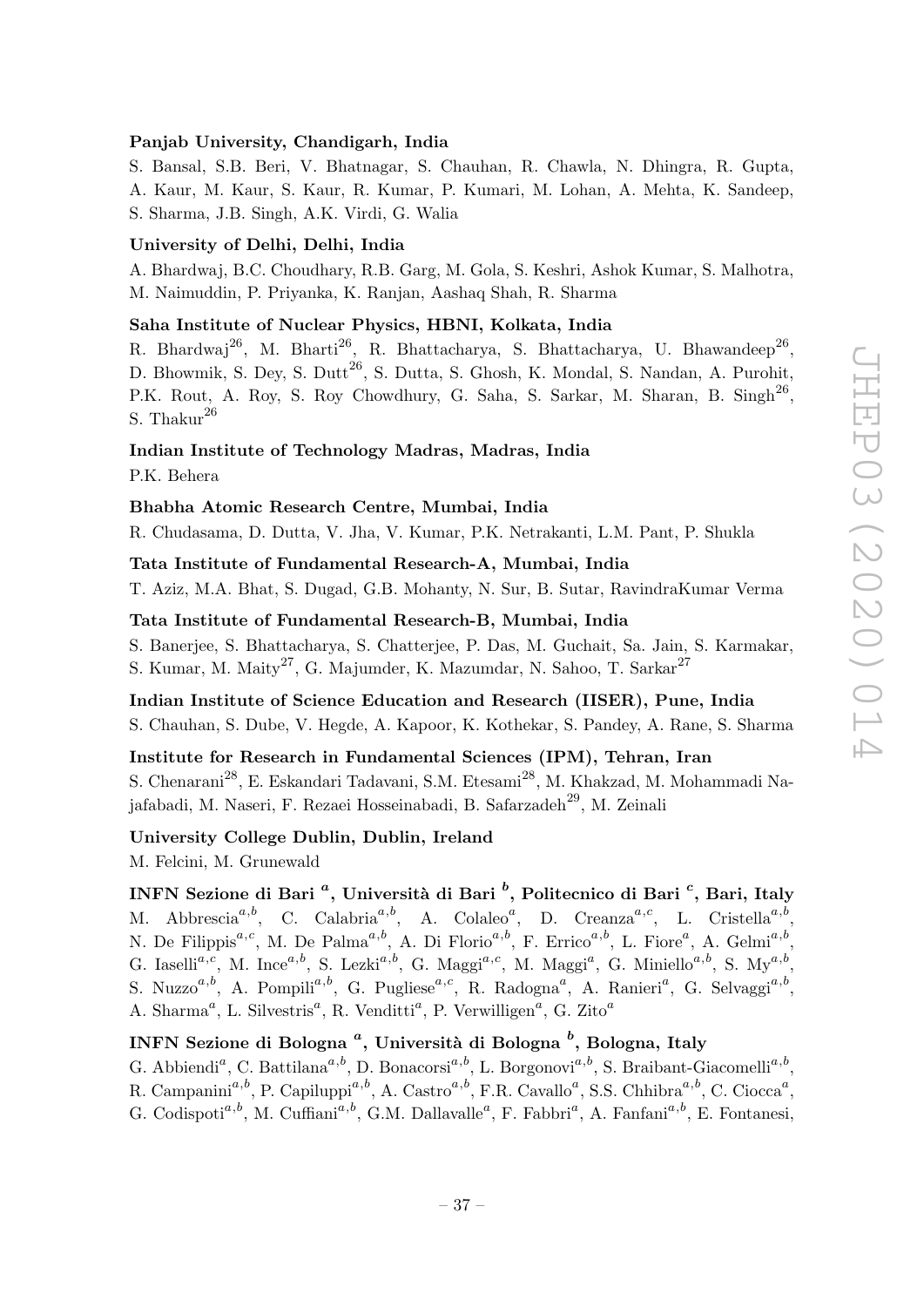P. Giacomelli<sup>a</sup>, C. Grandi<sup>a</sup>, L. Guiducci<sup>a,b</sup>, S. Lo Meo<sup>a</sup>, S. Marcellini<sup>a</sup>, G. Masetti<sup>a</sup>, A. Montanari<sup>a</sup>, F.L. Navarria<sup>a,b</sup>, A. Perrotta<sup>a</sup>, F. Primavera<sup>a,b,17</sup>, A.M. Rossi<sup>a,b</sup>, T. Rovelli<sup>a,b</sup>, G.P. Siroli<sup>a,b</sup>, N. Tosi<sup>a</sup>

INFN Sezione di Catania  $^a,$  Università di Catania  $^b,$  Catania, Italy

S. Albergo<sup>a,b</sup>, A. Di Mattia<sup>a</sup>, R. Potenza<sup>a,b</sup>, A. Tricomi<sup>a,b</sup>, C. Tuve<sup>a,b</sup>

# INFN Sezione di Firenze  $^a,$  Università di Firenze  $^b,$  Firenze, Italy

G. Barbagli<sup>a</sup>, K. Chatterjee<sup>a,b</sup>, V. Ciulli<sup>a,b</sup>, C. Civinini<sup>a</sup>, R. D'Alessandro<sup>a,b</sup>, E. Focardi<sup>a,b</sup>, G. Latino, P. Lenzi<sup>a,b</sup>, M. Meschini<sup>a</sup>, S. Paoletti<sup>a</sup>, L. Russo<sup>a, 30</sup>, G. Sguazzoni<sup>a</sup>, D. Strom<sup>a</sup>, L. Viliani $^a$ 

# INFN Laboratori Nazionali di Frascati, Frascati, Italy

L. Benussi, S. Bianco, F. Fabbri, D. Piccolo

INFN Sezione di Genova  $^a,$  Università di Genova  $^b,$  Genova, Italy F. Ferro<sup>a</sup>, F. Ravera<sup> $a,b$ </sup>, E. Robutti<sup>a</sup>, S. Tosi<sup> $a,b$ </sup>

# INFN Sezione di Milano-Bicocca  $^a$ , Università di Milano-Bicocca  $^b$ , Milano, Italy

A. Benaglia<sup>a</sup>, A. Beschi<sup>b</sup>, L. Brianza<sup>a,b</sup>, F. Brivio<sup>a,b</sup>, V. Ciriolo<sup>a,b,17</sup>, S. Di Guida<sup>a,d,17</sup>, M.E. Dinardo<sup>a,b</sup>, S. Fiorendi<sup>a,b</sup>, S. Gennai<sup>a</sup>, A. Ghezzi<sup>a,b</sup>, P. Govoni<sup>a,b</sup>, M. Malberti<sup>a,b</sup>, S. Malvezzi<sup>a</sup>, A. Massironi<sup>a,b</sup>, D. Menasce<sup>a</sup>, F. Monti, L. Moroni<sup>a</sup>, M. Paganoni<sup>a,b</sup>, D. Pedrini<sup>a</sup>, S. Ragazzi<sup>a,b</sup>, T. Tabarelli de Fatis<sup>a,b</sup>, D. Zuolo<sup>a,b</sup>

# INFN Sezione di Napoli  $^a$ , Università di Napoli 'Federico II'  $^b$ , Napoli, Italy, Università della Basilicata  $^c$ , Potenza, Italy, Università G. Marconi  $^d$ , Roma, Italy

S. Buontempo<sup>a</sup>, N. Cavallo<sup>a,c</sup>, A. Di Crescenzo<sup>a,b</sup>, F. Fabozzi<sup>a,c</sup>, F. Fienga<sup>a</sup>, G. Galati<sup>a</sup>, A.O.M. Iorio<sup>a,b</sup>, W.A. Khan<sup>a</sup>, L. Lista<sup>a</sup>, S. Meola<sup>a,d,17</sup>, P. Paolucci<sup>a,17</sup>, C. Sciacca<sup>a,b</sup>, E. Voevodina $a,b$ 

# INFN Sezione di Padova  $^a$ , Università di Padova  $^b$ , Padova, Italy, Università di Trento <sup>c</sup>, Trento, Italy

P. Azzi<sup>a</sup>, N. Bacchetta<sup>a</sup>, D. Bisello<sup>a,b</sup>, A. Boletti<sup>a,b</sup>, A. Bragagnolo, R. Carlin<sup>a,b</sup>, P. Checchia<sup>a</sup>, M. Dall'Osso<sup>a,b</sup>, P. De Castro Manzano<sup>a</sup>, T. Dorigo<sup>a</sup>, U. Dosselli<sup>a</sup>, F. Gasparini<sup>a,b</sup>, U. Gasparini<sup>a,b</sup>, A. Gozzelino<sup>a</sup>, S.Y. Hoh, S. Lacaprara<sup>a</sup>, P. Lujan, M. Margoni<sup>a,b</sup>, A.T. Meneguzzo<sup>a,b</sup>, J. Pazzini<sup>a,b</sup>, P. Ronchese<sup>a,b</sup>, R. Rossin<sup>a,b</sup>, F. Simonetto<sup>a,b</sup>, A. Tiko, E. Torassa<sup>a</sup>, M. Zanetti<sup>a,b</sup>, P. Zotto<sup>a,b</sup>, G. Zumerle<sup>a,b</sup>

# INFN Sezione di Pavia <sup>a</sup>, Università di Pavia <sup>b</sup>, Pavia, Italy

A. Braghieri<sup>a</sup>, A. Magnani<sup>a</sup>, P. Montagna<sup>a,b</sup>, S.P. Ratti<sup>a,b</sup>, V. Re<sup>a</sup>, M. Ressegotti<sup>a,b</sup>, C. Riccardi<sup>a,b</sup>, P. Salvini<sup>a</sup>, I. Vai<sup>a,b</sup>, P. Vitulo<sup>a,b</sup>

# INFN Sezione di Perugia  $^a,$  Università di Perugia  $^b,$  Perugia, Italy

M. Biasini<sup>a,b</sup>, G.M. Bilei<sup>a</sup>, C. Cecchi<sup>a,b</sup>, D. Ciangottini<sup>a,b</sup>, L. Fanò<sup>a,b</sup>, P. Lariccia<sup>a,b</sup>, R. Leonardi<sup>a,b</sup>, E. Manoni<sup>a</sup>, G. Mantovani<sup>a,b</sup>, V. Mariani<sup>a,b</sup>, M. Menichelli<sup>a</sup>, A. Rossi<sup>a,b</sup>, A. Santocchia<sup>a,b</sup>, D. Spiga<sup>a</sup>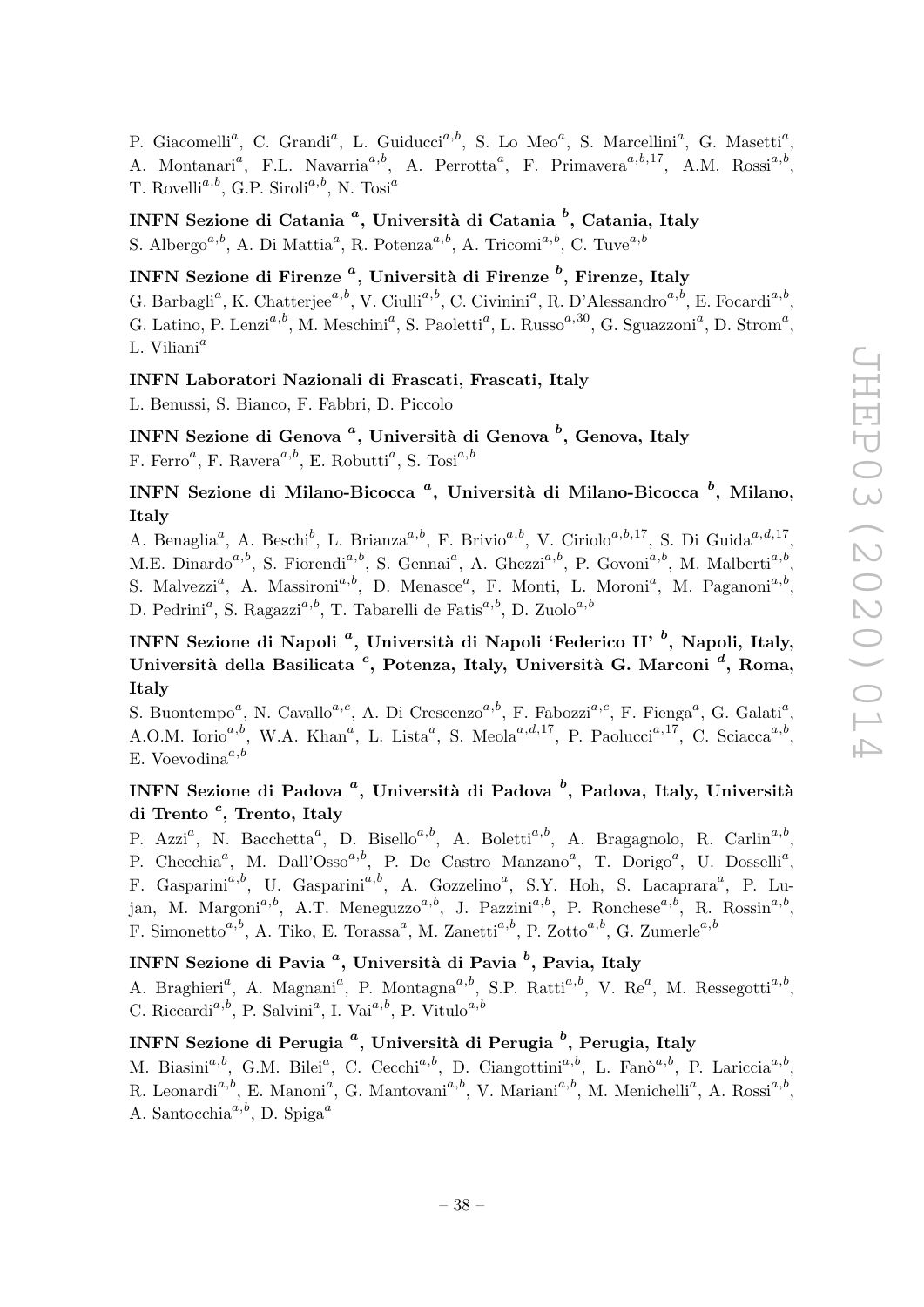# INFN Sezione di Pisa  $^a,$  Università di Pisa  $^b,$  Scuola Normale Superiore di Pisa  $^c$ , Pisa, Italy

K. Androsov<sup>a</sup>, P. Azzurri<sup>a</sup>, G. Bagliesi<sup>a</sup>, L. Bianchini<sup>a</sup>, T. Boccali<sup>a</sup>, L. Borrello, R. Castaldi<sup>a</sup>, M.A. Ciocci<sup>a,b</sup>, R. Dell'Orso<sup>a</sup>, G. Fedi<sup>a</sup>, F. Fiori<sup>a,c</sup>, L. Giannini<sup>a,c</sup>, A. Giassi<sup>a</sup>, M.T. Grippo<sup>a</sup>, F. Ligabue<sup>a,c</sup>, E. Manca<sup>a,c</sup>, G. Mandorli<sup>a,c</sup>, A. Messineo<sup>a,b</sup>, F. Palla<sup>a</sup>, A. Rizzi<sup>a,b</sup>, P. Spagnolo<sup>a</sup>, R. Tenchini<sup>a</sup>, G. Tonelli<sup>a,b</sup>, A. Venturi<sup>a</sup>, P.G. Verdini<sup>a</sup>

# INFN Sezione di Roma  $^a,$  Sapienza Università di Roma  $^b,$  Rome, Italy

L. Barone<sup>a,b</sup>, F. Cavallari<sup>a</sup>, M. Cipriani<sup>a,b</sup>, D. Del Re<sup>a,b</sup>, E. Di Marco<sup>a,b</sup>, M. Diemoz<sup>a</sup>, S. Gelli<sup>a,b</sup>, E. Longo<sup>a,b</sup>, B. Marzocchi<sup>a,b</sup>, P. Meridiani<sup>a</sup>, G. Organtini<sup>a,b</sup>, F. Pandolfi<sup>a</sup>, R. Paramatti<sup>a,b</sup>, F. Preiato<sup>a,b</sup>, S. Rahatlou<sup>a,b</sup>, C. Rovelli<sup>a</sup>, F. Santanastasio<sup>a,b</sup>

# INFN Sezione di Torino  $^a,$  Università di Torino  $^b,$  Torino, Italy, Università del Piemonte Orientale <sup>c</sup>, Novara, Italy

N. Amapane ${}^{a,b}$ , R. Arcidiacono ${}^{a,c}$ , S. Argiro ${}^{a,b}$ , M. Arneodo ${}^{a,c}$ , N. Bartosik ${}^{a}$ , R. Bellan ${}^{a,b}$ , C. Biino<sup>a</sup>, N. Cartiglia<sup>a</sup>, F. Cenna<sup>a,b</sup>, S. Cometti<sup>a</sup>, M. Costa<sup>a,b</sup>, R. Covarelli<sup>a,b</sup>, N. Demaria<sup>a</sup>, B. Kiani<sup>a,b</sup>, C. Mariotti<sup>a</sup>, S. Maselli<sup>a</sup>, E. Migliore<sup>a,b</sup>, V. Monaco<sup>a,b</sup>, E. Monteil<sup>a,b</sup>, M. Monteno<sup>a</sup>, M.M. Obertino<sup>a,b</sup>, L. Pacher<sup>a,b</sup>, N. Pastrone<sup>a</sup>, M. Pelliccioni<sup>a</sup>, G.L. Pinna Angioni<sup>a,b</sup>, A. Romero<sup>a,b</sup>, M. Ruspa<sup>a,c</sup>, R. Sacchi<sup>a,b</sup>, K. Shchelina<sup>a,b</sup>, V. Sola<sup>a</sup>, A. Solano<sup>a,b</sup>, D. Soldi<sup>a,b</sup>, A. Staiano<sup>a</sup>

# INFN Sezione di Trieste  $^a,$  Università di Trieste  $^b,$  Trieste, Italy

S. Belforte<sup>a</sup>, V. Candelise<sup>a,b</sup>, M. Casarsa<sup>a</sup>, F. Cossutti<sup>a</sup>, A. Da Rold<sup>a,b</sup>, G. Della Ricca<sup>a,b</sup>, F. Vazzoler<sup> $a,b$ </sup>, A. Zanetti<sup>a</sup>

# Kyungpook National University, Daegu, Korea

S. Dogra, D.H. Kim, G.N. Kim, M.S. Kim, J. Lee, S. Lee, S.W. Lee, C.S. Moon, Y.D. Oh, S.I. Pak, S. Sekmen, D.C. Son, Y.C. Yang

# Chonnam National University, Institute for Universe and Elementary Particles, Kwangju, Korea

H. Kim, D.H. Moon, G. Oh

# Hanyang University, Seoul, Korea

J.  $\text{Goh}^{31}$ , T.J. Kim

# Korea University, Seoul, Korea

S. Cho, S. Choi, Y. Go, D. Gyun, S. Ha, B. Hong, Y. Jo, K. Lee, K.S. Lee, S. Lee, J. Lim, S.K. Park, Y. Roh

Sejong University, Seoul, Korea H.S. Kim

## Seoul National University, Seoul, Korea

J. Almond, J. Kim, J.S. Kim, H. Lee, K. Lee, K. Nam, S.B. Oh, B.C. Radburn-Smith, S.h. Seo, U.K. Yang, H.D. Yoo, G.B. Yu

# University of Seoul, Seoul, Korea

D. Jeon, H. Kim, J.H. Kim, J.S.H. Lee, I.C. Park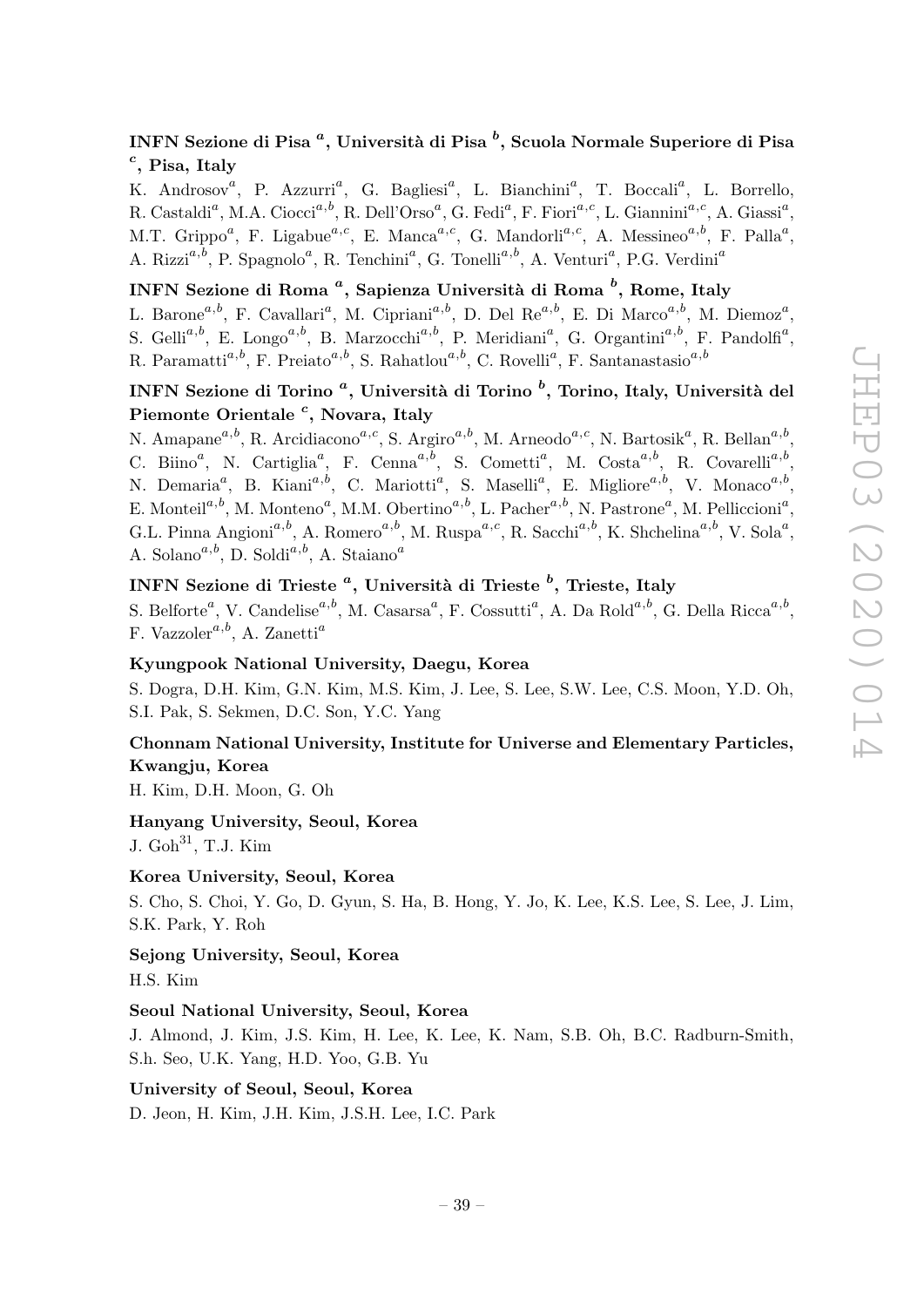## Sungkyunkwan University, Suwon, Korea

Y. Choi, C. Hwang, J. Lee, I. Yu

### Vilnius University, Vilnius, Lithuania

V. Dudenas, A. Juodagalvis, J. Vaitkus

# National Centre for Particle Physics, Universiti Malaya, Kuala Lumpur, Malaysia

I. Ahmed, Z.A. Ibrahim, M.A.B. Md Ali<sup>32</sup>, F. Mohamad Idris<sup>33</sup>, W.A.T. Wan Abdullah, M.N. Yusli, Z. Zolkapli

#### Universidad de Sonora (UNISON), Hermosillo, Mexico

J.F. Benitez, A. Castaneda Hernandez, J.A. Murillo Quijada

## Centro de Investigacion y de Estudios Avanzados del IPN, Mexico City, Mexico

H. Castilla-Valdez, E. De La Cruz-Burelo, M.C. Duran-Osuna, I. Heredia-De La Cruz<sup>34</sup>, R. Lopez-Fernandez, J. Mejia Guisao, R.I. Rabadan-Trejo, M. Ramirez-Garcia, G. Ramirez-Sanchez, R Reyes-Almanza, A. Sanchez-Hernandez

# Universidad Iberoamericana, Mexico City, Mexico

S. Carrillo Moreno, C. Oropeza Barrera, F. Vazquez Valencia

#### Benemerita Universidad Autonoma de Puebla, Puebla, Mexico

J. Eysermans, I. Pedraza, H.A. Salazar Ibarguen, C. Uribe Estrada

# Universidad Autónoma de San Luis Potosí, San Luis Potosí, Mexico

A. Morelos Pineda

# University of Auckland, Auckland, New Zealand

D. Krofcheck

# University of Canterbury, Christchurch, New Zealand

S. Bheesette, P.H. Butler

#### National Centre for Physics, Quaid-I-Azam University, Islamabad, Pakistan

A. Ahmad, M. Ahmad, M.I. Asghar, Q. Hassan, H.R. Hoorani, A. Saddique, M.A. Shah, M. Shoaib, M. Waqas

#### National Centre for Nuclear Research, Swierk, Poland

H. Bialkowska, M. Bluj, B. Boimska, T. Frueboes, M. G´orski, M. Kazana, K. Nawrocki, M. Szleper, P. Traczyk, P. Zalewski

# Institute of Experimental Physics, Faculty of Physics, University of Warsaw, Warsaw, Poland

K. Bunkowski, A. Byszuk<sup>35</sup>, K. Doroba, A. Kalinowski, M. Konecki, J. Krolikowski, M. Misiura, M. Olszewski, A. Pyskir, M. Walczak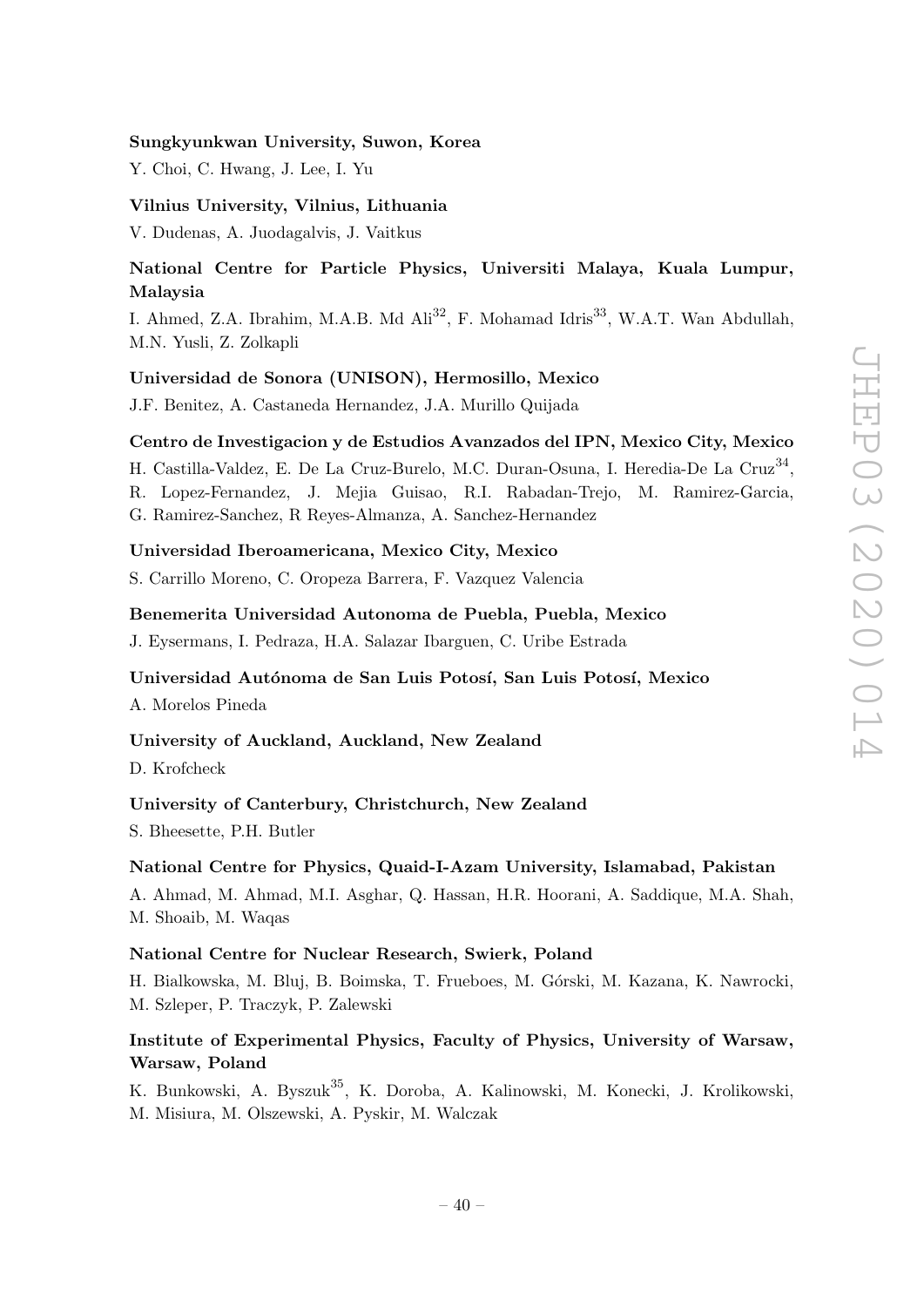# Laboratório de Instrumentação e Física Experimental de Partículas, Lisboa, Portugal

M. Araujo, P. Bargassa, C. Beirão Da Cruz E Silva, A. Di Francesco, P. Faccioli, B. Galinhas, M. Gallinaro, J. Hollar, N. Leonardo, M.V. Nemallapudi, J. Seixas, G. Strong, O. Toldaiev, D. Vadruccio, J. Varela

# Joint Institute for Nuclear Research, Dubna, Russia

S. Afanasiev, P. Bunin, M. Gavrilenko, I. Golutvin, I. Gorbunov, A. Kamenev, V. Karjavine, A. Lanev, A. Malakhov, V. Matveev<sup>36,37</sup>, P. Moisenz, V. Palichik, V. Perelygin, S. Shmatov, S. Shulha, N. Skatchkov, V. Smirnov, N. Voytishin, A. Zarubin

# Petersburg Nuclear Physics Institute, Gatchina (St. Petersburg), Russia

V. Golovtsov, Y. Ivanov, V. Kim<sup>38</sup>, E. Kuznetsova<sup>39</sup>, P. Levchenko, V. Murzin, V. Oreshkin, I. Smirnov, D. Sosnov, V. Sulimov, L. Uvarov, S. Vavilov, A. Vorobyev

# Institute for Nuclear Research, Moscow, Russia

Yu. Andreev, A. Dermenev, S. Gninenko, N. Golubev, A. Karneyeu, M. Kirsanov, N. Krasnikov, A. Pashenkov, D. Tlisov, A. Toropin

# Institute for Theoretical and Experimental Physics named by A.I. Alikhanov of NRC 'Kurchatov Institute', Moscow, Russia

V. Epshteyn, V. Gavrilov, N. Lychkovskaya, V. Popov, I. Pozdnyakov, G. Safronov, A. Spiridonov, A. Stepennov, V. Stolin, M. Toms, E. Vlasov, A. Zhokin

Moscow Institute of Physics and Technology, Moscow, Russia T. Aushev

# National Research Nuclear University 'Moscow Engineering Physics Institute' (MEPhI), Moscow, Russia

M. Chadeeva<sup>40</sup>, P. Parygin, D. Philippov, S. Polikarpov<sup>40</sup>, E. Popova, V. Rusinov

# P.N. Lebedev Physical Institute, Moscow, Russia

V. Andreev, M. Azarkin<sup>37</sup>, I. Dremin<sup>37</sup>, M. Kirakosyan<sup>37</sup>, S.V. Rusakov, A. Terkulov

# Skobeltsyn Institute of Nuclear Physics, Lomonosov Moscow State University, Moscow, Russia

A. Baskakov, A. Belyaev, E. Boos, A. Ershov, A. Gribushin, L. Khein, V. Klyukhin, O. Kodolova, I. Lokhtin, O. Lukina, I. Miagkov, S. Obraztsov, S. Petrushanko, V. Savrin, A. Snigirev

# Novosibirsk State University (NSU), Novosibirsk, Russia

A. Barnyakov<sup>41</sup>, V. Blinov<sup>41</sup>, T. Dimova<sup>41</sup>, L. Kardapoltsev<sup>41</sup>, Y. Skovpen<sup>41</sup>

# Institute for High Energy Physics of National Research Centre 'Kurchatov Institute', Protvino, Russia

I. Azhgirey, I. Bayshev, S. Bitioukov, D. Elumakhov, A. Godizov, V. Kachanov, A. Kalinin, D. Konstantinov, P. Mandrik, V. Petrov, R. Ryutin, S. Slabospitskii, A. Sobol, S. Troshin, N. Tyurin, A. Uzunian, A. Volkov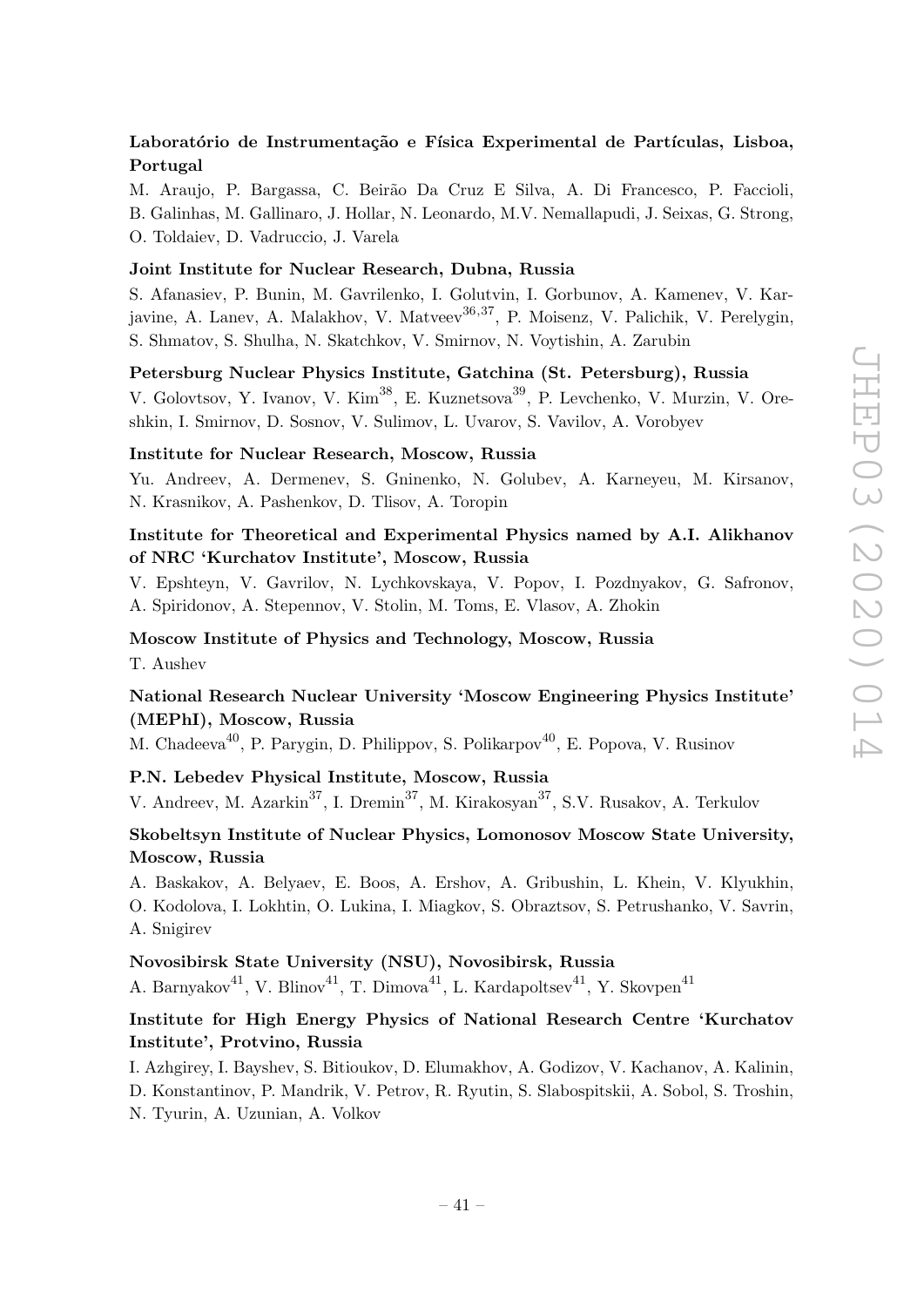#### National Research Tomsk Polytechnic University, Tomsk, Russia

A. Babaev, S. Baidali, V. Okhotnikov

# University of Belgrade: Faculty of Physics and VINCA Institute of Nuclear Sciences

P. Adzic<sup>42</sup>, P. Cirkovic, D. Devetak, M. Dordevic, J. Milosevic

# Centro de Investigaciones Energéticas Medioambientales y Tecnológicas (CIEMAT), Madrid, Spain

J. Alcaraz Maestre, A. Álvarez Fernández, I. Bachiller, M. Barrio Luna, J.A. Brochero Cifuentes, M. Cerrada, N. Colino, B. De La Cruz, A. Delgado Peris, C. Fernandez Bedoya, J.P. Fern´andez Ramos, J. Flix, M.C. Fouz, O. Gonzalez Lopez, S. Goy Lopez, J.M. Hernandez, M.I. Josa, D. Moran, A. Pérez-Calero Yzquierdo, J. Puerta Pelayo, I. Redondo, L. Romero, M.S. Soares, A. Triossi

## Universidad Autónoma de Madrid, Madrid, Spain

C. Albajar, J.F. de Trocóniz

# Universidad de Oviedo, Instituto Universitario de Ciencias y Tecnologías Espaciales de Asturias (ICTEA), Oviedo, Spain

J. Cuevas, C. Erice, J. Fernandez Menendez, S. Folgueras, I. Gonzalez Caballero, J.R. González Fernández, E. Palencia Cortezon, V. Rodríguez Bouza, S. Sanchez Cruz, P. Vischia, J.M. Vizan Garcia

# Instituto de Física de Cantabria (IFCA), CSIC-Universidad de Cantabria, Santander, Spain

I.J. Cabrillo, A. Calderon, B. Chazin Quero, J. Duarte Campderros, M. Fernandez, P.J. Fernández Manteca, A. García Alonso, J. Garcia-Ferrero, G. Gomez, A. Lopez Virto, J. Marco, C. Martinez Rivero, P. Martinez Ruiz del Arbol, F. Matorras, J. Piedra Gomez, C. Prieels, T. Rodrigo, A. Ruiz-Jimeno, L. Scodellaro, N. Trevisani, I. Vila, R. Vilar Cortabitarte

University of Ruhuna, Department of Physics, Matara, Sri Lanka N. Wickramage

# CERN, European Organization for Nuclear Research, Geneva, Switzerland

D. Abbaneo, B. Akgun, E. Auffray, G. Auzinger, P. Baillon, A.H. Ball, D. Barney, J. Bendavid, M. Bianco, A. Bocci, C. Botta, E. Brondolin, T. Camporesi, M. Cepeda, G. Cerminara, E. Chapon, Y. Chen, G. Cucciati, D. d'Enterria, A. Dabrowski, N. Daci, V. Daponte, A. David, A. De Roeck, N. Deelen, M. Dobson, M. Dünser, N. Dupont, A. Elliott-Peisert, P. Everaerts, F. Fallavollita<sup>43</sup>, D. Fasanella, G. Franzoni, J. Fulcher, W. Funk, D. Gigi, A. Gilbert, K. Gill, F. Glege, M. Guilbaud, D. Gulhan, J. Hegeman, C. Heidegger, V. Innocente, A. Jafari, P. Janot, O. Karacheban<sup>20</sup>, J. Kieseler, A. Kornmayer, M. Krammer<sup>1</sup>, C. Lange, P. Lecoq, C. Lourenço, L. Malgeri, M. Mannelli, F. Meijers, J.A. Merlin, S. Mersi, E. Meschi, P. Milenovic<sup>44</sup>, F. Moortgat, M. Mulders, J. Ngadiuba, S. Nourbakhsh, S. Orfanelli, L. Orsini, F. Pantaleo<sup>17</sup>, L. Pape, E. Perez, M. Peruzzi, A. Petrilli, G. Petrucciani, A. Pfeiffer, M. Pierini, F.M. Pitters, D. Rabady,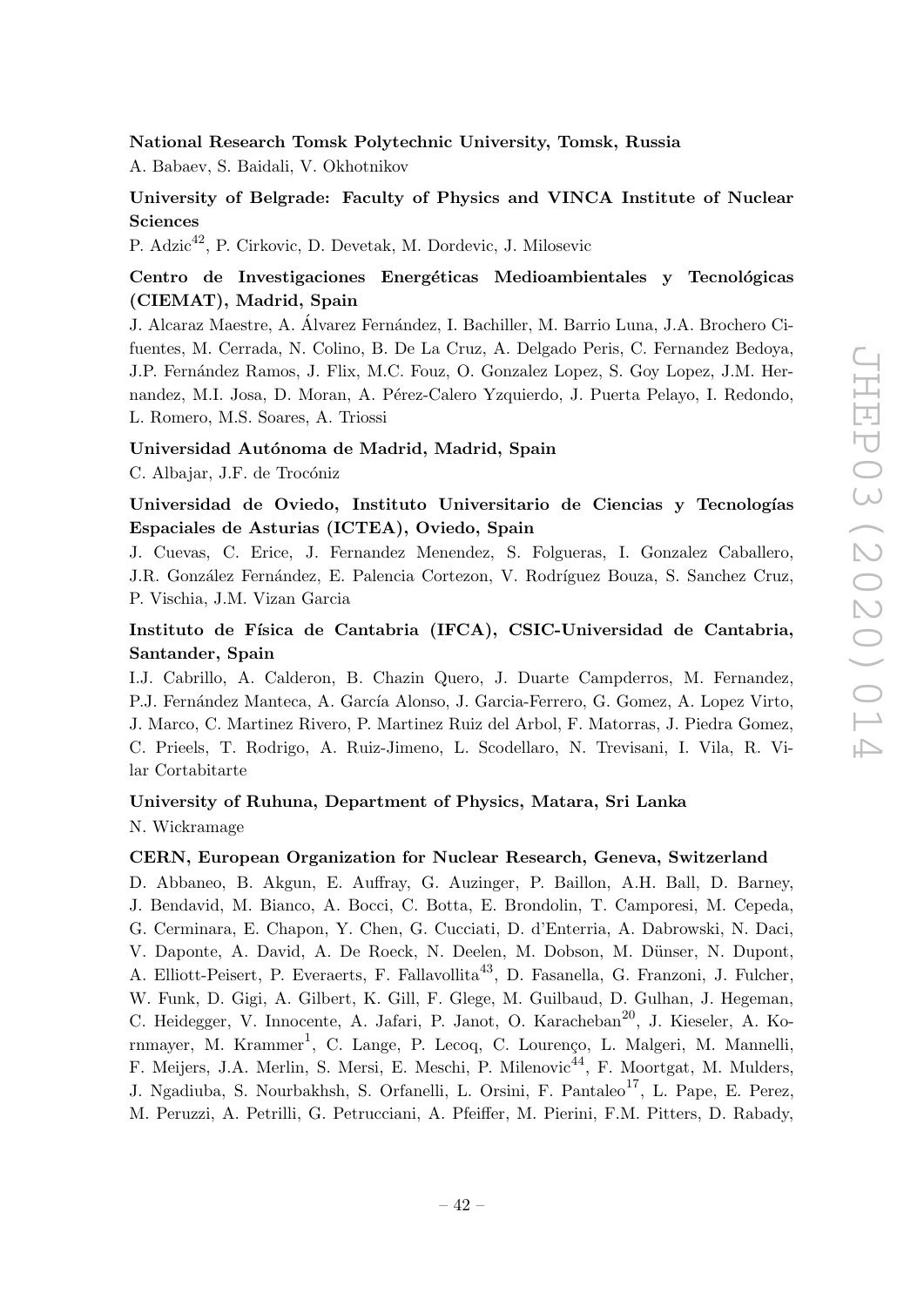A. Racz, T. Reis, G. Rolandi<sup>45</sup>, M. Rovere, H. Sakulin, C. Schäfer, C. Schwick, M. Seidel, M. Selvaggi, A. Sharma, P. Silva, P. Sphicas<sup>46</sup>, A. Stakia, J. Steggemann, M. Tosi, D. Treille, A. Tsirou, V. Veckalns<sup>47</sup>, M. Verzetti, W.D. Zeuner

## Paul Scherrer Institut, Villigen, Switzerland

L. Caminada<sup>48</sup>, K. Deiters, W. Erdmann, R. Horisberger, Q. Ingram, H.C. Kaestli, D. Kotlinski, U. Langenegger, T. Rohe, S.A. Wiederkehr

# ETH Zurich - Institute for Particle Physics and Astrophysics (IPA), Zurich, Switzerland

M. Backhaus, L. Bäni, P. Berger, N. Chernyavskaya, G. Dissertori, M. Dittmar, M. Donegà, C. Dorfer, T.A. Gómez Espinosa, C. Grab, D. Hits, T. Klijnsma, W. Lustermann, R.A. Manzoni, M. Marionneau, M.T. Meinhard, F. Micheli, P. Musella, F. Nessi-Tedaldi, J. Pata, F. Pauss, G. Perrin, L. Perrozzi, S. Pigazzini, M. Quittnat, D. Ruini, D.A. Sanz Becerra, M. Schönenberger, L. Shchutska, V.R. Tavolaro, K. Theofilatos, M.L. Vesterbacka Olsson, R. Wallny, D.H. Zhu

## Universität Zürich, Zurich, Switzerland

T.K. Aarrestad, C. Amsler<sup>49</sup>, D. Brzhechko, M.F. Canelli, A. De Cosa, R. Del Burgo, S. Donato, C. Galloni, T. Hreus, B. Kilminster, S. Leontsinis, I. Neutelings, D. Pinna, G. Rauco, P. Robmann, D. Salerno, K. Schweiger, C. Seitz, Y. Takahashi, A. Zucchetta

#### National Central University, Chung-Li, Taiwan

Y.H. Chang, K.y. Cheng, T.H. Doan, Sh. Jain, R. Khurana, C.M. Kuo, W. Lin, A. Pozdnyakov, S.S. Yu

# National Taiwan University (NTU), Taipei, Taiwan

P. Chang, Y. Chao, K.F. Chen, P.H. Chen, W.-S. Hou, Arun Kumar, Y.F. Liu, R.-S. Lu, E. Paganis, A. Psallidas, A. Steen

# Chulalongkorn University, Faculty of Science, Department of Physics, Bangkok, Thailand

B. Asavapibhop, N. Srimanobhas, N. Suwonjandee

# Çukurova University, Physics Department, Science and Art Faculty, Adana, **Turkey**

A. Bat, F. Boran, S. Damarseckin, Z.S. Demiroglu, F. Dolek, C. Dozen, I. Dumanoglu, S. Girgis, G. Gokbulut, Y. Guler, E. Gurpinar, I.  $Hos<sup>50</sup>$ , C. Isik, E.E. Kangal<sup>51</sup>, O. Kara, A. Kayis Topaksu, U. Kiminsu, M. Oglakci, G. Onengut, K. Ozdemir<sup>52</sup>, A. Polatoz, D. Sunar Cerci<sup>53</sup>, B. Tali<sup>53</sup>, U.G. Tok, H. Topakli<sup>54</sup>, S. Turkcapar, I.S. Zorbakir, C. Zorbilmez

# Middle East Technical University, Physics Department, Ankara, Turkey B. Isildak<sup>55</sup>, G. Karapinar<sup>56</sup>, M. Yalvac, M. Zeyrek

## Bogazici University, Istanbul, Turkey

I.O. Atakisi, E. Gülmez, M. Kaya<sup>57</sup>, O. Kaya<sup>58</sup>, S. Ozkorucuklu<sup>59</sup>, S. Tekten, E.A. Yetkin<sup>60</sup>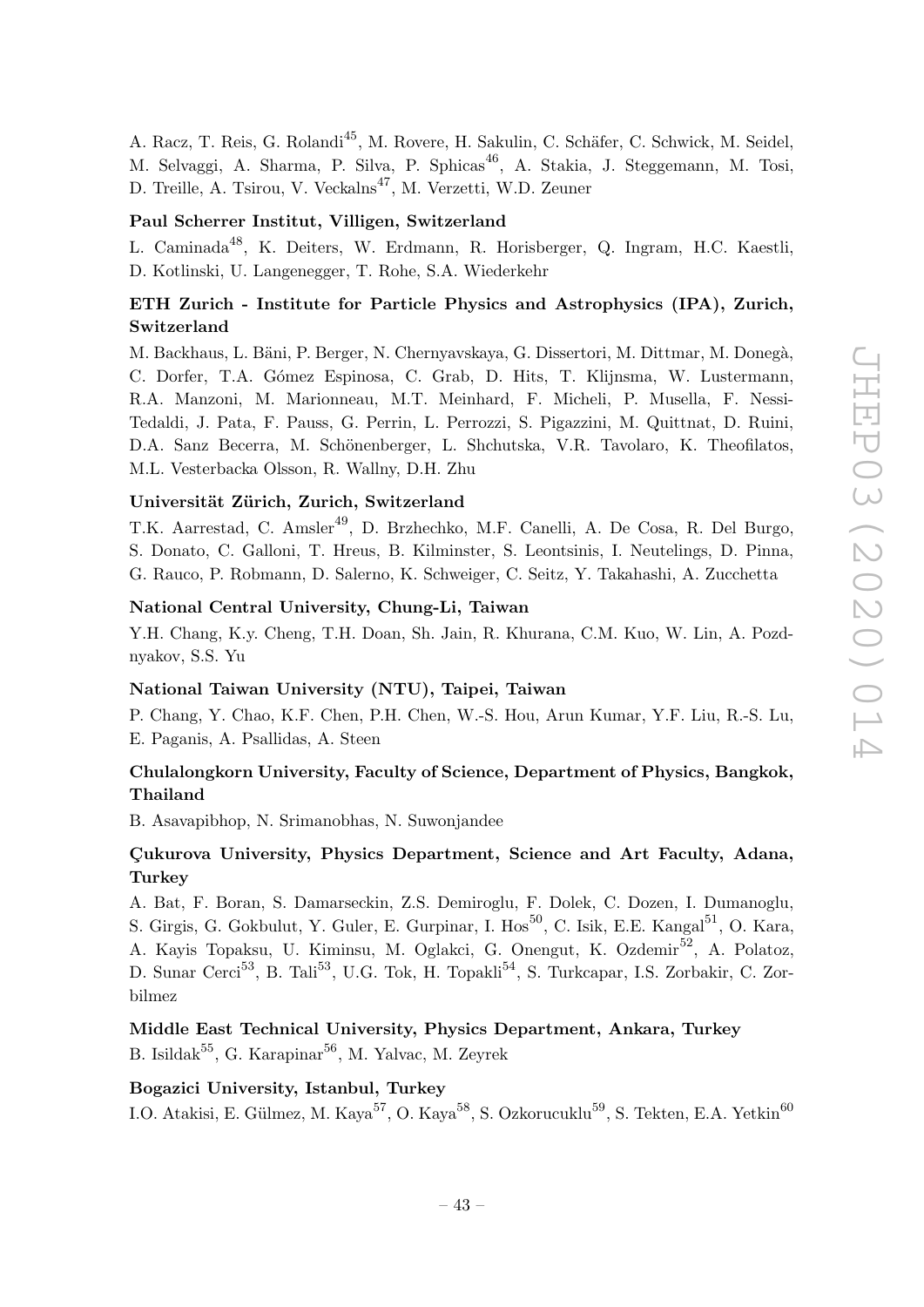## Istanbul Technical University, Istanbul, Turkey

M.N. Agaras, A. Cakir, K. Cankocak, Y. Komurcu, S. Sen<sup>61</sup>

# Institute for Scintillation Materials of National Academy of Science of Ukraine, Kharkov, Ukraine

B. Grynyov

# National Scientific Center, Kharkov Institute of Physics and Technology, Kharkov, Ukraine

L. Levchuk

# University of Bristol, Bristol, United Kingdom

F. Ball, L. Beck, J.J. Brooke, D. Burns, E. Clement, D. Cussans, O. Davignon, H. Flacher,

J. Goldstein, G.P. Heath, H.F. Heath, L. Kreczko, D.M. Newbold<sup>62</sup>. S. Paramesvaran.

B. Penning, T. Sakuma, D. Smith, V.J. Smith, J. Taylor, A. Titterton

# Rutherford Appleton Laboratory, Didcot, United Kingdom

K.W. Bell, A. Belyaev<sup>63</sup>, C. Brew, R.M. Brown, D. Cieri, D.J.A. Cockerill, J.A. Coughlan, K. Harder, S. Harper, J. Linacre, E. Olaiya, D. Petyt, C.H. Shepherd-Themistocleous, A. Thea, I.R. Tomalin, T. Williams, W.J. Womersley

# Imperial College, London, United Kingdom

R. Bainbridge, P. Bloch, J. Borg, S. Breeze, O. Buchmuller, A. Bundock, D. Colling, P. Dauncey, G. Davies, M. Della Negra, R. Di Maria, Y. Haddad, G. Hall, G. Iles, T. James, M. Komm, C. Laner, L. Lyons, A.-M. Magnan, S. Malik, A. Martelli, J. Nash<sup>64</sup>, A. Nikitenko<sup>7</sup>, V. Palladino, M. Pesaresi, A. Richards, A. Rose, E. Scott, C. Seez, A. Shtipliyski, G. Singh, M. Stoye, T. Strebler, S. Summers, A. Tapper, K. Uchida, T. Virdee<sup>17</sup>, N. Wardle, D. Winterbottom, J. Wright, S.C. Zenz

## Brunel University, Uxbridge, United Kingdom

J.E. Cole, P.R. Hobson, A. Khan, P. Kyberd, C.K. Mackay, A. Morton, I.D. Reid, L. Teodorescu, S. Zahid

#### Baylor University, Waco, U.S.A.

K. Call, J. Dittmann, K. Hatakeyama, H. Liu, C. Madrid, B. Mcmaster, N. Pastika, C. Smith

# Catholic University of America, Washington, DC, U.S.A.

R. Bartek, A. Dominguez

#### The University of Alabama, Tuscaloosa, U.S.A.

A. Buccilli, S.I. Cooper, C. Henderson, P. Rumerio, C. West

#### Boston University, Boston, U.S.A.

D. Arcaro, T. Bose, D. Gastler, D. Rankin, C. Richardson, J. Rohlf, L. Sulak, D. Zou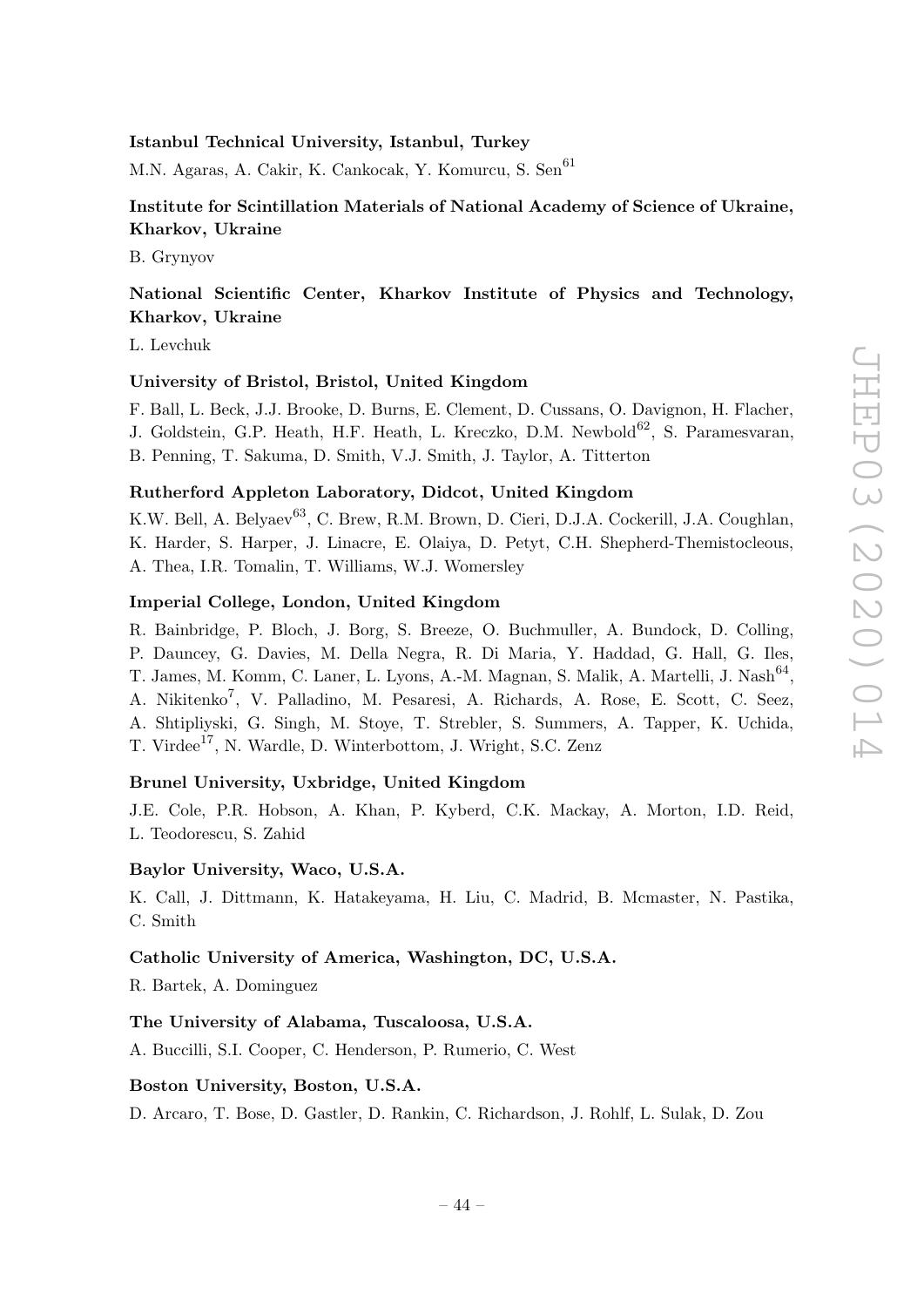# Brown University, Providence, U.S.A.

G. Benelli, X. Coubez, D. Cutts, M. Hadley, J. Hakala, U. Heintz, J.M. Hogan<sup>65</sup>, K.H.M. Kwok, E. Laird, G. Landsberg, J. Lee, Z. Mao, M. Narain, S. Sagir<sup>66</sup>, R. Syarif, E. Usai, D. Yu

# University of California, Davis, Davis, U.S.A.

R. Band, C. Brainerd, R. Breedon, D. Burns, M. Calderon De La Barca Sanchez, M. Chertok, J. Conway, R. Conway, P.T. Cox, R. Erbacher, C. Flores, G. Funk, W. Ko, O. Kukral, R. Lander, M. Mulhearn, D. Pellett, J. Pilot, S. Shalhout, M. Shi, D. Stolp, D. Taylor, K. Tos, M. Tripathi, Z. Wang, F. Zhang

# University of California, Los Angeles, U.S.A.

M. Bachtis, C. Bravo, R. Cousins, A. Dasgupta, A. Florent, J. Hauser, M. Ignatenko, N. Mccoll, S. Regnard, D. Saltzberg, C. Schnaible, V. Valuev

#### University of California, Riverside, Riverside, U.S.A.

E. Bouvier, K. Burt, R. Clare, J.W. Gary, S.M.A. Ghiasi Shirazi, G. Hanson, G. Karapostoli, E. Kennedy, F. Lacroix, O.R. Long, M. Olmedo Negrete, M.I. Paneva, W. Si, L. Wang, H. Wei, S. Wimpenny, B.R. Yates

#### University of California, San Diego, La Jolla, U.S.A.

J.G. Branson, P. Chang, S. Cittolin, M. Derdzinski, R. Gerosa, D. Gilbert, B. Hashemi, A. Holzner, D. Klein, G. Kole, V. Krutelyov, J. Letts, M. Masciovecchio, D. Olivito, S. Padhi, M. Pieri, M. Sani, V. Sharma, S. Simon, M. Tadel, A. Vartak, S. Wasserbaech<sup>67</sup>, J. Wood, F. Würthwein, A. Yagil, G. Zevi Della Porta

# University of California, Santa Barbara - Department of Physics, Santa Barbara, U.S.A.

N. Amin, R. Bhandari, J. Bradmiller-Feld, C. Campagnari, M. Citron, A. Dishaw, V. Dutta, M. Franco Sevilla, L. Gouskos, R. Heller, J. Incandela, A. Ovcharova, H. Qu, J. Richman, D. Stuart, I. Suarez, S. Wang, J. Yoo

#### California Institute of Technology, Pasadena, U.S.A.

D. Anderson, A. Bornheim, J.M. Lawhorn, H.B. Newman, T.Q. Nguyen, M. Spiropulu, J.R. Vlimant, R. Wilkinson, S. Xie, Z. Zhang, R.Y. Zhu

## Carnegie Mellon University, Pittsburgh, U.S.A.

M.B. Andrews, T. Ferguson, T. Mudholkar, M. Paulini, M. Sun, I. Vorobiev, M. Weinberg

# University of Colorado Boulder, Boulder, U.S.A.

J.P. Cumalat, W.T. Ford, F. Jensen, A. Johnson, M. Krohn, E. MacDonald, T. Mulholland, R. Patel, K. Stenson, K.A. Ulmer, S.R. Wagner

# Cornell University, Ithaca, U.S.A.

J. Alexander, J. Chaves, Y. Cheng, J. Chu, A. Datta, K. Mcdermott, N. Mirman, J.R. Patterson, D. Quach, A. Rinkevicius, A. Ryd, L. Skinnari, L. Soffi, S.M. Tan, Z. Tao, J. Thom, J. Tucker, P. Wittich, M. Zientek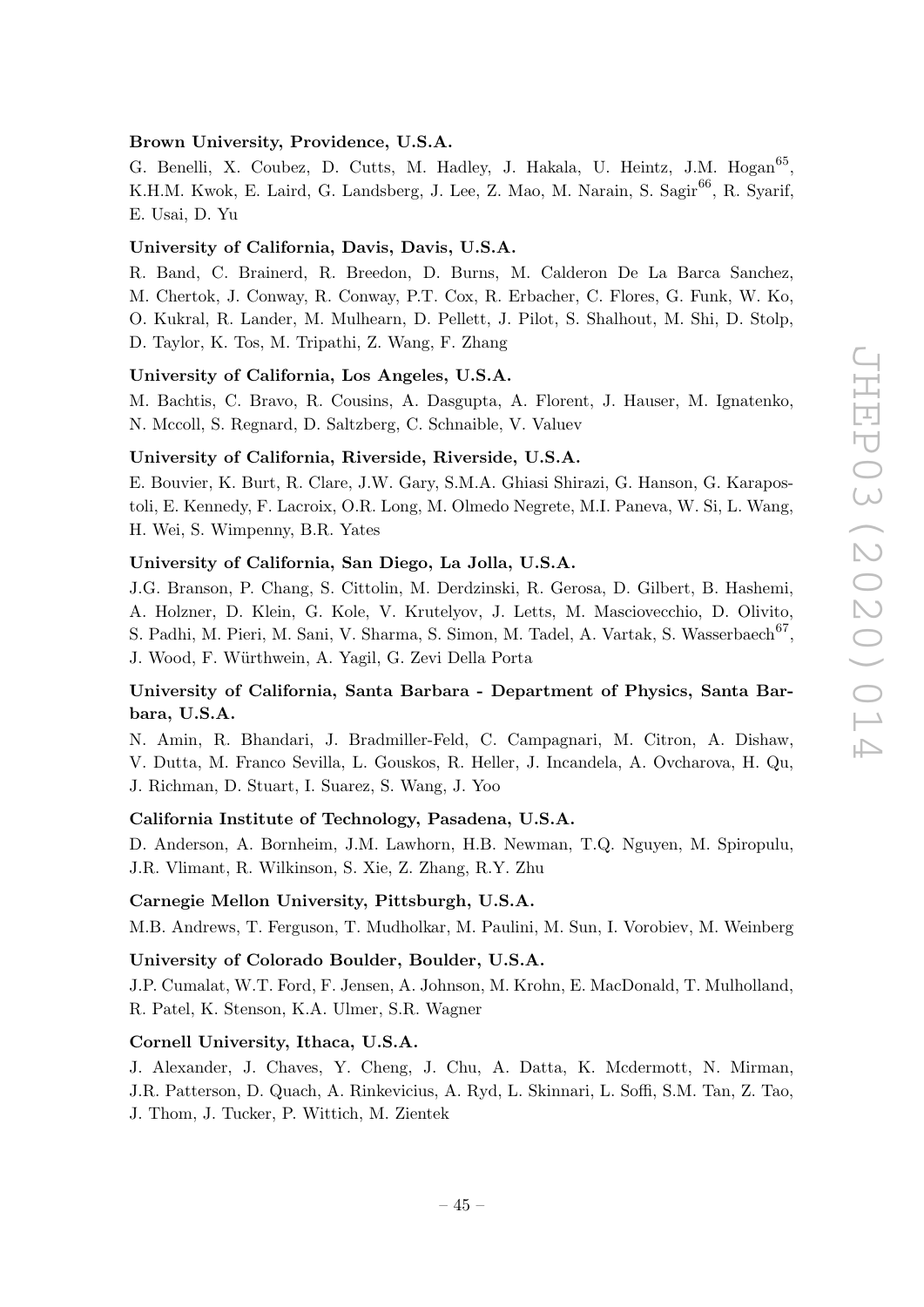## Fermi National Accelerator Laboratory, Batavia, U.S.A.

S. Abdullin, M. Albrow, M. Alyari, G. Apollinari, A. Apresyan, A. Apyan, S. Banerjee, L.A.T. Bauerdick, A. Beretvas, J. Berryhill, P.C. Bhat, G. Bolla<sup>†</sup>, K. Burkett, J.N. Butler, A. Canepa, G.B. Cerati, H.W.K. Cheung, F. Chlebana, M. Cremonesi, J. Duarte, V.D. Elvira, J. Freeman, Z. Gecse, E. Gottschalk, L. Gray, D. Green, S. Grünendahl, O. Gutsche, J. Hanlon, R.M. Harris, S. Hasegawa, J. Hirschauer, Z. Hu, B. Jayatilaka, S. Jindariani, M. Johnson, U. Joshi, B. Klima, M.J. Kortelainen, B. Kreis, S. Lammel, D. Lincoln, R. Lipton, M. Liu, T. Liu, J. Lykken, K. Maeshima, J.M. Marraffino, D. Mason, P. McBride, P. Merkel, S. Mrenna, S. Nahn, V. O'Dell, K. Pedro, C. Pena, O. Prokofyev, G. Rakness, L. Ristori, A. Savoy-Navarro<sup>68</sup>, B. Schneider, E. Sexton-Kennedy, A. Soha, W.J. Spalding, L. Spiegel, S. Stoynev, J. Strait, N. Strobbe, L. Taylor, S. Tkaczyk, N.V. Tran, L. Uplegger, E.W. Vaandering, C. Vernieri, M. Verzocchi, R. Vidal, M. Wang, H.A. Weber, A. Whitbeck

#### University of Florida, Gainesville, U.S.A.

D. Acosta, P. Avery, P. Bortignon, D. Bourilkov, A. Brinkerhoff, L. Cadamuro, A. Carnes, M. Carver, D. Curry, R.D. Field, S.V. Gleyzer, B.M. Joshi, J. Konigsberg, A. Korytov, K.H. Lo, P. Ma, K. Matchev, H. Mei, G. Mitselmakher, D. Rosenzweig, K. Shi, D. Sperka, J. Wang, S. Wang, X. Zuo

#### Florida International University, Miami, U.S.A.

Y.R. Joshi, S. Linn

## Florida State University, Tallahassee, U.S.A.

A. Ackert, T. Adams, A. Askew, S. Hagopian, V. Hagopian, K.F. Johnson, T. Kolberg, G. Martinez, T. Perry, H. Prosper, A. Saha, C. Schiber, R. Yohay

#### Florida Institute of Technology, Melbourne, U.S.A.

M.M. Baarmand, V. Bhopatkar, S. Colafranceschi, M. Hohlmann, D. Noonan, M. Rahmani, T. Roy, F. Yumiceva

# University of Illinois at Chicago (UIC), Chicago, U.S.A.

M.R. Adams, L. Apanasevich, D. Berry, R.R. Betts, R. Cavanaugh, X. Chen, S. Dittmer, O. Evdokimov, C.E. Gerber, D.A. Hangal, D.J. Hofman, K. Jung, J. Kamin, C. Mills, I.D. Sandoval Gonzalez, M.B. Tonjes, H. Trauger, N. Varelas, H. Wang, X. Wang, Z. Wu, J. Zhang

# The University of Iowa, Iowa City, U.S.A.

M. Alhusseini, B. Bilki<sup>69</sup>, W. Clarida, K. Dilsiz<sup>70</sup>, S. Durgut, R.P. Gandrajula, M. Haytmyradov, V. Khristenko, J.-P. Merlo, A. Mestvirishvili, A. Moeller, J. Nachtman, H. Ogul<sup>71</sup>, Y. Onel, F. Ozok<sup>72</sup>, A. Penzo, C. Snyder, E. Tiras, J. Wetzel

# Johns Hopkins University, Baltimore, U.S.A.

B. Blumenfeld, A. Cocoros, N. Eminizer, D. Fehling, L. Feng, A.V. Gritsan, W.T. Hung, P. Maksimovic, J. Roskes, U. Sarica, M. Swartz, M. Xiao, C. You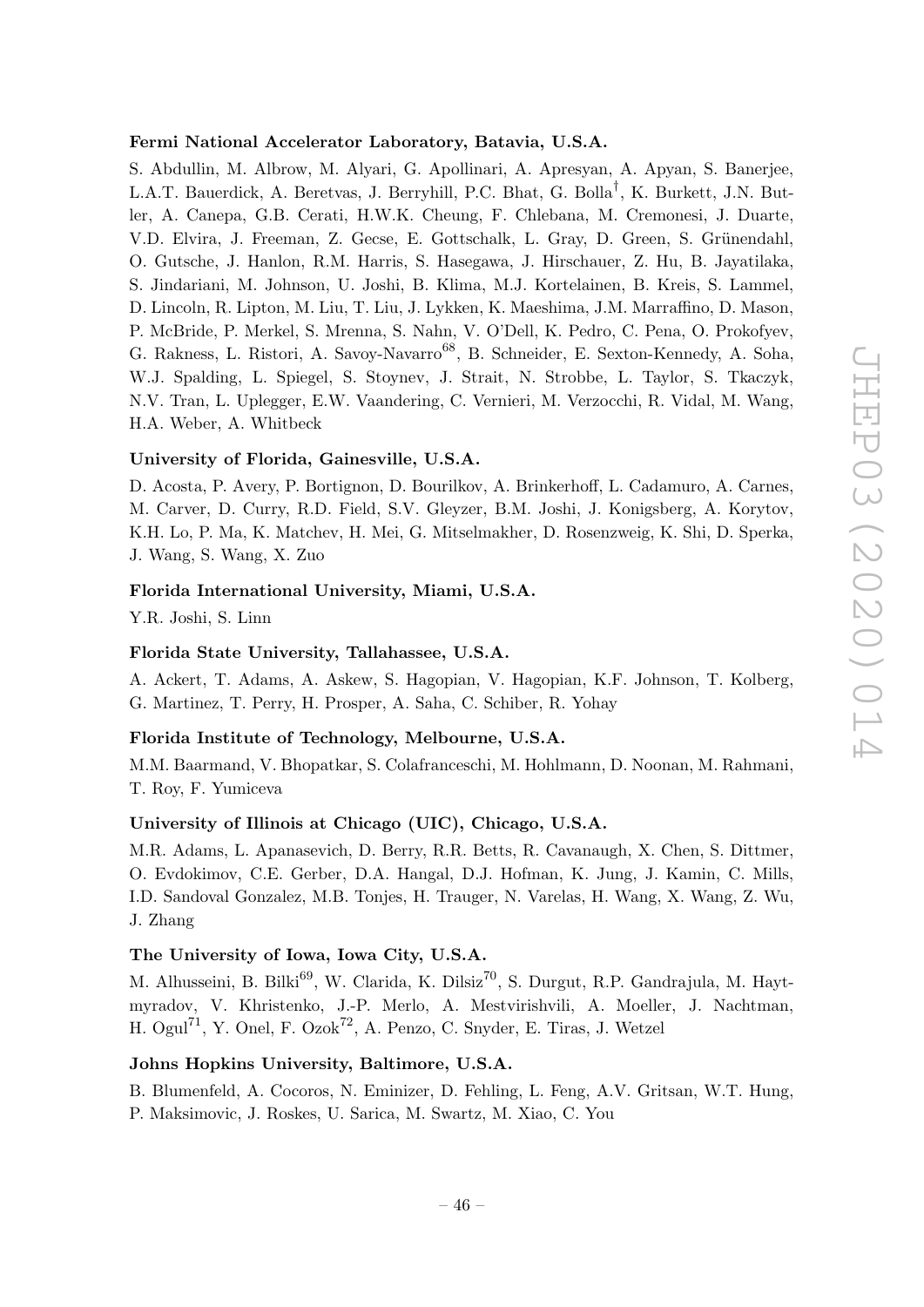# The University of Kansas, Lawrence, U.S.A.

A. Al-bataineh, P. Baringer, A. Bean, S. Boren, J. Bowen, A. Bylinkin, J. Castle, S. Khalil, A. Kropivnitskaya, D. Majumder, W. Mcbrayer, M. Murray, C. Rogan, S. Sanders, E. Schmitz, J.D. Tapia Takaki, Q. Wang

# Kansas State University, Manhattan, U.S.A.

S. Duric, A. Ivanov, K. Kaadze, D. Kim, Y. Maravin, D.R. Mendis, T. Mitchell, A. Modak, A. Mohammadi, L.K. Saini, N. Skhirtladze

# Lawrence Livermore National Laboratory, Livermore, U.S.A.

F. Rebassoo, D. Wright

#### University of Maryland, College Park, U.S.A.

A. Baden, O. Baron, A. Belloni, S.C. Eno, Y. Feng, C. Ferraioli, N.J. Hadley, S. Jabeen, G.Y. Jeng, R.G. Kellogg, J. Kunkle, A.C. Mignerey, S. Nabili, F. Ricci-Tam, Y.H. Shin, A. Skuja, S.C. Tonwar, K. Wong

#### Massachusetts Institute of Technology, Cambridge, U.S.A.

D. Abercrombie, B. Allen, V. Azzolini, A. Baty, G. Bauer, R. Bi, S. Brandt, W. Busza, I.A. Cali, M. D'Alfonso, Z. Demiragli, G. Gomez Ceballos, M. Goncharov, P. Harris, D. Hsu, M. Hu, Y. Iiyama, G.M. Innocenti, M. Klute, D. Kovalskyi, Y.-J. Lee, P.D. Luckey, B. Maier, A.C. Marini, C. Mcginn, C. Mironov, S. Narayanan, X. Niu, C. Paus, C. Roland, G. Roland, G.S.F. Stephans, K. Sumorok, K. Tatar, D. Velicanu, J. Wang, T.W. Wang, B. Wyslouch, S. Zhaozhong

# University of Minnesota, Minneapolis, U.S.A.

A.C. Benvenuti, R.M. Chatterjee, A. Evans, P. Hansen, S. Kalafut, Y. Kubota, Z. Lesko, J. Mans, N. Ruckstuhl, R. Rusack, J. Turkewitz, M.A. Wadud

# University of Mississippi, Oxford, U.S.A.

J.G. Acosta, S. Oliveros

# University of Nebraska-Lincoln, Lincoln, U.S.A.

E. Avdeeva, K. Bloom, D.R. Claes, C. Fangmeier, F. Golf, R. Gonzalez Suarez, R. Kamalieddin, I. Kravchenko, J. Monroy, J.E. Siado, G.R. Snow, B. Stieger

# State University of New York at Buffalo, Buffalo, U.S.A.

A. Godshalk, C. Harrington, I. Iashvili, A. Kharchilava, C. Mclean, D. Nguyen, A. Parker, S. Rappoccio, B. Roozbahani

# Northeastern University, Boston, U.S.A.

G. Alverson, E. Barberis, C. Freer, A. Hortiangtham, D.M. Morse, T. Orimoto, R. Teixeira De Lima, T. Wamorkar, B. Wang, A. Wisecarver, D. Wood

#### Northwestern University, Evanston, U.S.A.

S. Bhattacharya, O. Charaf, K.A. Hahn, N. Mucia, N. Odell, M.H. Schmitt, K. Sung, M. Trovato, M. Velasco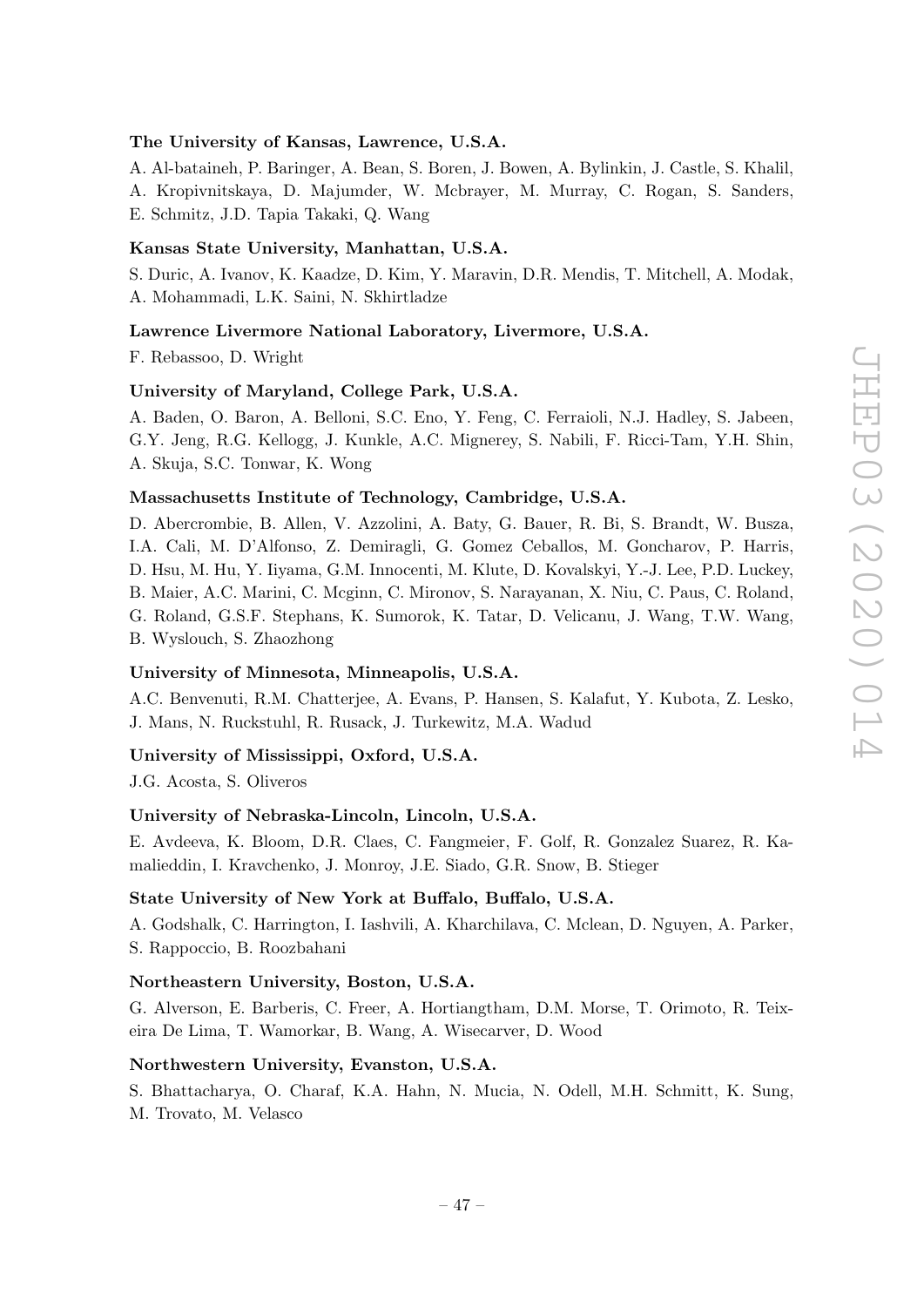# University of Notre Dame, Notre Dame, U.S.A.

R. Bucci, N. Dev, M. Hildreth, K. Hurtado Anampa, C. Jessop, D.J. Karmgard, N. Kellams, K. Lannon, W. Li, N. Loukas, N. Marinelli, F. Meng, C. Mueller, Y. Musienko<sup>36</sup>, M. Planer, A. Reinsvold, R. Ruchti, P. Siddireddy, G. Smith, S. Taroni, M. Wayne, A. Wightman, M. Wolf, A. Woodard

## The Ohio State University, Columbus, U.S.A.

J. Alimena, L. Antonelli, B. Bylsma, L.S. Durkin, S. Flowers, B. Francis, A. Hart, C. Hill, W. Ji, T.Y. Ling, W. Luo, B.L. Winer

## Princeton University, Princeton, U.S.A.

S. Cooperstein, P. Elmer, J. Hardenbrook, S. Higginbotham, A. Kalogeropoulos, D. Lange, M.T. Lucchini, J. Luo, D. Marlow, K. Mei, I. Ojalvo, J. Olsen, C. Palmer, P. Piroué, J. Salfeld-Nebgen, D. Stickland, C. Tully

#### University of Puerto Rico, Mayaguez, U.S.A.

S. Malik, S. Norberg

## Purdue University, West Lafayette, U.S.A.

A. Barker, V.E. Barnes, S. Das, L. Gutay, M. Jones, A.W. Jung, A. Khatiwada, B. Mahakud, D.H. Miller, N. Neumeister, C.C. Peng, S. Piperov, H. Qiu, J.F. Schulte, J. Sun, F. Wang, R. Xiao, W. Xie

#### Purdue University Northwest, Hammond, U.S.A.

T. Cheng, J. Dolen, N. Parashar

#### Rice University, Houston, U.S.A.

Z. Chen, K.M. Ecklund, S. Freed, F.J.M. Geurts, M. Kilpatrick, W. Li, B.P. Padley, J. Roberts, J. Rorie, W. Shi, Z. Tu, J. Zabel, A. Zhang

#### University of Rochester, Rochester, U.S.A.

A. Bodek, P. de Barbaro, R. Demina, Y.t. Duh, J.L. Dulemba, C. Fallon, T. Ferbel, M. Galanti, A. Garcia-Bellido, J. Han, O. Hindrichs, A. Khukhunaishvili, P. Tan, R. Taus

#### Rutgers, The State University of New Jersey, Piscataway, U.S.A.

A. Agapitos, J.P. Chou, Y. Gershtein, E. Halkiadakis, M. Heindl, E. Hughes, S. Kaplan, R. Kunnawalkam Elayavalli, S. Kyriacou, A. Lath, R. Montalvo, K. Nash, M. Osherson, H. Saka, S. Salur, S. Schnetzer, D. Sheffield, S. Somalwar, R. Stone, S. Thomas, P. Thomassen, M. Walker

## University of Tennessee, Knoxville, U.S.A.

A.G. Delannoy, J. Heideman, G. Riley, S. Spanier

# Texas A&M University, College Station, U.S.A.

O. Bouhali73, A. Celik, M. Dalchenko, M. De Mattia, A. Delgado, S. Dildick, R. Eusebi, J. Gilmore, T. Huang, T. Kamon<sup>74</sup>, S. Luo, R. Mueller, A. Perloff, L. Perniè, D. Rathjens, A. Safonov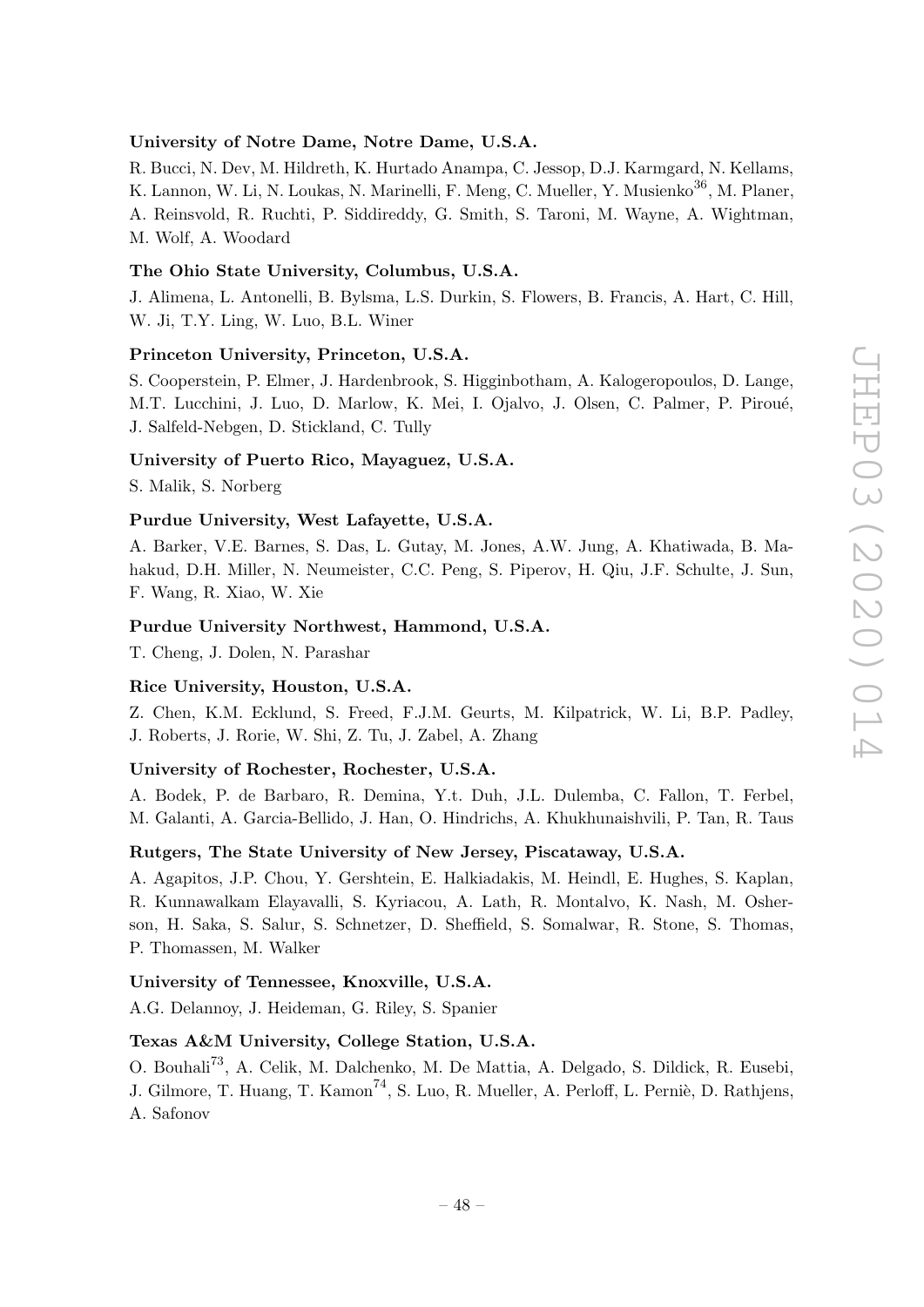#### Texas Tech University, Lubbock, U.S.A.

N. Akchurin, J. Damgov, F. De Guio, P.R. Dudero, S. Kunori, K. Lamichhane, S.W. Lee, T. Mengke, S. Muthumuni, T. Peltola, S. Undleeb, I. Volobouev, Z. Wang

#### Vanderbilt University, Nashville, U.S.A.

S. Greene, A. Gurrola, R. Janjam, W. Johns, C. Maguire, A. Melo, H. Ni, K. Padeken, J.D. Ruiz Alvarez, P. Sheldon, S. Tuo, J. Velkovska, M. Verweij, Q. Xu

## University of Virginia, Charlottesville, U.S.A.

M.W. Arenton, P. Barria, B. Cox, R. Hirosky, M. Joyce, A. Ledovskoy, H. Li, C. Neu, T. Sinthuprasith, Y. Wang, E. Wolfe, F. Xia

#### Wayne State University, Detroit, U.S.A.

R. Harr, P.E. Karchin, N. Poudyal, J. Sturdy, P. Thapa, S. Zaleski

## University of Wisconsin - Madison, Madison, WI, U.S.A.

M. Brodski, J. Buchanan, C. Caillol, D. Carlsmith, S. Dasu, L. Dodd, B. Gomber, M. Grothe, M. Herndon, A. Hervé, U. Hussain, P. Klabbers, A. Lanaro, K. Long,

R. Loveless, T. Ruggles, A. Savin, V. Sharma, N. Smith, W.H. Smith, N. Woods

- †: Deceased
- 1: Also at Vienna University of Technology, Vienna, Austria
- 2: Also at IRFU, CEA, Université Paris-Saclay, Gif-sur-Yvette, France
- 3: Also at Universidade Estadual de Campinas, Campinas, Brazil
- 4: Also at Federal University of Rio Grande do Sul, Porto Alegre, Brazil
- 5: Also at Université Libre de Bruxelles, Bruxelles, Belgium
- 6: Also at University of Chinese Academy of Sciences, Beijing, China
- 7: Also at Institute for Theoretical and Experimental Physics named by A.I. Alikhanov of NRC 'Kurchatov Institute', Moscow, Russia
- 8: Also at Joint Institute for Nuclear Research, Dubna, Russia
- 9: Also at Cairo University, Cairo, Egypt
- 10: Now at Helwan University, Cairo, Egypt
- 11: Also at Zewail City of Science and Technology, Zewail, Egypt
- 12: Also at Department of Physics, King Abdulaziz University, Jeddah, Saudi Arabia
- 13: Also at Université de Haute Alsace, Mulhouse, France
- 14: Also at Skobeltsyn Institute of Nuclear Physics, Lomonosov Moscow State University, Moscow, Russia
- 15: Also at Tbilisi State University, Tbilisi, Georgia
- 16: Also at Ilia State University, Tbilisi, Georgia
- 17: Also at CERN, European Organization for Nuclear Research, Geneva, Switzerland
- 18: Also at RWTH Aachen University, III. Physikalisches Institut A, Aachen, Germany
- 19: Also at University of Hamburg, Hamburg, Germany
- 20: Also at Brandenburg University of Technology, Cottbus, Germany
- 21: Also at MTA-ELTE Lendület CMS Particle and Nuclear Physics Group, Eötvös Loránd University, Budapest, Hungary, Budapest, Hungary
- 22: Also at Institute of Nuclear Research ATOMKI, Debrecen, Hungary
- 23: Also at Institute of Physics, University of Debrecen, Debrecen, Hungary, Debrecen, Hungary
- 24: Also at IIT Bhubaneswar, Bhubaneswar, India, Bhubaneswar, India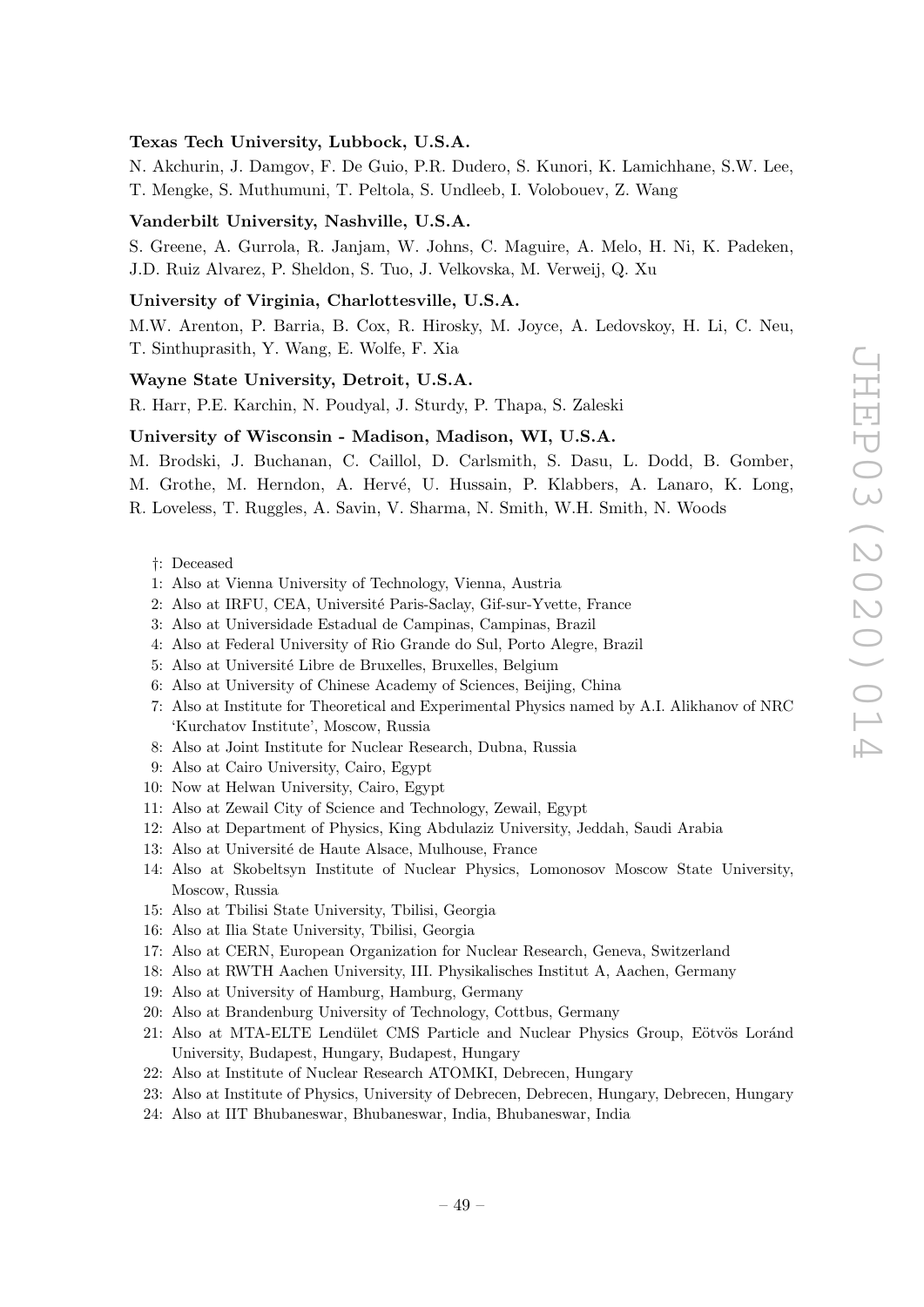- 25: Also at Institute of Physics, Bhubaneswar, India
- 26: Also at Shoolini University, Solan, India
- 27: Also at University of Visva-Bharati, Santiniketan, India
- 28: Also at Isfahan University of Technology, Isfahan, Iran
- 29: Also at Plasma Physics Research Center, Science and Research Branch, Islamic Azad University, Tehran, Iran
- 30: Also at Universit`a degli Studi di Siena, Siena, Italy
- 31: Also at Kyung Hee University, Department of Physics, Seoul, Korea
- 32: Also at International Islamic University of Malaysia, Kuala Lumpur, Malaysia
- 33: Also at Malaysian Nuclear Agency, MOSTI, Kajang, Malaysia
- 34: Also at Consejo Nacional de Ciencia y Tecnología, Mexico City, Mexico
- 35: Also at Warsaw University of Technology, Institute of Electronic Systems, Warsaw, Poland
- 36: Also at Institute for Nuclear Research, Moscow, Russia
- 37: Now at National Research Nuclear University 'Moscow Engineering Physics Institute' (MEPhI), Moscow, Russia
- 38: Also at St. Petersburg State Polytechnical University, St. Petersburg, Russia
- 39: Also at University of Florida, Gainesville, U.S.A.
- 40: Also at P.N. Lebedev Physical Institute, Moscow, Russia
- 41: Also at Budker Institute of Nuclear Physics, Novosibirsk, Russia
- 42: Also at Faculty of Physics, University of Belgrade, Belgrade, Serbia
- 43: Also at INFN Sezione di Pavia<sup>a</sup>, Università di Pavia <sup>b</sup>, Pavia, Italy, Pavia, Italy
- 44: Also at University of Belgrade: Faculty of Physics and VINCA Institute of Nuclear Sciences, Belgrade, Serbia
- 45: Also at Scuola Normale e Sezione dell'INFN, Pisa, Italy
- 46: Also at National and Kapodistrian University of Athens, Athens, Greece
- 47: Also at Riga Technical University, Riga, Latvia, Riga, Latvia
- 48: Also at Universität Zürich, Zurich, Switzerland
- 49: Also at Stefan Meyer Institute for Subatomic Physics, Vienna, Austria, Vienna, Austria
- 50: Also at Istanbul Aydin University, Istanbul, Turkey
- 51: Also at Mersin University, Mersin, Turkey
- 52: Also at Piri Reis University, Istanbul, Turkey
- 53: Also at Adiyaman University, Adiyaman, Turkey
- 54: Also at Gaziosmanpasa University, Tokat, Turkey
- 55: Also at Ozyegin University, Istanbul, Turkey
- 56: Also at Izmir Institute of Technology, Izmir, Turkey
- 57: Also at Marmara University, Istanbul, Turkey
- 58: Also at Kafkas University, Kars, Turkey
- 59: Also at Istanbul University, Istanbul, Turkey
- 60: Also at Istanbul Bilgi University, Istanbul, Turkey
- 61: Also at Hacettepe University, Ankara, Turkey
- 62: Also at Rutherford Appleton Laboratory, Didcot, United Kingdom
- 63: Also at School of Physics and Astronomy, University of Southampton, Southampton, United Kingdom
- 64: Also at Monash University, Faculty of Science, Clayton, Australia
- 65: Also at Bethel University, St. Paul, Minneapolis, U.S.A., St. Paul, U.S.A.
- 66: Also at Karamanoğlu Mehmetbey University, Karaman, Turkey
- 67: Also at Utah Valley University, Orem, U.S.A.
- 68: Also at Purdue University, West Lafayette, U.S.A.